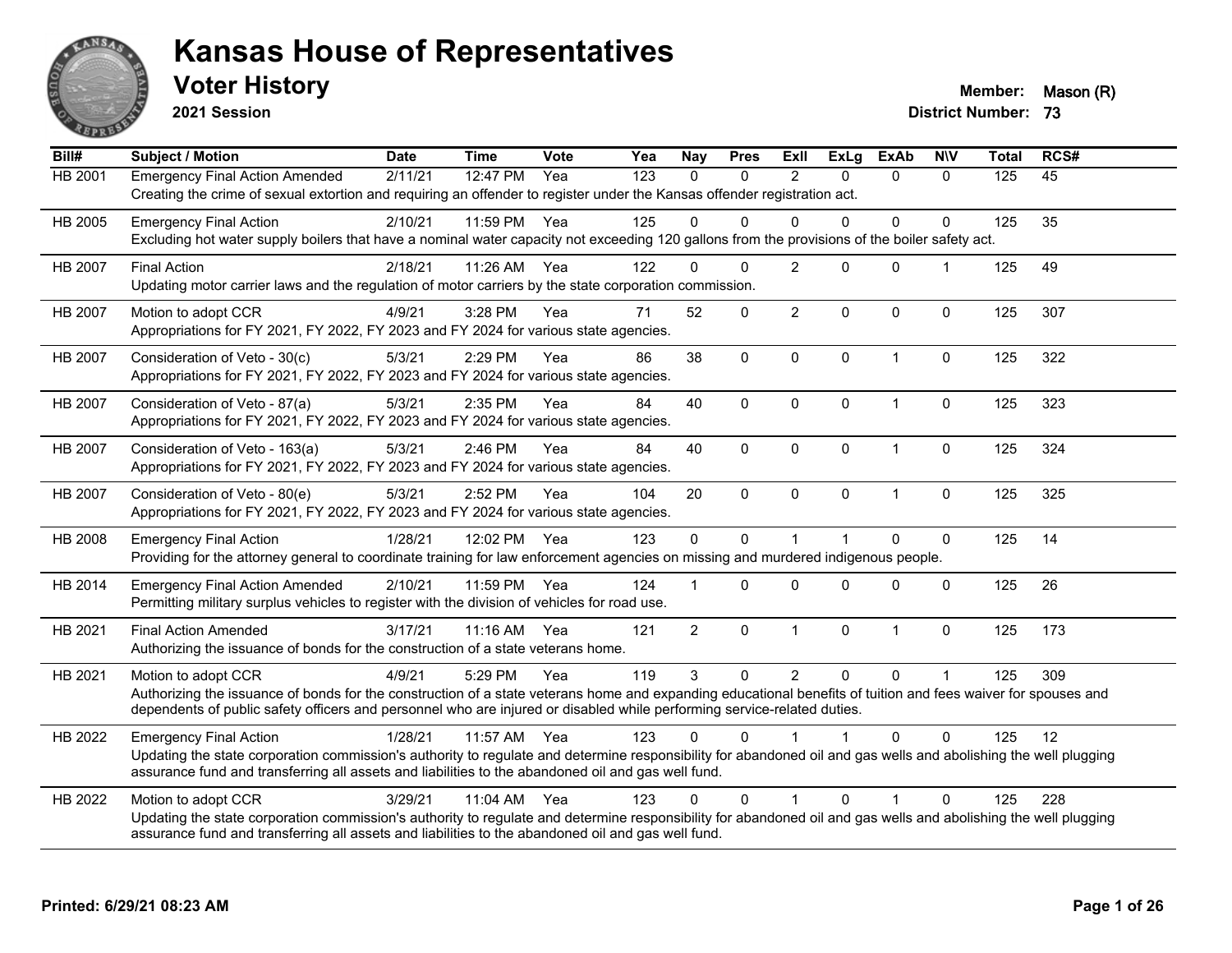

**2021 Session**

| Bill#          | <b>Subject / Motion</b>                                                                                                                                                                                                                                                                                                                                                                                                                                                                                                                                                                                                                                                         | <b>Date</b> | <b>Time</b> | Vote | Yea              | Nay          | <b>Pres</b>  | ExIl           | <b>ExLg</b>  | <b>ExAb</b>    | <b>NIV</b>   | Total | RCS#            |
|----------------|---------------------------------------------------------------------------------------------------------------------------------------------------------------------------------------------------------------------------------------------------------------------------------------------------------------------------------------------------------------------------------------------------------------------------------------------------------------------------------------------------------------------------------------------------------------------------------------------------------------------------------------------------------------------------------|-------------|-------------|------|------------------|--------------|--------------|----------------|--------------|----------------|--------------|-------|-----------------|
| <b>HB 2026</b> | <b>Emergency Final Action</b><br>Creating a drug abuse treatment program for people on diversion and allowing county and district attorneys to enter into agreements with chief judges and community<br>corrections for supervision.                                                                                                                                                                                                                                                                                                                                                                                                                                            | 1/28/21     | 12:00 PM    | Yea  | $\overline{123}$ | $\mathbf{0}$ | $\Omega$     | 1              |              | $\Omega$       | $\Omega$     | 125   | $\overline{13}$ |
| HB 2026        | Motion to adopt CCR<br>Creating a drug abuse treatment program for people on diversion and allowing county and district attorneys to enter into agreements with chief judges and community<br>corrections for supervision, clarifying jurisdiction and supervision of offenders in a certified drug abuse treatment program, authorizing the Kansas sentencing<br>commission to change risk assessment cut-off levels for participation in the certified drug abuse treatment program, modifying the criminal penalties for tampering with<br>electronic monitoring equipment and increasing the criminal penalties for riot and incitement to riot in a correctional facility. | 5/5/21      | $2:18$ PM   | Yea  | 121              | 0            | $\Omega$     | $\overline{2}$ | $\Omega$     | $\overline{2}$ | $\Omega$     | 125   | 330             |
| HB 2029        | <b>Emergency Final Action</b><br>Counting any crime with a domestic violence designation as a prior conviction under domestic battery.                                                                                                                                                                                                                                                                                                                                                                                                                                                                                                                                          | 2/3/21      | 12:37 PM    | Yea  | 118              | 7            | $\Omega$     | $\Omega$       | 0            | $\Omega$       | $\Omega$     | 125   | 19              |
| HB 2030        | <b>Emergency Final Action</b><br>Extending terminal medical release to inmates in the custody of the department of corrections with a condition likely to cause death within 120 days.                                                                                                                                                                                                                                                                                                                                                                                                                                                                                          | 2/10/21     | 11:59 PM    | Nay  | 96               | 29           | $\Omega$     | $\mathbf{0}$   | $\mathbf{0}$ | $\Omega$       | $\mathbf 0$  | 125   | 29              |
| HB 2039        | <b>Final Action Amended</b><br>Requiring students to pass an American civics test in order to graduate with a high school diploma.                                                                                                                                                                                                                                                                                                                                                                                                                                                                                                                                              | 3/4/21      | 1:34 PM     | Yea  | 69               | 54           | $\Omega$     | $\overline{1}$ | $\Omega$     | 1              | $\Omega$     | 125   | 143             |
| HB 2039        | Motion to adopt CCR<br>Requiring administration of a basic civics test as part of the course in United States history and government that is necessary for high school graduation and requiring<br>students to take and pass a personal financial literacy course for high school graduation beginning in school year 2024-2025.                                                                                                                                                                                                                                                                                                                                                | 4/9/21      | 3:45 PM     | Yea  | 72               | 51           | $\mathbf{0}$ | $\overline{2}$ | $\Omega$     | $\Omega$       | $\mathbf{0}$ | 125   | 308             |
| HB 2045        | <b>Final Action Amended</b><br>Revising two tax credits - first by updating the Kansas angel investor tax credit act with respect to the definition of qualified securities, tax credit limitations and amounts,<br>investor requirements and extending the date that credits may be allowed, and second by increasing the tax credit for expenses incurred to make a residence accessible<br>to persons with a disability.                                                                                                                                                                                                                                                     | 3/3/21      | 11:38 AM    | Yea  | 112              | 11           | 1            | $\mathbf{1}$   | $\Omega$     | $\Omega$       | $\mathbf{0}$ | 125   | 117             |
| HB 2049        | <b>Emergency Final Action on Substitute</b><br>Bill<br>Substitute for HB 2049 by Committee on Judiciary - Prohibiting a public agency from charging a fee for records requested for an audit by the legislative division of post<br>audit.                                                                                                                                                                                                                                                                                                                                                                                                                                      | 2/3/21      | 12:39 PM    | Yea  | 124              | 1            | $\mathbf{0}$ | $\Omega$       | $\Omega$     | $\Omega$       | $\mathbf{0}$ | 125   | 20              |
| HB 2050        | <b>Final Action</b><br>Removing the requirement that certain entities submit certain documents to the division of post audit.                                                                                                                                                                                                                                                                                                                                                                                                                                                                                                                                                   | 2/11/21     | 11:20 AM    | Yea  | 122              | 0            | $\Omega$     | 3              | $\Omega$     | $\Omega$       | $\Omega$     | 125   | 37              |
| HB 2052        | <b>Final Action Amended</b><br>Authorizing legislative assistants and committee assistants to accept gifts from legislators.                                                                                                                                                                                                                                                                                                                                                                                                                                                                                                                                                    | 2/25/21     | 11:24 AM    | Yea  | 119              | 5            | $\mathbf 0$  | $\mathbf{1}$   | $\mathbf{0}$ | $\Omega$       | $\mathbf 0$  | 125   | 73              |
| HB 2056        | <b>Emergency Final Action</b><br>Regulating the sale and distribution of kratom products as a part of and supplemental to the Kansas food, drug and cosmetic act.                                                                                                                                                                                                                                                                                                                                                                                                                                                                                                               | 5/6/21      | 3:37 PM     | Nay  | 97               | 24           | $\Omega$     | $\Omega$       |              | $\mathcal{P}$  | $\mathbf{1}$ | 125   | 343             |
| HB 2057        | <b>Final Action</b><br>Allowing an alcoholic liquor manufacturer to obtain a drinking establishment license under certain conditions.                                                                                                                                                                                                                                                                                                                                                                                                                                                                                                                                           | 3/3/21      | 11:40 AM    | Yea  | 124              | 0            | 0            |                | 0            | 0              | $\mathbf 0$  | 125   | 118             |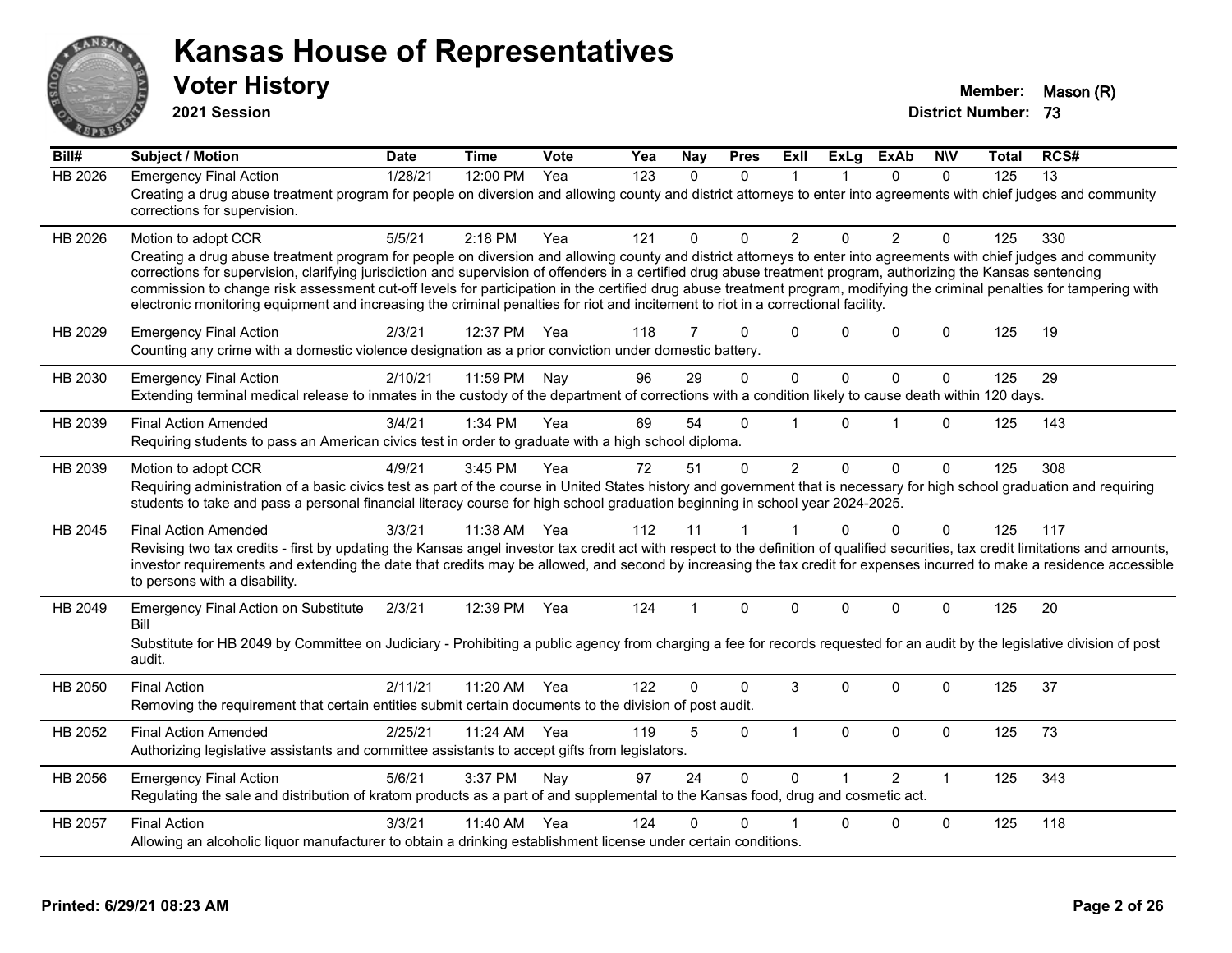

**2021 Session**

| Bill#          | <b>Subject / Motion</b>                                                                                                                                                                                                                                                                                  | <b>Date</b> | <b>Time</b> | <b>Vote</b> | Yea | Nay             | <b>Pres</b>  | ExII           | <b>ExLg</b> | <b>ExAb</b>    | <b>NIV</b>     | <b>Total</b>   | RCS# |
|----------------|----------------------------------------------------------------------------------------------------------------------------------------------------------------------------------------------------------------------------------------------------------------------------------------------------------|-------------|-------------|-------------|-----|-----------------|--------------|----------------|-------------|----------------|----------------|----------------|------|
| <b>HB 2058</b> | <b>Final Action Amended</b>                                                                                                                                                                                                                                                                              | 3/4/21      | 1:39 PM     | Yea         | 85  | $\overline{38}$ | $\mathbf{0}$ | 1              | $\Omega$    | 1              | $\Omega$       | $\frac{1}{25}$ | 144  |
|                | Allowing reciprocity to recognize out-of-state licenses to carry a concealed handgun.                                                                                                                                                                                                                    |             |             |             |     |                 |              |                |             |                |                |                |      |
| HB 2058        | <b>Motion to Concur</b>                                                                                                                                                                                                                                                                                  | 4/8/21      | $9:24$ PM   | Yea         | 80  | 43              | $\mathbf{0}$ | 1              | $\Omega$    | 1              | $\Omega$       | 125            | 293  |
|                | Providing reciprocity for licenses to carry concealed handguns and creating a new class of concealed carry license for individuals 18 to 20 years of age, and creating the                                                                                                                               |             |             |             |     |                 |              |                |             |                |                |                |      |
|                | Kansas protection of firearm rights act to restore the right to possess a firearm upon expungement of certain convictions.                                                                                                                                                                               |             |             |             |     |                 |              |                |             |                |                |                |      |
| HB 2058        | Consideration of Veto                                                                                                                                                                                                                                                                                    | 5/3/21      | 12:15 PM    | Yea         | 84  | 39              | $\Omega$     | 0              | $\Omega$    | $\overline{1}$ | $\overline{1}$ | 125            | 320  |
|                | Providing reciprocity for licenses to carry concealed handguns and creating a new class of concealed carry license for individuals 18 to 20 years of age, and creating the<br>Kansas protection of firearm rights act to restore the right to possess a firearm upon expungement of certain convictions. |             |             |             |     |                 |              |                |             |                |                |                |      |
|                |                                                                                                                                                                                                                                                                                                          |             |             |             |     |                 |              |                |             |                |                |                |      |
| HB 2062        | <b>Emergency Final Action</b>                                                                                                                                                                                                                                                                            | 2/10/21     | 11:59 PM    | Yea         | 125 | $\Omega$        | $\mathbf 0$  | $\Omega$       | $\Omega$    | $\overline{0}$ | $\mathbf 0$    | 125            | 31   |
|                | Providing certain exceptions to the confidentiality of state child death review board documents.                                                                                                                                                                                                         |             |             |             |     |                 |              |                |             |                |                |                |      |
| HB 2063        | <b>Emergency Final Action Amended</b>                                                                                                                                                                                                                                                                    | 2/10/21     | 11:59 PM    | Yea         | 125 | $\Omega$        | $\Omega$     | $\Omega$       | $\Omega$    | $\Omega$       | $\Omega$       | 125            | 28   |
|                | Providing certain KP&F tier II spousal and children's benefits for death resulting from a service-connected disability and enacting the Michael Wells memorial act.                                                                                                                                      |             |             |             |     |                 |              |                |             |                |                |                |      |
| HB 2064        | <b>Emergency Final Action Amended</b>                                                                                                                                                                                                                                                                    | 2/10/21     | 11:59 PM    | Yea         | 125 | $\Omega$        | $\Omega$     | 0              | $\Omega$    | $\Omega$       | 0              | 125            | 33   |
|                | Making DROP elections revocable and allowing DROP members who first elected a DROP period of less than five years to extend such DROP period.                                                                                                                                                            |             |             |             |     |                 |              |                |             |                |                |                |      |
| HB 2064        | Motion to adopt CCR                                                                                                                                                                                                                                                                                      | 4/9/21      | 5:35 PM     | Yea         | 118 |                 | 0            | $\overline{2}$ | $\Omega$    | $\Omega$       |                | 125            | 310  |
|                | Creating the Kansas promise scholarship act to provide postsecondary educational scholarships for certain two-year associate degree programs, career and technical                                                                                                                                       |             |             |             |     |                 |              |                |             |                |                |                |      |
|                | education certificates and other stand-alone programs.                                                                                                                                                                                                                                                   |             |             |             |     |                 |              |                |             |                |                |                |      |
| HB 2066        | Final Action Sub Bill Amended                                                                                                                                                                                                                                                                            | 3/3/21      | 11:45 AM    | Yea         | 103 | 21              | $\Omega$     | 1              | $\Omega$    | $\Omega$       | $\Omega$       | 125            | 119  |
|                | Substitute for HB 2066 by Committee on Commerce, Labor and Economic Development - Expanding the military spouse and service member's expedited licensure law                                                                                                                                             |             |             |             |     |                 |              |                |             |                |                |                |      |
|                | to all applicants who have established or intend to establish residency in Kansas.                                                                                                                                                                                                                       |             |             |             |     |                 |              |                |             |                |                |                |      |
| HB 2066        | Motion to adopt CCR                                                                                                                                                                                                                                                                                      | 4/8/21      | 5:08 PM     | Yea         | 105 | 17              | $\Omega$     | 1              | $\Omega$    | $\overline{2}$ | $\Omega$       | 125            | 287  |
|                | Substitute for HB 2066 by Committee on Commerce, Labor and Economic Development - Expanding the military spouse and service memberGÇÖs expedited licensure                                                                                                                                               |             |             |             |     |                 |              |                |             |                |                |                |      |
|                | law to all applicants who have established or intend to establish residency in Kansas.                                                                                                                                                                                                                   |             |             |             |     |                 |              |                |             |                |                |                |      |
| HB 2070        | <b>Final Action</b>                                                                                                                                                                                                                                                                                      | 2/18/21     | 11:27 AM    | Yea         | 119 | 3               | $\Omega$     | $\overline{2}$ | $\Omega$    | $\Omega$       |                | 125            | 50   |
|                | Allowing certain private not-for-profit postsecondary educational institutions to recoup credit card fees by permitting a surcharge for credit card transactions in the same<br>manner as municipal universities, community colleges, technical colleges and vocational educational schools.             |             |             |             |     |                 |              |                |             |                |                |                |      |
|                |                                                                                                                                                                                                                                                                                                          |             |             |             |     |                 |              |                |             |                |                |                |      |
| HB 2071        | <b>Emergency Final Action</b>                                                                                                                                                                                                                                                                            | 2/3/21      | 12:32 PM    | Yea         | 125 | $\Omega$        | $\Omega$     | 0              | $\Omega$    | $\mathbf 0$    | $\mathbf{0}$   | 125            | 17   |
|                | Increasing the criminal penalties for stalking a minor.                                                                                                                                                                                                                                                  |             |             |             |     |                 |              |                |             |                |                |                |      |
| HB 2071        | Motion to Concur                                                                                                                                                                                                                                                                                         | 4/6/21      | 2:33 PM     | Yea         | 119 | $\Omega$        | $\mathbf{0}$ | $\mathbf{1}$   | $\Omega$    | 5              | $\mathbf{0}$   | 125            | 261  |
|                | Increasing the criminal penalties for stalking a minor.                                                                                                                                                                                                                                                  |             |             |             |     |                 |              |                |             |                |                |                |      |
| HB 2072        | <b>Final Action</b>                                                                                                                                                                                                                                                                                      | 2/10/21     | 11:59 PM    | Yea         | 123 | $\Omega$        | $\mathbf 0$  | $\Omega$       | $\Omega$    | $\overline{2}$ | $\mathbf{0}$   | 125            | 24   |
|                | Updating the version of risk-based capital instructions in effect.                                                                                                                                                                                                                                       |             |             |             |     |                 |              |                |             |                |                |                |      |
|                |                                                                                                                                                                                                                                                                                                          |             |             |             |     |                 |              |                |             |                |                |                |      |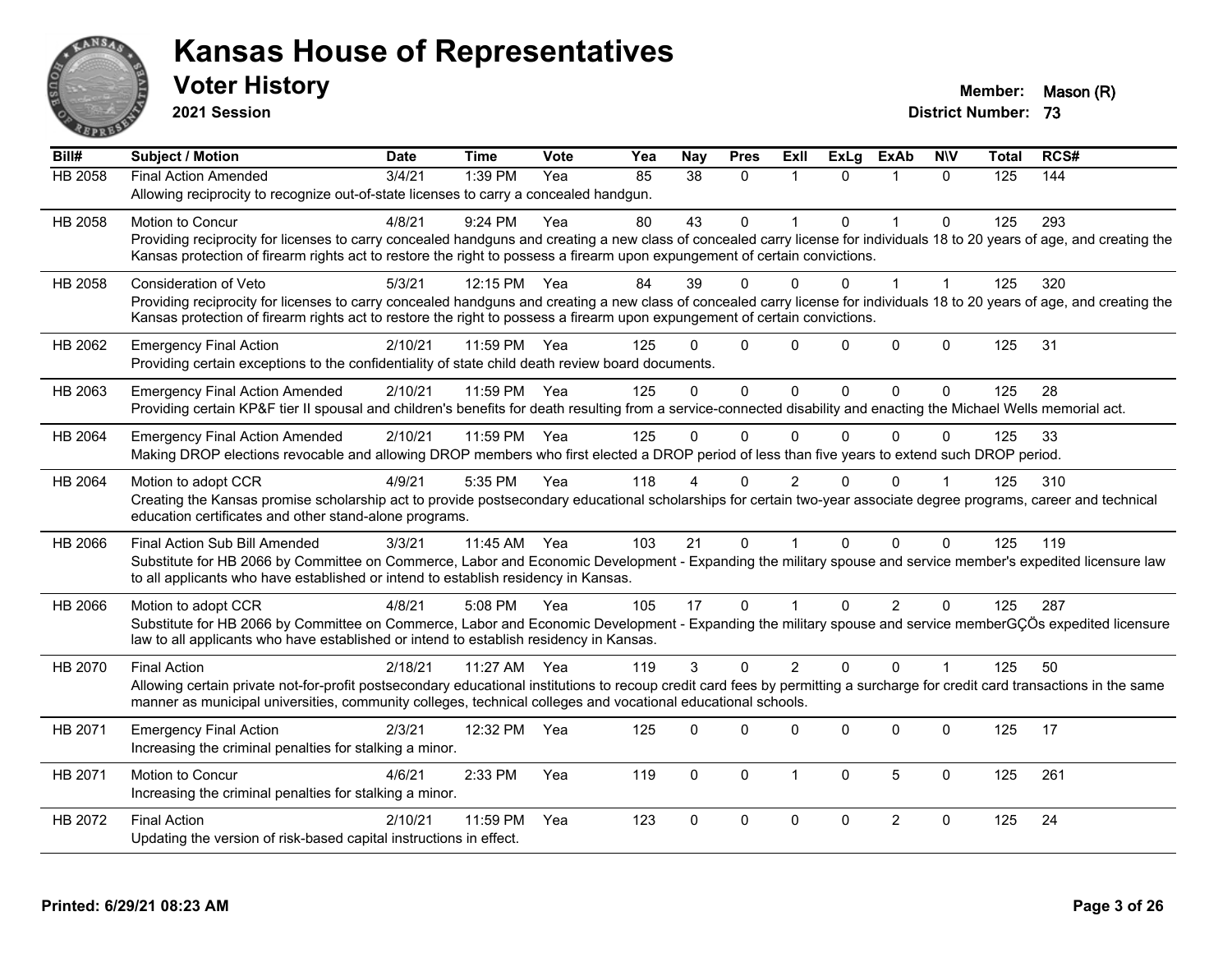

**2021 Session**

| Bill#   | <b>Subject / Motion</b>                                                                                                                                                                                                                                                                                                                                                                                                                                                                                                                                       | <b>Date</b> | <b>Time</b> | Vote | Yea              | <b>Nay</b> | <b>Pres</b> | ExII           | <b>ExLg</b> | ExAb           | <b>NIV</b>   | Total | RCS#             |
|---------|---------------------------------------------------------------------------------------------------------------------------------------------------------------------------------------------------------------------------------------------------------------------------------------------------------------------------------------------------------------------------------------------------------------------------------------------------------------------------------------------------------------------------------------------------------------|-------------|-------------|------|------------------|------------|-------------|----------------|-------------|----------------|--------------|-------|------------------|
| HB 2072 | Motion to Concur                                                                                                                                                                                                                                                                                                                                                                                                                                                                                                                                              | 3/29/21     | 11:01 AM    | Yea  | $\overline{113}$ | 9          | $\Omega$    |                | $\Omega$    |                | $\mathbf{1}$ | 125   | $\overline{227}$ |
|         | Senate Substitute for HB 2072 by Committee on Financial Institutions and Insurance - Providing for the Kansas corporation commission to authorize the securitization of<br>certain public utility generating facilities, qualified extraordinary costs and issuance of securitized utility tariff bonds.                                                                                                                                                                                                                                                      |             |             |      |                  |            |             |                |             |                |              |       |                  |
| HB 2074 | <b>Emergency Final Action</b>                                                                                                                                                                                                                                                                                                                                                                                                                                                                                                                                 | 2/11/21     | 12:46 PM    | Yea  | 123              | 0          | 0           | $\overline{2}$ | $\Omega$    | 0              | 0            | 125   | 44               |
|         | Updating producer licensing statutes pertaining to appointment, fees, licensing, renewal dates, continuing education, suspension, revocation and denial of licensure and<br>reinstatement.                                                                                                                                                                                                                                                                                                                                                                    |             |             |      |                  |            |             |                |             |                |              |       |                  |
| HB 2074 | Motion to adopt CCR                                                                                                                                                                                                                                                                                                                                                                                                                                                                                                                                           | 4/9/21      | 11:39 AM    | Yea  | 103              | 20         | $\Omega$    | $\overline{2}$ | $\Omega$    | 0              | $\Omega$     | 125   | 301              |
|         | Senate Substitute for HB 2074 by Committee on Financial Institutions and Insurance - Enacting the technology-enabled fiduciary financial institution act, providing<br>requirements, fiduciary powers, duties, functions and limitations for such financial institutions and the administration thereof by the state bank commissioner, creating an<br>income and privilege tax credit for certain qualified distributions from technology-enabled fiduciary financial institutions and the joint committee on fiduciary financial<br>institutions oversight. |             |             |      |                  |            |             |                |             |                |              |       |                  |
| HB 2075 | <b>Emergency Final Action</b>                                                                                                                                                                                                                                                                                                                                                                                                                                                                                                                                 | 2/10/21     | 11:59 PM    | Yea  | 125              | 0          | $\Omega$    | $\Omega$       | $\Omega$    | 0              | 0            | 125   | 30               |
|         | Allowing venue for an adoption when the state is the agency to be where the state agency or its subcontracting agency has an office.                                                                                                                                                                                                                                                                                                                                                                                                                          |             |             |      |                  |            |             |                |             |                |              |       |                  |
| HB 2076 | <b>Final Action Amended</b>                                                                                                                                                                                                                                                                                                                                                                                                                                                                                                                                   | 2/18/21     | 11:29 AM    | Yea  | 122              | 0          | $\Omega$    | 2              | $\Omega$    | $\Omega$       | 1            | 125   | 51               |
|         | Clarifying that bond agents seeking discharge as a surety are required to return the person released on bond to the court in the county where the complaint subject to<br>the bond was filed.                                                                                                                                                                                                                                                                                                                                                                 |             |             |      |                  |            |             |                |             |                |              |       |                  |
| HB 2077 | <b>Emergency Final Action Amended</b>                                                                                                                                                                                                                                                                                                                                                                                                                                                                                                                         | 2/3/21      | 12:29 PM    | Yea  | 120              | 5          | $\mathbf 0$ | $\Omega$       | $\Omega$    | 0              | $\mathbf 0$  | 125   | 16               |
|         | Extending the Kansas criminal justice reform commission, limiting the commission's scope of study and adding a public defender.                                                                                                                                                                                                                                                                                                                                                                                                                               |             |             |      |                  |            |             |                |             |                |              |       |                  |
| HB 2077 | Motion to adopt CCR                                                                                                                                                                                                                                                                                                                                                                                                                                                                                                                                           | 5/5/21      | 2:23 PM     | Yea  | 115              | 6          | $\Omega$    | 2              | $\Omega$    | $\overline{2}$ | $\Omega$     | 125   | 331              |
|         | Extending the Kansas closed case task force, providing for staff assistance and renaming the task force the Alvin Sykes cold case DNA task force, extending the Kansas<br>criminal justice reform commission, limiting the commission's scope of study and adding a public defender, and authorizing the crime victims compensation board to<br>waive application time restrictions for certain victims to receive compensation for mental health counseling and adding certain children to the definition of victim.                                         |             |             |      |                  |            |             |                |             |                |              |       |                  |
| HB 2078 | <b>Final Action Amended</b>                                                                                                                                                                                                                                                                                                                                                                                                                                                                                                                                   | 2/25/21     | 11:36 AM    | Nay  | 107              | 17         | $\Omega$    |                | 0           | 0              | $\Omega$     | 125   | 74               |
|         | Suspending statutory speedy trial rights until May 1, 2024, in all criminal cases and providing guidelines for prioritizing trials.                                                                                                                                                                                                                                                                                                                                                                                                                           |             |             |      |                  |            |             |                |             |                |              |       |                  |
| HB 2078 | Motion to Concur                                                                                                                                                                                                                                                                                                                                                                                                                                                                                                                                              | 3/22/21     | 11:14 AM    | Yea  | 114              | 7          | $\Omega$    | $\Omega$       | $\Omega$    | 4              | $\Omega$     | 125   | 187              |
|         | Suspending statutory speedy trial rights until May 1, 2023, in all criminal cases, providing guidelines for prioritizing trials and requiring the office of judicial administration<br>to prepare and submit a report to the legislature in 2022 and 2023.                                                                                                                                                                                                                                                                                                    |             |             |      |                  |            |             |                |             |                |              |       |                  |
| HB 2079 | <b>Emergency Final Action Amended</b>                                                                                                                                                                                                                                                                                                                                                                                                                                                                                                                         | 2/3/21      | 12:46 PM    | Nav  | 70               | 54         |             | $\Omega$       | $\Omega$    | $\Omega$       | $\Omega$     | 125   | 22               |
|         | Transferring duties concerning address confidentiality program (safe at home) and the registration for charitable organizations from the secretary of state to the attorney<br>general.                                                                                                                                                                                                                                                                                                                                                                       |             |             |      |                  |            |             |                |             |                |              |       |                  |
| HB 2079 | Motion to adopt CCR                                                                                                                                                                                                                                                                                                                                                                                                                                                                                                                                           | 5/5/21      | 2:32 PM     | Yea  | 78               | 42         | 1           | $\overline{2}$ | $\Omega$    | $\overline{2}$ | $\Omega$     | 125   | 332              |
|         | Transferring duties concerning address confidentiality program (safe at home) and the registration of charitable organizations from the secretary of state to the attorney<br>general, enacting the Kansas fights addiction act to establish a grant program for the purpose of preventing, reducing, treating and mitigating the effects of substance<br>abuse and addiction and requiring posting of a human trafficking awareness notice approved by the attorney general in certain businesses and public places.                                         |             |             |      |                  |            |             |                |             |                |              |       |                  |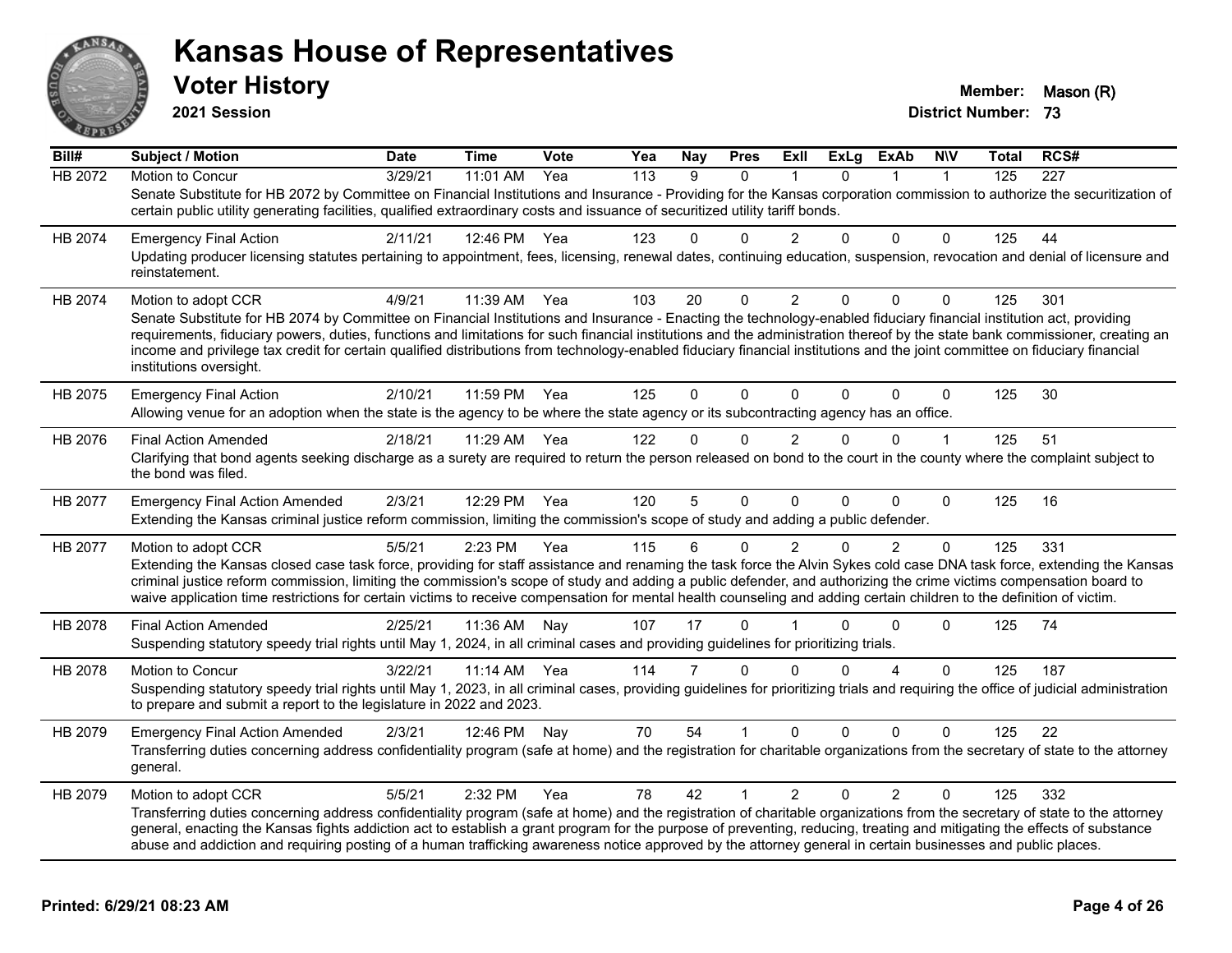

**2021 Session**

| Bill#   | <b>Subject / Motion</b>                                                                                                                                                                                                                                                                                                                                | <b>Date</b> | <b>Time</b> | Vote | Yea | Nay             | <b>Pres</b>  | ExII           | <b>ExLg</b>  | <b>ExAb</b>    | <b>NIV</b>   | <b>Total</b> | RCS# |
|---------|--------------------------------------------------------------------------------------------------------------------------------------------------------------------------------------------------------------------------------------------------------------------------------------------------------------------------------------------------------|-------------|-------------|------|-----|-----------------|--------------|----------------|--------------|----------------|--------------|--------------|------|
| HB 2081 | <b>Emergency Final Action Amended</b><br>Modifying how certain prior convictions are counted for the special sentencing rule related to possession of a controlled substance and providing concurrent or<br>consecutive sentencing for persons convicted of new crimes while on release for a felony.                                                  | 2/10/21     | 11:59 PM    | Nay  | 69  | $\overline{56}$ | 0            | $\mathbf{0}$   | $\Omega$     | $\mathbf{0}$   | $\mathbf{0}$ | 125          | 32   |
| HB 2082 | <b>Emergency Final Action</b><br>Authorizing the crime victims compensation board to waive application time restrictions for a victim of a sexually violent crime to receive compensation for mental health<br>counseling and adding certain children to the definition of victim.                                                                     | 2/3/21      | 12:41 PM    | Yea  | 125 | 0               | $\mathbf{0}$ | $\Omega$       | $\Omega$     | $\Omega$       | $\Omega$     | 125          | 21   |
| HB 2085 | <b>Final Action</b><br>Creating the students' right to know act to provide information on postsecondary education options.                                                                                                                                                                                                                             | 3/4/21      | 1:41 PM     | Yea  | 123 | $\Omega$        | $\mathbf 0$  | $\mathbf 1$    | $\mathbf{0}$ | $\mathbf{1}$   | $\Omega$     | 125          | 145  |
| HB 2087 | <b>Final Action Amended</b><br>Limiting the review of certain rules and regulations by the director of the budget.                                                                                                                                                                                                                                     | 2/18/21     | 11:30 AM    | Nay  | 109 | 13              | $\mathbf 0$  | $\overline{2}$ | $\mathbf{0}$ | $\mathbf 0$    | $\mathbf 1$  | 125          | 52   |
| HB 2088 | <b>Final Action Amended</b><br>Requiring visual observation of an alleged victim of child abuse or neglect as part of an investigation.                                                                                                                                                                                                                | 3/4/21      | 1:42 PM     | Yea  | 121 | $\overline{2}$  | $\mathbf 0$  | $\mathbf 1$    | $\mathbf 0$  | $\mathbf{1}$   | $\mathbf 0$  | 125          | 146  |
| HB 2089 | Final Action Sub Bill<br>Substitute for HB 2089 by Committee on Federal and State Affairs - Standardizing firearm safety education training programs in school districts.                                                                                                                                                                              | 3/18/21     | 11:26 AM    | Yea  | 75  | 47              | 0            | $\mathbf 1$    | $\Omega$     | $\overline{2}$ | 0            | 125          | 180  |
| HB 2089 | Motion to Concur<br>Substitute for HB 2089 by Committee on Federal and State Affairs - Standardizing firearm safety education training programs in school districts.                                                                                                                                                                                   | 4/8/21      | 9:28 PM     | Yea  | 79  | 44              | $\mathbf 0$  |                | $\Omega$     |                | $\mathbf 0$  | 125          | 294  |
| HB 2090 | <b>Emergency Final Action Amended</b><br>Creating a procedure for appointment of acting official when an elected official's military service causes a vacancy.                                                                                                                                                                                         | 2/3/21      | 12:34 PM    | Yea  | 125 | 0               | $\Omega$     | $\Omega$       | $\Omega$     | 0              | $\Omega$     | 125          | 18   |
| HB 2093 | <b>Final Action Amended</b><br>Increasing criminal penalties for fleeing or attempting to elude a police officer when operating a stolen vehicle, committing certain driving violations or causing a collision<br>involving another driver and making fleeing or attempting to elude a police officer evidence of intent to commit theft of a vehicle. | 2/25/21     | 11:38 AM    | Yea  | 124 | 0               | $\Omega$     |                | $\Omega$     | 0              | $\Omega$     | 125          | 75   |
| HB 2094 | <b>Final Action Sub Bill</b><br>Substitute for HB 2094 by Committee on Appropriations - Expanding educational benefits of tuition and fees waiver for spouses and dependents of public safety officers<br>and personnel who are injured or disabled while performing service-related duties.                                                           | 3/17/21     | $11:17$ AM  | Yea  | 117 | 6               | $\Omega$     |                | $\Omega$     | $\overline{1}$ | $\Omega$     | 125          | 174  |
| HB 2096 | <b>Final Action</b><br>Authorizing department of corrections employees, local correctional or detention officers, judicial branch employees, municipal court employees and administrative<br>hearing officers to have identifying information restricted from public access on public websites that identify home addresses or home ownership.         | 2/18/21     | 11:32 AM    | Yea  | 122 | $\Omega$        | $\Omega$     | $\overline{2}$ | $\Omega$     | $\Omega$       | $\mathbf 1$  | 125          | 53   |
| HB 2097 | <b>Final Action</b><br>Decoupling the KIT and KIR workforce training programs from the high performance incentive fund program.                                                                                                                                                                                                                        | 3/3/21      | 11:47 AM    | Yea  | 124 | 0               | $\Omega$     |                | $\Omega$     | $\Omega$       | $\Omega$     | 125          | 120  |
| HB 2101 | <b>Emergency Final Action Amended</b><br>Extending transfers from the expanded lottery act revenues fund to the university engineering initiative.                                                                                                                                                                                                     | 2/25/21     | 12:56 PM    | Yea  | 112 | 12              | $\Omega$     | $\overline{1}$ | $\Omega$     | $\mathbf 0$    | $\Omega$     | 125          | 83   |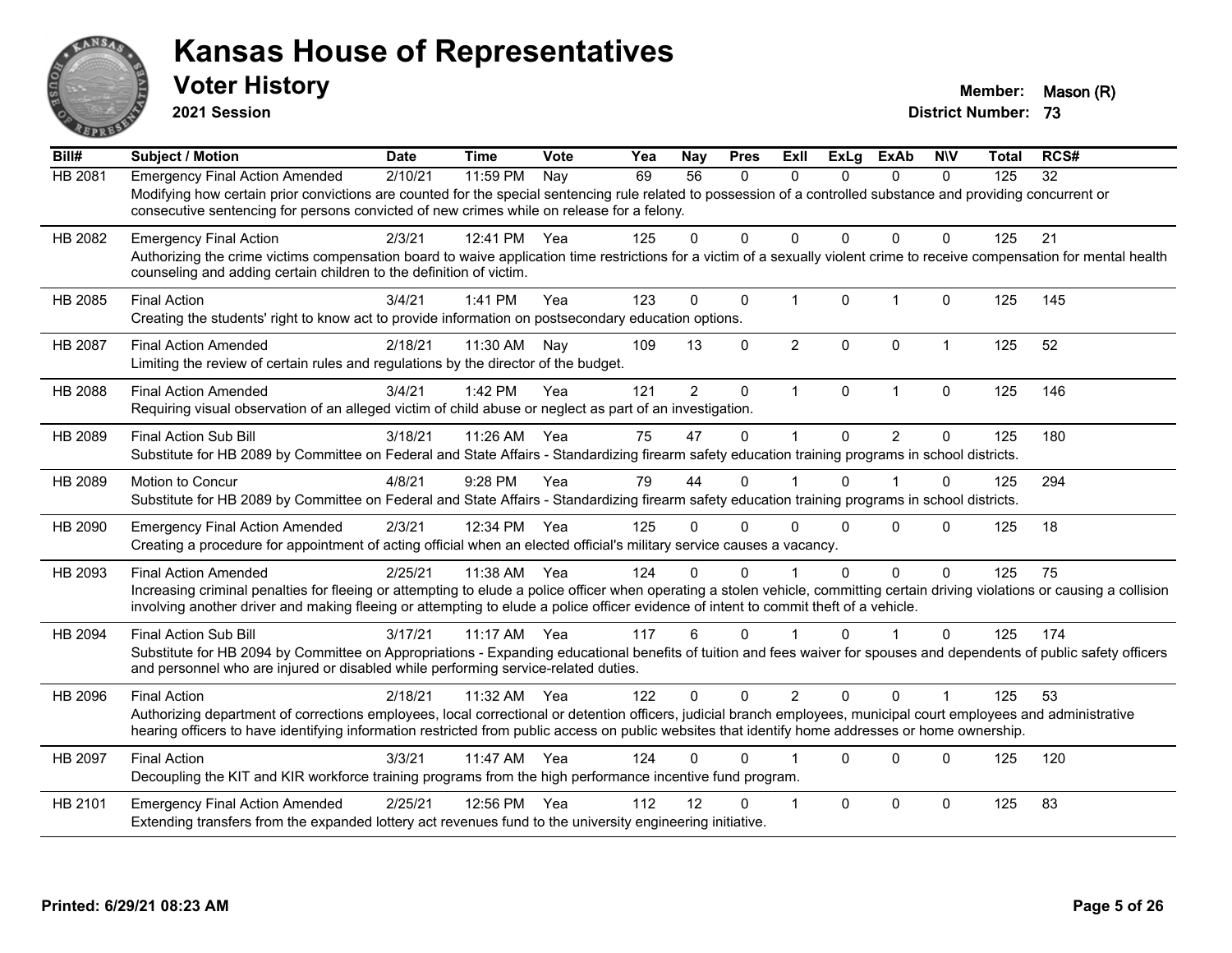

**2021 Session**

| Bill#          | Subject / Motion                                                                                                                                                                                                                                                                                                                                                                                                                                                                                                                                                                                                                                                                                                                                                                                                                                                                                                                                                                                                                                                                                                                                                                                                                                                                                            | <b>Date</b> | Time         | Vote | Yea              | <b>Nay</b>     | <b>Pres</b>  | Exll           | <b>ExLg</b> | <b>ExAb</b>  | <b>NIV</b>   | <b>Total</b> | RCS# |
|----------------|-------------------------------------------------------------------------------------------------------------------------------------------------------------------------------------------------------------------------------------------------------------------------------------------------------------------------------------------------------------------------------------------------------------------------------------------------------------------------------------------------------------------------------------------------------------------------------------------------------------------------------------------------------------------------------------------------------------------------------------------------------------------------------------------------------------------------------------------------------------------------------------------------------------------------------------------------------------------------------------------------------------------------------------------------------------------------------------------------------------------------------------------------------------------------------------------------------------------------------------------------------------------------------------------------------------|-------------|--------------|------|------------------|----------------|--------------|----------------|-------------|--------------|--------------|--------------|------|
| <b>HB 2102</b> | <b>Emergency Final Action</b><br>Updating egg repackaging requirements for retailers.                                                                                                                                                                                                                                                                                                                                                                                                                                                                                                                                                                                                                                                                                                                                                                                                                                                                                                                                                                                                                                                                                                                                                                                                                       | 2/10/21     | 11:59 PM     | Yea  | $\overline{123}$ | $\overline{2}$ | $\mathbf{0}$ | $\mathbf{0}$   | $\Omega$    | $\Omega$     | $\mathbf{0}$ | 125          | 25   |
| HB 2102        | Mot to Concur in Conference<br>Senate Substitute for HB 2102 by Committee on Agriculture and Natural Resources - Updating egg repackaging requirements for retailers.                                                                                                                                                                                                                                                                                                                                                                                                                                                                                                                                                                                                                                                                                                                                                                                                                                                                                                                                                                                                                                                                                                                                       | 4/9/21      | 2:22 PM      | Yea  | 122              |                | $\pmb{0}$    | $\overline{c}$ | $\Omega$    | $\Omega$     | $\mathbf 0$  | 125          | 303  |
| HB 2103        | <b>Emergency Final Action</b><br>Establishing the Kansas pesticide waste disposal program and permitting up to \$50,000 to be transferred annually from the Kansas agricultural remediation fund to a<br>new Kansas pesticide waste disposal fund.                                                                                                                                                                                                                                                                                                                                                                                                                                                                                                                                                                                                                                                                                                                                                                                                                                                                                                                                                                                                                                                          | 2/11/21     | 12:38 PM     | Yea  | 123              | $\Omega$       | $\Omega$     | $\overline{2}$ | $\Omega$    | $\Omega$     | $\Omega$     | 125          | 39   |
| HB 2104        | <b>Final Action Amended</b><br>Modifying the sales tax exemption for construction materials by allowing certain educational institutions a sales tax exemption for purchases thereof.                                                                                                                                                                                                                                                                                                                                                                                                                                                                                                                                                                                                                                                                                                                                                                                                                                                                                                                                                                                                                                                                                                                       | 2/18/21     | 11:35 AM Yea |      | 114              | 8              | $\Omega$     | $\overline{2}$ | $\Omega$    | $\Omega$     |              | 125          | 54   |
| HB 2104        | Motion to Adopt CCR<br>Senate Substitute for HB 2104 by Committee on Assessment ant Taxation - Extending certain budget due dates for schools and notice and hearing requirements when<br>exceeding the revenue neutral rate for property tax purposes, changing time to request full and complete opinion from the state board tax appeals, requiring the state<br>board of tax appeals to serve orders and notices by electronic means if requested by the party, prohibiting valuation increases of certain property in appeals, requiring<br>appraisal directives to require compliance with uniform standards of professional appraisal practice, providing for notice and opportunity to be heard prior to removal<br>from county appraiser eligibility list, providing notification when person no longer holds office of county appraiser, placing the burden of proof on the county appraiser in<br>certain valuation and classification appeal hearings before the district court, requiring appraisal courses for appraisers to be courses approved by the Kansas real estate<br>appraisal board, extending the time a state board of tax appeals member may continue to serve after such member's term expires and authorizing appointment of a<br>member pro tempore under certain conditions. | 4/6/21      | 2:57 PM      | Yea  | 77               | 42             | $\mathbf 0$  |                | $\Omega$    | 5            | $\Omega$     | 125          | 262  |
| HB 2106        | <b>Emergency Final Action</b><br>Extending the dates when corporate tax returns are required to be filed.                                                                                                                                                                                                                                                                                                                                                                                                                                                                                                                                                                                                                                                                                                                                                                                                                                                                                                                                                                                                                                                                                                                                                                                                   | 3/4/21      | 4:36 PM      | Yea  | 123              | $\Omega$       | $\mathbf 0$  | $\mathbf{1}$   | $\mathbf 0$ | $\mathbf{1}$ | $\mathbf 0$  | 125          | 160  |
| HB 2109        | <b>Emergency Final Action</b><br>Increasing the county population threshold for a county to be required to have a lawyer representative, increasing the number of lawyer members and decreasing the<br>number of non-lawyer members on the board of indigents' defense services.                                                                                                                                                                                                                                                                                                                                                                                                                                                                                                                                                                                                                                                                                                                                                                                                                                                                                                                                                                                                                            | 2/11/21     | 12:41 PM     | Nav  | 87               | 36             | $\mathbf{0}$ | $\overline{2}$ | 0           | $\Omega$     | $\Omega$     | 125          | 41   |
| HB 2112        | <b>Emergency Final Action</b><br>Permitting online advertisement and sales of abandoned property by self-storage rental unit operators; providing for the designation by occupants of an alternate contact<br>and limiting claims for loss or damage of stored property to the property value limit provided in the rental agreement.                                                                                                                                                                                                                                                                                                                                                                                                                                                                                                                                                                                                                                                                                                                                                                                                                                                                                                                                                                       | 2/10/21     | 11:59 PM     | Yea  | 120              | 5              | $\pmb{0}$    | $\Omega$       | $\Omega$    | $\Omega$     | $\Omega$     | 125          | 27   |
| HB 2114        | <b>Emergency Final Action Amended</b><br>Establishing the Kansas senior care task force.                                                                                                                                                                                                                                                                                                                                                                                                                                                                                                                                                                                                                                                                                                                                                                                                                                                                                                                                                                                                                                                                                                                                                                                                                    | 2/18/21     | 12:38 PM     | Yea  | 113              | 8              | $\mathbf 0$  | $\overline{2}$ | $\Omega$    | 1            | 1            | 125          | 60   |
| HB 2114        | Motion to adopt CCR<br>Establishing the senior care task force, a definition of financial exploitation and Kansas elder and dependent adult abuse multidisciplinary team coordinator and teams,<br>requiring additional mandatory reporters, increasing investigation days for reports of abuse, neglect and financial exploitation of certain adults and directing the<br>department for children and families to inform certain chief administrative officers of substantiated findings of such reports.                                                                                                                                                                                                                                                                                                                                                                                                                                                                                                                                                                                                                                                                                                                                                                                                  | 4/9/21      | 5:41 PM      | Yea  | 115              |                | $\mathbf 0$  | $\overline{2}$ | $\Omega$    | $\Omega$     |              | 125          | 311  |
| HB 2115        | <b>Final Action Amended</b><br>Establishing the joint committee on child welfare system oversight.                                                                                                                                                                                                                                                                                                                                                                                                                                                                                                                                                                                                                                                                                                                                                                                                                                                                                                                                                                                                                                                                                                                                                                                                          | 2/18/21     | 11:38 AM Yea |      | 118              |                | $\Omega$     | 2              | U           | $\Omega$     |              | 125          | 55   |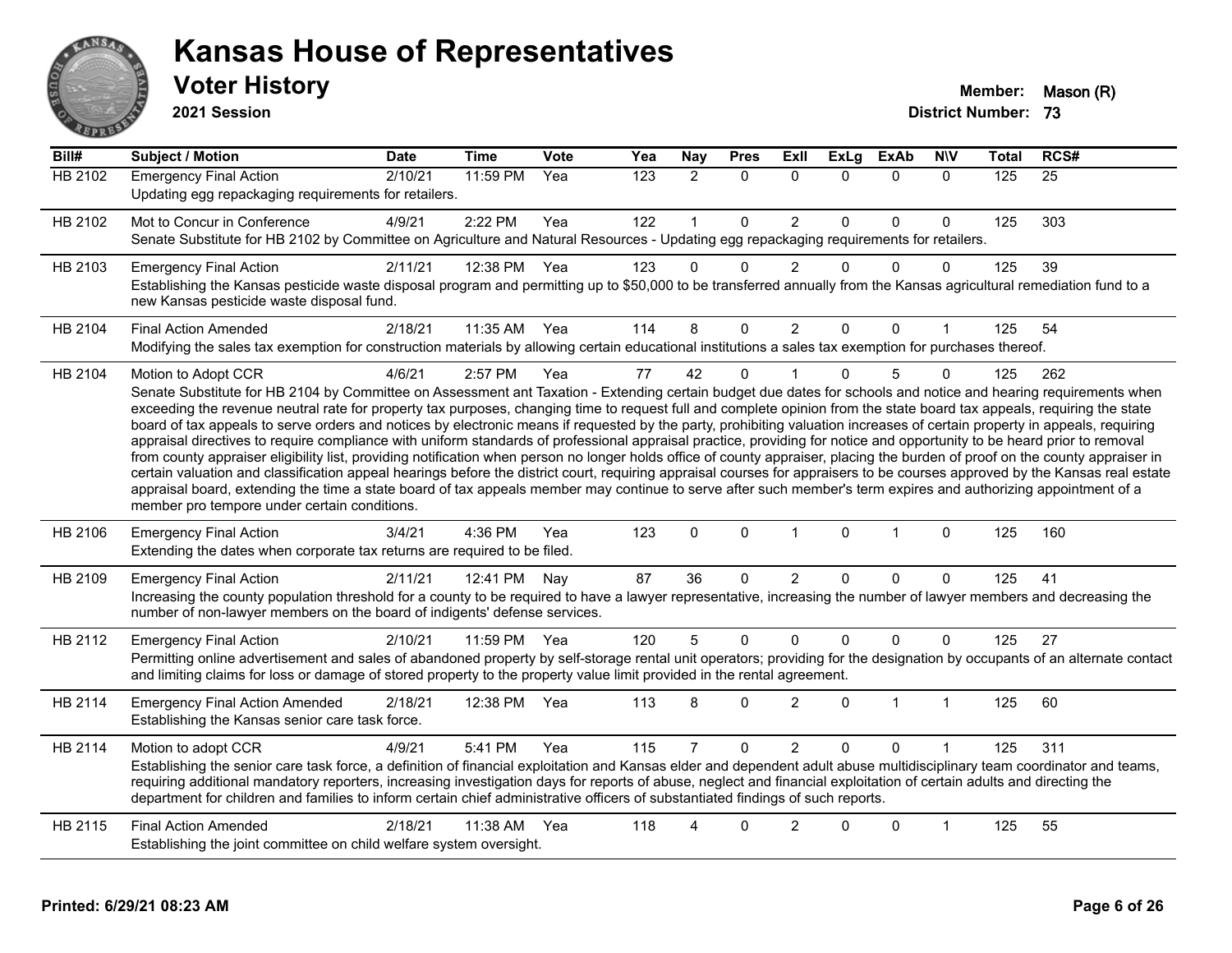

**2021 Session**

| Bill#          | Subject / Motion                                                                                                                                                                                                                                                                                                                      | <b>Date</b> | <b>Time</b>  | Vote | Yea              | <b>Nay</b>   | <b>Pres</b> | Exll           | ExLg         | <b>ExAb</b>    | <b>NIV</b>     | <b>Total</b> | RCS# |
|----------------|---------------------------------------------------------------------------------------------------------------------------------------------------------------------------------------------------------------------------------------------------------------------------------------------------------------------------------------|-------------|--------------|------|------------------|--------------|-------------|----------------|--------------|----------------|----------------|--------------|------|
| <b>HB 2116</b> | <b>Emergency Final Action</b>                                                                                                                                                                                                                                                                                                         | 3/4/21      | 4:43 PM      | Yea  | $\overline{123}$ | $\mathbf{0}$ | $\Omega$    | $\mathbf{1}$   | $\Omega$     | 1              | $\mathbf{0}$   | 125          | 165  |
|                | Exempting the caregiver of a child in state out-of-home placement from the child care assistance 20-hour-per-week work requirement.                                                                                                                                                                                                   |             |              |      |                  |              |             |                |              |                |                |              |      |
| HB 2119        | <b>EFA Sub Bill Amended</b>                                                                                                                                                                                                                                                                                                           | 3/30/21     | 7:56 PM      | Yea  | 65               | 58           | $\Omega$    |                | $\Omega$     |                | $\Omega$       | 125          | 255  |
|                | Substitute for HB 2119 by Committee on K-12 Education Budget - Making and concerning appropriations for the department of education for fiscal years ending June 30,                                                                                                                                                                  |             |              |      |                  |              |             |                |              |                |                |              |      |
|                | 2021, June 30, 2022, and June 30, 2023, creating and expanding school choice programs, restricting remote learning and remote enrollment and extending the                                                                                                                                                                            |             |              |      |                  |              |             |                |              |                |                |              |      |
|                | statewide property tax levy for schools.                                                                                                                                                                                                                                                                                              |             |              |      |                  |              |             |                |              |                |                |              |      |
| HB 2120        | <b>Emergency Final Action</b>                                                                                                                                                                                                                                                                                                         | 2/11/21     | 12:50 PM     | Yea  | 110              | 13           | 0           | $\overline{c}$ | $\Omega$     | 0              | $\mathbf 0$    | 125          | 46   |
|                | Removing the spousal exception from the crime of sexual battery.                                                                                                                                                                                                                                                                      |             |              |      |                  |              |             |                |              |                |                |              |      |
| HB 2121        | <b>Emergency Final Action Amended</b>                                                                                                                                                                                                                                                                                                 | 2/11/21     | 12:43 PM     | Yea  | 101              | 22           | 0           | $\overline{2}$ | 0            | 0              | $\mathbf{0}$   | 125          | 42   |
|                | Adding definitions related to defendants who abscond from supervision in the criminal procedure code and for parole.                                                                                                                                                                                                                  |             |              |      |                  |              |             |                |              |                |                |              |      |
| HB 2121        | Motion to adopt CCR                                                                                                                                                                                                                                                                                                                   | 5/5/21      | 2:39 PM      | Yea  | 121              | $\Omega$     | $\Omega$    | $\overline{2}$ | $\Omega$     | $\overline{2}$ | $\mathbf 0$    | 125          | 333  |
|                | Increasing the criminal penalty for mistreatment of a dependent adult or elder person when the victim is a resident of an adult care home, adding definitions related to                                                                                                                                                              |             |              |      |                  |              |             |                |              |                |                |              |      |
|                | defendants who abscond from supervision in the criminal procedure code and for parole and clarifying that bond agents seeking discharge as a surety are required to                                                                                                                                                                   |             |              |      |                  |              |             |                |              |                |                |              |      |
|                | return the person released on bond to the court in the county where the complaint subject to the bond was filed, requiring the department of corrections to develop                                                                                                                                                                   |             |              |      |                  |              |             |                |              |                |                |              |      |
|                | guidance to be used by parole officers when responding to violations of parole and postrelease supervision and that incentivize compliant behavior, and authorizing<br>court services officers and community corrections officers to provide a certification of identification to offenders for use to obtain a new driver's license. |             |              |      |                  |              |             |                |              |                |                |              |      |
|                |                                                                                                                                                                                                                                                                                                                                       |             |              |      |                  |              |             |                |              |                |                |              |      |
| HB 2124        | <b>Emergency Final Action</b>                                                                                                                                                                                                                                                                                                         | 2/18/21     | 12:39 PM     | Yea  | 121              | $\Omega$     | $\Omega$    | $\overline{c}$ | $\Omega$     | 1              |                | 125          | 61   |
|                | Clarifying the authority of healing arts school clinics to provide healing arts services.                                                                                                                                                                                                                                             |             |              |      |                  |              |             |                |              |                |                |              |      |
| HB 2125        | <b>Emergency Final Action Amended</b>                                                                                                                                                                                                                                                                                                 | 2/18/21     | 12:46 PM Yea |      | 118              | 3            | $\Omega$    | $\overline{2}$ | $\Omega$     | $\mathbf 1$    |                | 125          | 64   |
|                | Allowing a copy of a will to be filed and admitted to probate and allowing a will or a copy of a will filed within six months after the death of the testator to be admitted to                                                                                                                                                       |             |              |      |                  |              |             |                |              |                |                |              |      |
|                | probate at any time.                                                                                                                                                                                                                                                                                                                  |             |              |      |                  |              |             |                |              |                |                |              |      |
| HB 2126        | <b>Final Action Amended</b>                                                                                                                                                                                                                                                                                                           | 3/4/21      | 1:44 PM      | Yea  | 85               | 37           | $\mathbf 1$ | $\mathbf 1$    | $\Omega$     | $\mathbf 1$    | $\Omega$       | 125          | 147  |
|                | Providing immunity from civil liability for COVID-19 claims for adult care facilities.                                                                                                                                                                                                                                                |             |              |      |                  |              |             |                |              |                |                |              |      |
| HB 2128        | <b>Final Action Amended</b>                                                                                                                                                                                                                                                                                                           | 3/2/21      | 10:32 AM Yea |      | 124              | $\mathbf{0}$ | $\mathbf 0$ | $\mathbf{1}$   | $\mathbf{0}$ | $\Omega$       | $\mathbf 0$    | 125          | 92   |
|                | Clarifying jurisdiction and supervision of offenders in a certified drug abuse treatment program.                                                                                                                                                                                                                                     |             |              |      |                  |              |             |                |              |                |                |              |      |
| HB 2134        | <b>Emergency Final Action</b>                                                                                                                                                                                                                                                                                                         | 2/11/21     | 12:39 PM Yea |      | 123              | $\Omega$     | $\Omega$    | $\overline{2}$ | $\Omega$     | $\Omega$       | $\Omega$       | 125          | 40   |
|                | Updating the national association of insurance commissioners credit for reinsurance model law and codifying the credit for reinsurance model regulation.                                                                                                                                                                              |             |              |      |                  |              |             |                |              |                |                |              |      |
| HB 2134        |                                                                                                                                                                                                                                                                                                                                       | 5/7/21      | 6:51 PM      | Yea  | 107              | 9            | $\Omega$    |                | $\Omega$     | 6              | $\overline{2}$ | 125          | 352  |
|                | Motion to adopt CCR<br>Making appropriations for the Kansas state department of education for FY 2021, FY 2022 and FY 2023; requiring a Kansas foster care children annual academic report                                                                                                                                            |             |              |      |                  |              |             |                |              |                |                |              |      |
|                | card; authorizing limited remote learning; providing the criteria for identification of students eligible to receive at-risk programs and services; requiring boards of                                                                                                                                                               |             |              |      |                  |              |             |                |              |                |                |              |      |
|                | education to allocate sufficient school district moneys to improve student academic performance; authorizing school districts to pay tuition and fees for concurrent and                                                                                                                                                              |             |              |      |                  |              |             |                |              |                |                |              |      |
|                | dual enrollment programs; expanding student eligibility under the tax credit for low income students scholarship program; extending the high-density at-risk weighting;                                                                                                                                                               |             |              |      |                  |              |             |                |              |                |                |              |      |
|                | providing ACT college entrance exams and workkeys assessments to certain nonpublic school students.                                                                                                                                                                                                                                   |             |              |      |                  |              |             |                |              |                |                |              |      |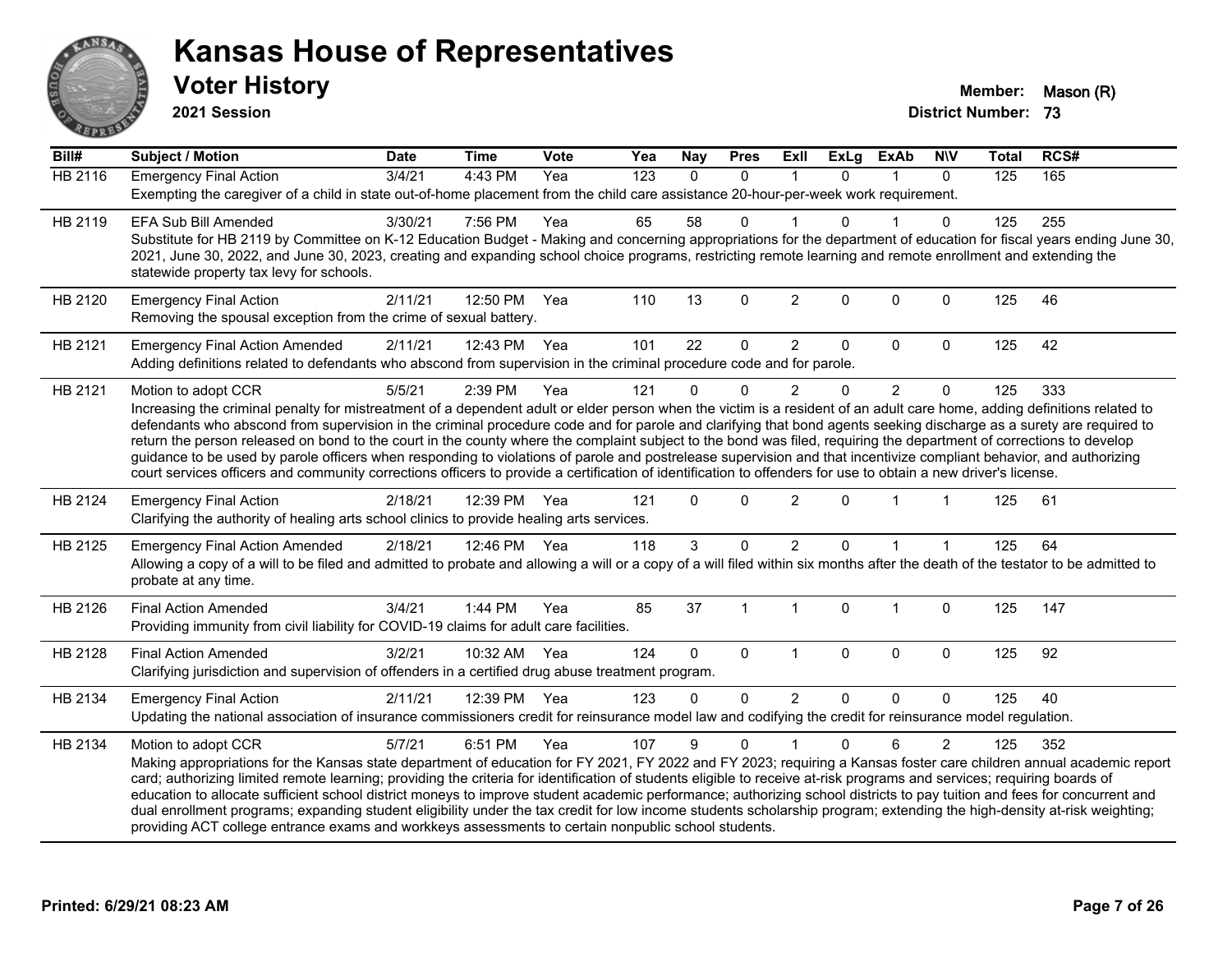

**2021 Session**

| Bill#          | Subject / Motion                                                                                                                                                                                                                                                                                                                                                                                       | <b>Date</b> | <b>Time</b> | <b>Vote</b> | Yea | Nay            | <b>Pres</b> | ExII                 | <b>ExLg</b>  | <b>ExAb</b>    | <b>NIV</b>     | <b>Total</b> | RCS# |
|----------------|--------------------------------------------------------------------------------------------------------------------------------------------------------------------------------------------------------------------------------------------------------------------------------------------------------------------------------------------------------------------------------------------------------|-------------|-------------|-------------|-----|----------------|-------------|----------------------|--------------|----------------|----------------|--------------|------|
| <b>HB 2136</b> | <b>Final Action Amended</b>                                                                                                                                                                                                                                                                                                                                                                            | 2/25/21     | 11:40 AM    | Yea         | 124 | $\Omega$       | $\Omega$    |                      | <sup>n</sup> | 0              | $\Omega$       | 125          | 76   |
|                | Updating certain statutes relating to the regulation of the business of insurance; granting the commissioner of insurance certain investigative powers.                                                                                                                                                                                                                                                |             |             |             |     |                |             |                      |              |                |                |              |      |
| HB 2137        | <b>Final Action Amended</b>                                                                                                                                                                                                                                                                                                                                                                            | 3/2/21      | 10:33 AM    | Yea         | 122 | $\overline{2}$ | $\Omega$    |                      | $\Omega$     | $\Omega$       | $\Omega$       | 125          | 93   |
|                | Authorizing certain licensees under the Kansas liquor control act and the club and drinking establishment act to sell and serve cereal malt beverages.                                                                                                                                                                                                                                                 |             |             |             |     |                |             |                      |              |                |                |              |      |
| HB 2137        | Motion to adopt CCR                                                                                                                                                                                                                                                                                                                                                                                    | 5/7/21      | 4:41 PM     | Yea         | 101 | 18             | 0           |                      |              | 5              | $\Omega$       | 125          | 351  |
|                | Making amendments regarding licensure to sell alcoholic liquor and cereal malt beverages, authorizing transfers of bulk alcoholic liquor by certain licensees and<br>authorizing the sale of alcoholic liquor and cereal malt beverages on specified days and times and subject to certain conditions by licensees under the Kansas liquor<br>control act and the club and drinking establishment act. |             |             |             |     |                |             |                      |              |                |                |              |      |
| HB 2138        | <b>Final Action</b>                                                                                                                                                                                                                                                                                                                                                                                    | 3/3/21      | 11:48 AM    | Yea         | 120 | 4              | $\Omega$    |                      | $\Omega$     | $\Omega$       | $\Omega$       | 125          | 121  |
|                | Club and drinking establishment liquor license eligibility; spouse is a law enforcement officer in another county.                                                                                                                                                                                                                                                                                     |             |             |             |     |                |             |                      |              |                |                |              |      |
| HB 2143        | <b>Emergency Final Action</b>                                                                                                                                                                                                                                                                                                                                                                          | 3/4/21      | 4:39 PM     | Yea         | 119 | 4              | $\Omega$    |                      | $\Omega$     | $\overline{1}$ | $\mathbf{0}$   | 125          | 162  |
|                | Making exemption permanent for certain cash rebates on sales or leases of new motor vehicles for sales tax purposes.                                                                                                                                                                                                                                                                                   |             |             |             |     |                |             |                      |              |                |                |              |      |
| HB 2143        | Motion to adopt CCR                                                                                                                                                                                                                                                                                                                                                                                    | 4/9/21      | 6:16 PM     | Yea         | 118 | 3              | 0           | $\overline{2}$       | $\Omega$     | $\Omega$       | $\overline{2}$ | 125          | 315  |
|                | Making exemption permanent for certain cash rebates on sales or leases of new motor vehicles for sales tax purposes.                                                                                                                                                                                                                                                                                   |             |             |             |     |                |             |                      |              |                |                |              |      |
| HB 2145        | <b>Final Action</b>                                                                                                                                                                                                                                                                                                                                                                                    | 3/2/21      | 10:35 AM    | Yea         | 124 | $\Omega$       | $\Omega$    |                      | $\Omega$     | $\Omega$       | $\Omega$       | 125          | 94   |
|                | Exempting the retail sale of electricity by public utilities for electric vehicle charging stations from the jurisdiction of the state corporation commission.                                                                                                                                                                                                                                         |             |             |             |     |                |             |                      |              |                |                |              |      |
| HB 2150        | <b>Final Action Amended</b>                                                                                                                                                                                                                                                                                                                                                                            | 3/25/21     | $11:18$ AM  | Yea         | 118 | Δ              | 0           |                      |              | 2              | 0              | 125          | 209  |
|                | Creating a definition of financial exploitation, requiring additional mandatory reporters and increasing investigation days in the abuse, neglect and financial exploitation of<br>certain adults.                                                                                                                                                                                                     |             |             |             |     |                |             |                      |              |                |                |              |      |
| HB 2151        | <b>Emergency Final Action</b>                                                                                                                                                                                                                                                                                                                                                                          | 2/18/21     | 12:44 PM    | Yea         | 121 | $\Omega$       | $\Omega$    | $\overline{2}$       | $\Omega$     | $\overline{1}$ | 1              | 125          | 63   |
|                | Creating Kansas elder and dependent adult abuse multidisciplinary teams and a coordinator.                                                                                                                                                                                                                                                                                                             |             |             |             |     |                |             |                      |              |                |                |              |      |
| HB 2153        | <b>Final Action</b>                                                                                                                                                                                                                                                                                                                                                                                    | 3/3/21      | 11:50 AM    | Yea         | 124 | $\Omega$       | $\Omega$    | $\blacktriangleleft$ | $\Omega$     | $\Omega$       | $\mathbf{0}$   | 125          | 122  |
|                | Increasing the criminal penalty for mistreatment of a dependent adult or elder person when the victim is a resident of an adult care home.                                                                                                                                                                                                                                                             |             |             |             |     |                |             |                      |              |                |                |              |      |
| HB 2155        | <b>Emergency Final Action</b>                                                                                                                                                                                                                                                                                                                                                                          | 2/18/21     | 12:43 PM    | Yea         | 85  | 36             | 0           | $\overline{2}$       | 0            |                |                | 125          | 62   |
|                | Providing for department of health and environment response operations for water and soil pollutant release, discharge or escape.                                                                                                                                                                                                                                                                      |             |             |             |     |                |             |                      |              |                |                |              |      |
| HB 2158        | <b>Final Action</b>                                                                                                                                                                                                                                                                                                                                                                                    | 2/18/21     | 11:40 AM    | Yea         | 121 |                | 0           | 2                    | 0            | $\Omega$       |                | 125          | 56   |
|                | Making permanent provisions for the advisory committee on trauma and the statewide trauma system regional council to conduct closed meetings and keep privileged<br>records regarding trauma cases.                                                                                                                                                                                                    |             |             |             |     |                |             |                      |              |                |                |              |      |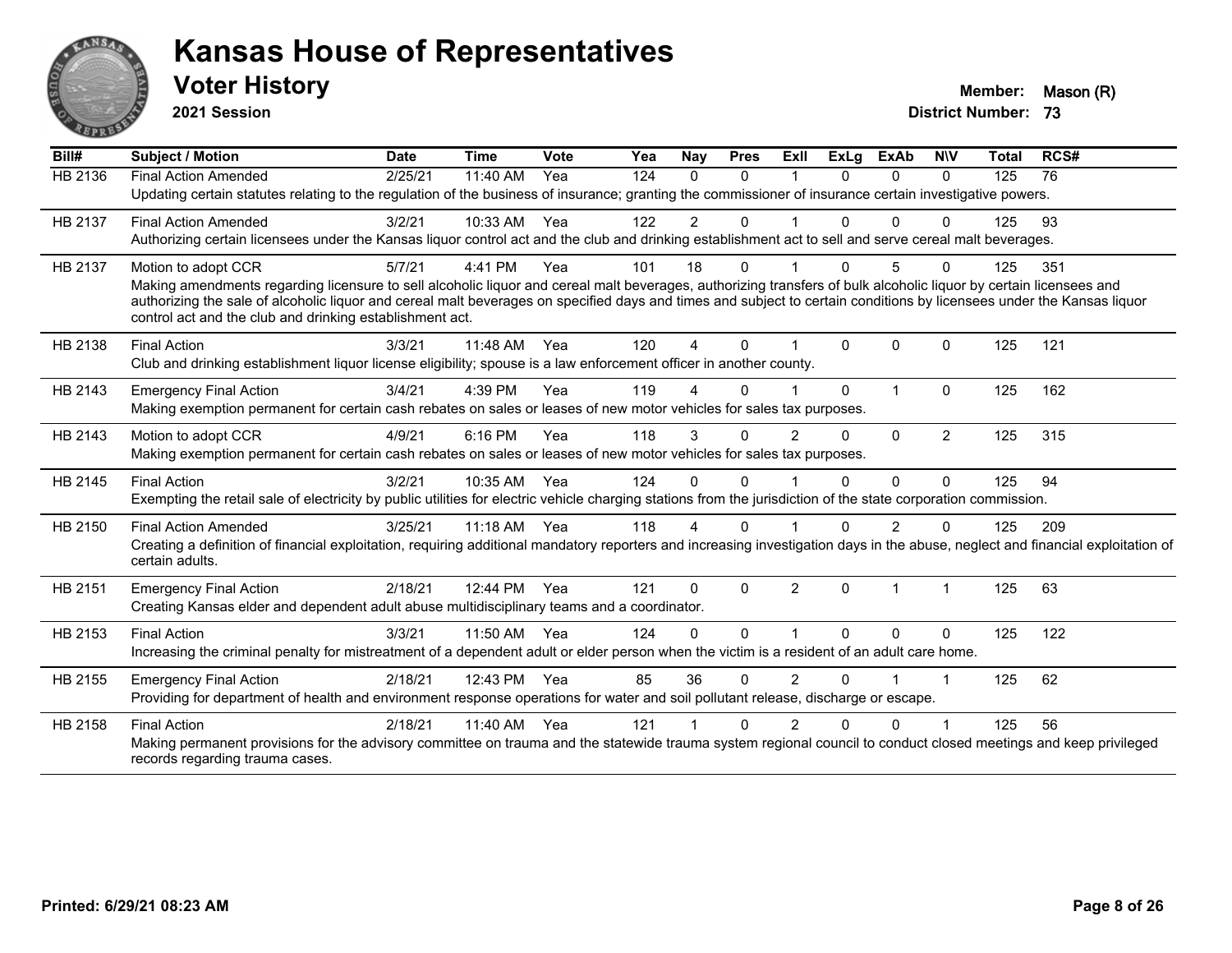

**2021 Session**

| Bill#          | Subject / Motion                                                                                                                                                                                                                                                                                                                                                                                                                                                                                                                                                                                                                                                                                                                                                                                      | <b>Date</b> | <b>Time</b> | Vote | Yea | <b>Nay</b> | <b>Pres</b>  | ExII           | <b>ExLg</b>  | <b>ExAb</b>    | <b>N\V</b>     | Total | RCS# |
|----------------|-------------------------------------------------------------------------------------------------------------------------------------------------------------------------------------------------------------------------------------------------------------------------------------------------------------------------------------------------------------------------------------------------------------------------------------------------------------------------------------------------------------------------------------------------------------------------------------------------------------------------------------------------------------------------------------------------------------------------------------------------------------------------------------------------------|-------------|-------------|------|-----|------------|--------------|----------------|--------------|----------------|----------------|-------|------|
| <b>HB 2158</b> | Motion to adopt CCR                                                                                                                                                                                                                                                                                                                                                                                                                                                                                                                                                                                                                                                                                                                                                                                   | 5/5/21      | 2:45 PM     | Yea  | 121 | $\Omega$   | $\Omega$     | $\mathfrak{p}$ | $\Omega$     | $\mathcal{P}$  | $\Omega$       | 125   | 334  |
|                | Establishing the joint committee on child welfare system oversight, providing certain exceptions to the confidentiality of state child death review board documents,<br>requiring visual observation of an alleged victim of child abuse or neglect as part of an investigation, exempting the caregiver of a child in state out-of-home placement<br>from the child care assistance 20-hour-per-week work requirement, permitting the secretary for children and families to license certain family foster homes where a<br>former foster care youth with certain juvenile adjudications resides making permanent provisions for the advisory committee on trauma and the statewide trauma system<br>regional council to conduct closed meetings and keep privileged records regarding trauma cases. |             |             |      |     |            |              |                |              |                |                |       |      |
| HB 2162        | <b>Final Action</b>                                                                                                                                                                                                                                                                                                                                                                                                                                                                                                                                                                                                                                                                                                                                                                                   | 3/2/21      | 10:25 AM    | Yea  | 123 | $\Omega$   | $\mathbf{1}$ | 1              | $\Omega$     | $\Omega$       | $\mathbf{0}$   | 125   | 88   |
|                | Amending and repealing reapportionment census data laws to conform with 2019 amendments to the Kansas constitution and to remove certain obsolete provisions.                                                                                                                                                                                                                                                                                                                                                                                                                                                                                                                                                                                                                                         |             |             |      |     |            |              |                |              |                |                |       |      |
| HB 2165        | <b>Emergency Final Action Amended</b><br>Providing for all vehicles more than 35 years old to qualify as an antique vehicle.                                                                                                                                                                                                                                                                                                                                                                                                                                                                                                                                                                                                                                                                          | 2/11/21     | 12:44 PM    | Yea  | 114 | 9          | $\Omega$     | $\overline{c}$ | $\Omega$     | $\Omega$       | $\mathbf 0$    | 125   | 43   |
| HB 2165        | <b>Motion to Concur</b><br>Providing for all vehicles more than 35 years old to qualify as an antique vehicle.                                                                                                                                                                                                                                                                                                                                                                                                                                                                                                                                                                                                                                                                                        | 4/7/21      | 10:26 AM    | Yea  | 117 | 5          | $\mathbf 0$  | $\mathbf{1}$   | $\mathbf 0$  | $\overline{2}$ | $\mathbf 0$    | 125   | 265  |
| HB 2166        | <b>Final Action Sub Bill Amended</b>                                                                                                                                                                                                                                                                                                                                                                                                                                                                                                                                                                                                                                                                                                                                                                  | 3/2/21      | 10:38 AM    | Yea  | 124 | 0          | 0            |                | <sup>0</sup> | $\Omega$       | 0              | 125   | 95   |
|                | Substitute for HB 2166 by Committee on Transportation - Providing for the Braden's hope for childhood cancer, proud educator and alpha kappa alpha distinctive license<br>plates and providing distinctive license plates for current and veteran members of the United States army, navy, marine corps, air force, coast guard and space force and<br>modifying the requirements to begin production on distinctive license plates.                                                                                                                                                                                                                                                                                                                                                                  |             |             |      |     |            |              |                |              |                |                |       |      |
| HB 2166        | Motion to Adopt CCR                                                                                                                                                                                                                                                                                                                                                                                                                                                                                                                                                                                                                                                                                                                                                                                   | 4/8/21      | 5:31 PM     | Yea  | 81  | 41         | $\mathbf{0}$ | $\mathbf 1$    | $\Omega$     | $\overline{2}$ | $\Omega$       | 125   | 289  |
|                | Substitute for HB 2166 by Committee on Transportation - Providing for the Braden's hope for childhood cancer, proud educator, delta sigma theta, Gadsden flag, love,<br>Chloe foundation and alpha kappa alpha distinctive license plates and providing distinctive license plates for current and veteran members of the United States army,<br>navy, marine corps, air force, coast guard and space force, modifying the requirements to begin production on distinctive license plates, requiring reporting by<br>sponsoring organizations of distinctive license plates, allowing certain license plates issued by the division of vehicles to be personalized license plates and establishing<br>a fee on firefighter distinctive license plates.                                                |             |             |      |     |            |              |                |              |                |                |       |      |
| HB 2166        | Consideration of Veto                                                                                                                                                                                                                                                                                                                                                                                                                                                                                                                                                                                                                                                                                                                                                                                 | 5/3/21      | 11:39 AM    | Yea  | 86  | 37         | $\Omega$     | $\Omega$       | $\Omega$     | $\overline{1}$ | $\overline{1}$ | 125   | 317  |
|                | Substitute for HB 2166 by Committee on Transportation - Providing for the Braden's hope for childhood cancer, proud educator, delta sigma theta, Gadsden flag, love,<br>Chloe foundation and alpha kappa alpha distinctive license plates and providing distinctive license plates for current and veteran members of the United States army,<br>navy, marine corps, air force, coast guard and space force, modifying the requirements to begin production on distinctive license plates, requiring reporting by<br>sponsoring organizations of distinctive license plates, allowing certain license plates issued by the division of vehicles to be personalized license plates and establishing<br>a fee on firefighter distinctive license plates.                                                |             |             |      |     |            |              |                |              |                |                |       |      |
| HB 2167        | <b>Emergency Final Action</b><br>Permitting concrete mixer trucks and requiring dump trucks to display license plates on the front of vehicles.                                                                                                                                                                                                                                                                                                                                                                                                                                                                                                                                                                                                                                                       | 2/10/21     | 11:59 PM    | Yea  | 125 | $\Omega$   | $\Omega$     | 0              | $\Omega$     | $\Omega$       | $\mathbf 0$    | 125   | 34   |
| HB 2167        | Motion to Concur<br>Permitting concrete mixer trucks and requiring dump trucks to display license plates on the front of vehicles.                                                                                                                                                                                                                                                                                                                                                                                                                                                                                                                                                                                                                                                                    | 4/7/21      | 10:28 AM    | Yea  | 122 | $\Omega$   | 0            | 1              | $\Omega$     | $\overline{2}$ | $\mathbf 0$    | 125   | 266  |
| HB 2172        | <b>Final Action Amended</b>                                                                                                                                                                                                                                                                                                                                                                                                                                                                                                                                                                                                                                                                                                                                                                           | 2/18/21     | 11:41 AM    | Yea  | 122 |            | <sup>0</sup> | $\overline{2}$ | $\Omega$     | $\Omega$       |                | 125   | 57   |
|                | Modifying water usage calculations and fees for multi-year flex accounts and permitting alternative base average water use calculations and prorated terms.                                                                                                                                                                                                                                                                                                                                                                                                                                                                                                                                                                                                                                           |             |             |      |     |            |              |                |              |                |                |       |      |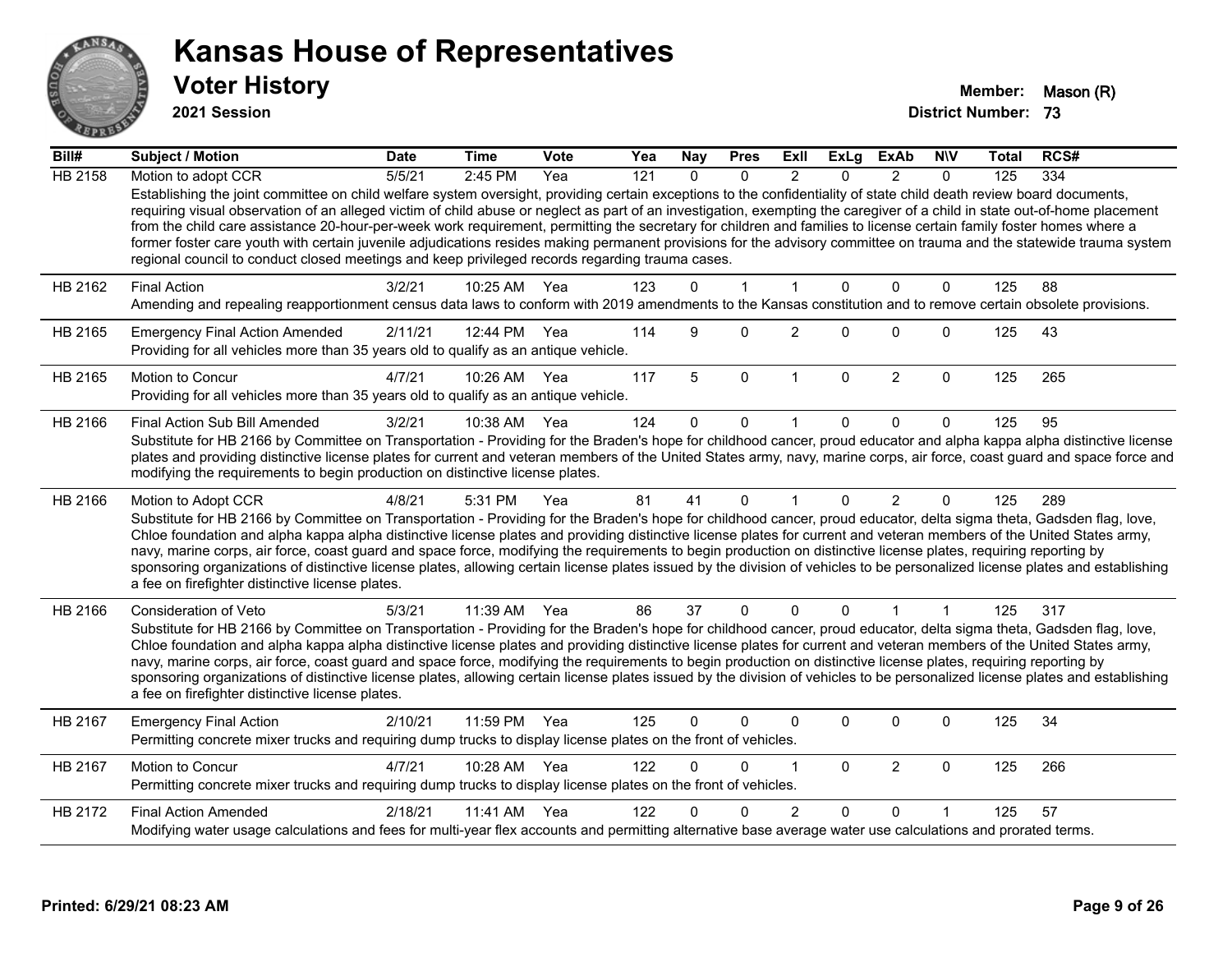

**2021 Session**

| Bill#          | <b>Subject / Motion</b>                                                                                                                                                                                                                                                                                                                                                                                                                                                                                                                                                                                                                                                                                                                                                                                                                                                                                           | <b>Date</b> | <b>Time</b>  | Vote | Yea | <b>Nay</b>     | <b>Pres</b> | Exll           | <b>ExLg</b>  | <b>ExAb</b>    | <b>NIV</b>   | <b>Total</b> | RCS# |
|----------------|-------------------------------------------------------------------------------------------------------------------------------------------------------------------------------------------------------------------------------------------------------------------------------------------------------------------------------------------------------------------------------------------------------------------------------------------------------------------------------------------------------------------------------------------------------------------------------------------------------------------------------------------------------------------------------------------------------------------------------------------------------------------------------------------------------------------------------------------------------------------------------------------------------------------|-------------|--------------|------|-----|----------------|-------------|----------------|--------------|----------------|--------------|--------------|------|
| <b>HB 2175</b> | <b>Emergency Final Action</b><br>Creating the Dwayne Peaslee technical training center district.                                                                                                                                                                                                                                                                                                                                                                                                                                                                                                                                                                                                                                                                                                                                                                                                                  | 2/25/21     | 12:52 PM     | Yea  | 122 | $\overline{2}$ | $\mathbf 0$ | $\mathbf{1}$   | $\Omega$     | $\mathbf 0$    | $\mathbf{0}$ | 125          | 81   |
| HB 2176        | <b>Emergency Final Action Amended</b><br>Clarify the vacation or exclusion of territory from city boundaries or release of easements.                                                                                                                                                                                                                                                                                                                                                                                                                                                                                                                                                                                                                                                                                                                                                                             | 3/25/21     | 12:22 PM     | Yea  | 120 | $\overline{2}$ | $\Omega$    | $\mathbf{1}$   | $\mathbf{0}$ | $\overline{2}$ | $\mathbf 0$  | 125          | 224  |
| HB 2178        | <b>Final Action</b><br>Vacating certain blocks in the original town plat set aside for a college and a park in the city of Americus and vesting fee simple title in the city.                                                                                                                                                                                                                                                                                                                                                                                                                                                                                                                                                                                                                                                                                                                                     | 2/18/21     | 11:42 AM     | Yea  | 121 |                | $\Omega$    | 2              | $\Omega$     | $\Omega$       | 1            | 125          | 58   |
| HB 2178        | <b>Motion to Concur</b><br>Providing for the vacation or exclusion of territory or easements by cities, including certain blocks in the original town plat set aside for a college and a park in the<br>city of Americus.                                                                                                                                                                                                                                                                                                                                                                                                                                                                                                                                                                                                                                                                                         | 3/30/21     | 3:05 PM      | Yea  | 121 | $\overline{2}$ | 0           |                | $\Omega$     | $\Omega$       | 1            | 125          | 250  |
| HB 2183        | <b>Final Action Amended</b><br>Prohibiting the governor, the executive branch and the judicial branch from altering election laws or procedures and limiting the authority of the secretary of state to enter<br>into consent decrees with any court absent the approval of the legislative coordinating council.                                                                                                                                                                                                                                                                                                                                                                                                                                                                                                                                                                                                 | 3/3/21      | 11:53 AM     | Yea  | 84  | 39             |             |                | $\Omega$     | $\Omega$       | 0            | 125          | 123  |
| HB 2183        | Motion to adopt CCR<br>Creating the transparency in revenues underwriting elections act; prohibiting the receipt and expenditure of private moneys by election officials; directing the secretary of<br>state to publish certain registered voter totals; relating to advance voting ballots by requiring signed statements for delivery of such ballots on behalf of a voter; limiting<br>the number of such ballots that can be delivered; prohibiting the altering or backdating of the mailing date on such ballots; requiring a matching signature on such<br>ballots; removing the secretary of state's authority to provide additional time for receipt of such ballots; prohibiting candidates for office from engaging in certain conduct<br>related to advance voting ballots; creating the crime of false representation of an election official; and, expanding the crime of electioneering.          | 4/8/21      | 10:11 PM Yea |      | 80  | 42             | $\Omega$    |                | $\Omega$     | $\overline{2}$ | 0            | 125          | 296  |
| HB 2183        | <b>Consideration of Veto</b><br>Creating the transparency in revenues underwriting elections act; prohibiting the receipt and expenditure of private moneys by election officials; directing the secretary of<br>state to publish certain registered voter totals; relating to advance voting ballots by requiring signed statements for delivery of such ballots on behalf of a voter; limiting<br>the number of such ballots that can be delivered; prohibiting the altering or backdating of the mailing date on such ballots; requiring a matching signature on such<br>ballots; removing the secretary of state's authority to provide additional time for receipt of such ballots; prohibiting candidates for office from engaging in certain conduct<br>related to advance voting ballots; creating the crime of false representation of an election official; and, expanding the crime of electioneering. | 5/3/21      | 12:01 PM     | Yea  | 85  | 38             | 0           |                |              |                |              | 125          | 319  |
| HB 2187        | <b>Final Action</b><br>Enacting the first-time home buyer savings account act.                                                                                                                                                                                                                                                                                                                                                                                                                                                                                                                                                                                                                                                                                                                                                                                                                                    | 2/18/21     | 11:44 AM     | Yea  | 119 | 3              | $\Omega$    | $\overline{2}$ | ∩            | $\Omega$       | 1            | 125          | 59   |
| HB 2187        | Motion to Concur<br>Enacting the first-time home buyer savings account act.                                                                                                                                                                                                                                                                                                                                                                                                                                                                                                                                                                                                                                                                                                                                                                                                                                       | 5/5/21      | 2:47 PM      | Yea  | 119 | $\overline{2}$ | $\Omega$    | $\overline{2}$ | $\Omega$     | $\overline{2}$ | 0            | 125          | 335  |
| HB 2191        | <b>Final Action</b><br>Increasing criminal penalties for the crimes of riot and incitement to riot when the crime occurs in a correctional facility.                                                                                                                                                                                                                                                                                                                                                                                                                                                                                                                                                                                                                                                                                                                                                              | 2/24/21     | 11:20 AM     | Yea  | 123 | $\mathbf{0}$   | $\Omega$    |                | $\Omega$     | $\mathbf{1}$   | $\Omega$     | 125          | 67   |
| HB 2192        | <b>Final Action</b><br>Authorizing court services officers and community corrections officers to provide a certification of identification to offenders for use to obtain a new driver's license.                                                                                                                                                                                                                                                                                                                                                                                                                                                                                                                                                                                                                                                                                                                 | 2/25/21     | 11:41 AM     | Yea  | 124 | 0              | 0           |                | U            | $\Omega$       | 0            | 125          | 77   |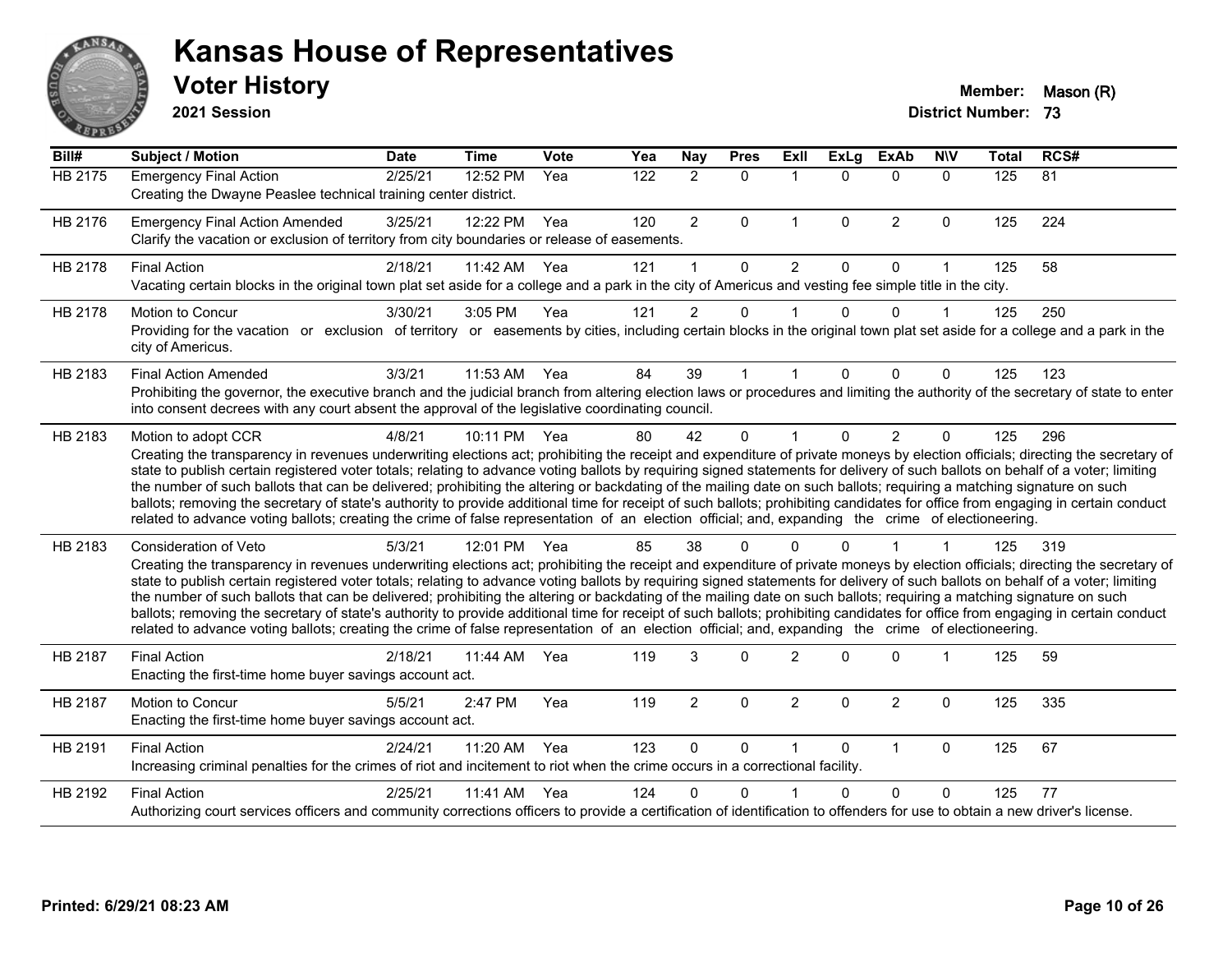

**2021 Session**

| Bill#   | Subject / Motion                                                                                                                                                                                                                                                                                                                                                                                                                                                                                                                                                                                                                                                                                                                                                                                                                                                                                                                                                                                                                                                                                                                                  | <b>Date</b> | <b>Time</b>  | Vote | Yea | <b>Nay</b>      | <b>Pres</b>  | Exll           | ExLg        | ExAb           | <b>NIV</b>   | Total | RCS# |
|---------|---------------------------------------------------------------------------------------------------------------------------------------------------------------------------------------------------------------------------------------------------------------------------------------------------------------------------------------------------------------------------------------------------------------------------------------------------------------------------------------------------------------------------------------------------------------------------------------------------------------------------------------------------------------------------------------------------------------------------------------------------------------------------------------------------------------------------------------------------------------------------------------------------------------------------------------------------------------------------------------------------------------------------------------------------------------------------------------------------------------------------------------------------|-------------|--------------|------|-----|-----------------|--------------|----------------|-------------|----------------|--------------|-------|------|
| HB 2196 | Final Action Sub Bill Amended                                                                                                                                                                                                                                                                                                                                                                                                                                                                                                                                                                                                                                                                                                                                                                                                                                                                                                                                                                                                                                                                                                                     | 3/4/21      | 1:47 PM      | Yea  | 87  | $\overline{36}$ | $\mathbf{0}$ |                | 0           |                | $\mathbf{0}$ | 125   | 148  |
|         | Substitute for HB 2196 by Commerce, Labor and Economic Development - Changing provisions of the employment security law including creation of the unemployment<br>compensation modernization and improvement council, development of a new unemployment insurance information technology system, provision of tax information to<br>claimants, publication of trust fund data, the maximum benefit period, the charging of employer accounts for benefits paid, employer contribution rate determination and<br>schedules, abolishment of the employment security interest assessment fund, crediting of employer accounts for fraudulent or erroneous payments, appropriation of<br>federal COVID-19 moneys to the unemployment insurance trust fund, transfers from the state general fund to the unemployment insurance trust fund for improper<br>benefit payments, emergency expansion of the employment security board of review, providing for the my reemployment plan program and workforce training program<br>availability to claimants, changes to the shared work compensation program and other unemployment trust fund provisions. |             |              |      |     |                 |              |                |             |                |              |       |      |
| HB 2196 | Motion to adopt CCR                                                                                                                                                                                                                                                                                                                                                                                                                                                                                                                                                                                                                                                                                                                                                                                                                                                                                                                                                                                                                                                                                                                               | 4/9/21      | 5:58 PM      | Yea  | 122 |                 | $\Omega$     | $\overline{2}$ |             | 0              |              | 125   | 314  |
|         | Senate Substitute for HB 2196 by Committee on Commerce - Changing provisions of the employment security law including creation of the unemployment                                                                                                                                                                                                                                                                                                                                                                                                                                                                                                                                                                                                                                                                                                                                                                                                                                                                                                                                                                                                |             |              |      |     |                 |              |                |             |                |              |       |      |
|         | compensation modernization and improvement council, development of a new unemployment insurance information technology system, provision of tax information to<br>claimants, publication of trust fund data, the maximum benefit period, the charging of employer accounts for benefits paid, employer contribution rate determination and                                                                                                                                                                                                                                                                                                                                                                                                                                                                                                                                                                                                                                                                                                                                                                                                        |             |              |      |     |                 |              |                |             |                |              |       |      |
|         | schedules, crediting of employer accounts for fraudulent or erroneous payments, transfer of federal COVID-19 moneys to the unemployment insurance trust fund,                                                                                                                                                                                                                                                                                                                                                                                                                                                                                                                                                                                                                                                                                                                                                                                                                                                                                                                                                                                     |             |              |      |     |                 |              |                |             |                |              |       |      |
|         | emergency expansion of the employment security board of review, providing for the my reemployment plan program and workforce training program availability to                                                                                                                                                                                                                                                                                                                                                                                                                                                                                                                                                                                                                                                                                                                                                                                                                                                                                                                                                                                     |             |              |      |     |                 |              |                |             |                |              |       |      |
|         | claimants, changes to the shared work compensation program and other unemployment trust fund provisions.                                                                                                                                                                                                                                                                                                                                                                                                                                                                                                                                                                                                                                                                                                                                                                                                                                                                                                                                                                                                                                          |             |              |      |     |                 |              |                |             |                |              |       |      |
| HB 2201 | <b>Final Action Amended</b>                                                                                                                                                                                                                                                                                                                                                                                                                                                                                                                                                                                                                                                                                                                                                                                                                                                                                                                                                                                                                                                                                                                       | 3/2/21      | 10:40 AM     | Yea  | 118 | 6               | $\Omega$     |                | $\Omega$    | $\Omega$       | $\mathbf{0}$ | 125   | 96   |
|         | Decreasing the Eisenhower legacy transportation program alternate delivery project threshold, authorizing usage of federal stimulus funds and KDOT bonding authority.                                                                                                                                                                                                                                                                                                                                                                                                                                                                                                                                                                                                                                                                                                                                                                                                                                                                                                                                                                             |             |              |      |     |                 |              |                |             |                |              |       |      |
| HB 2201 | Mot to Concur in Conference                                                                                                                                                                                                                                                                                                                                                                                                                                                                                                                                                                                                                                                                                                                                                                                                                                                                                                                                                                                                                                                                                                                       | 4/8/21      | 5:00 PM      | Yea  | 95  | 27              | $\mathbf 0$  |                | $\Omega$    | $\overline{2}$ | 0            | 125   | 285  |
|         | Senate Substitute for HB 2201 by Committee on Transportation - Decreasing the Eisenhower legacy transportation program alternate delivery project threshold,<br>authorizing the usage of federal stimulus funds and KDOT bonding authority.                                                                                                                                                                                                                                                                                                                                                                                                                                                                                                                                                                                                                                                                                                                                                                                                                                                                                                       |             |              |      |     |                 |              |                |             |                |              |       |      |
| HB 2203 | <b>Final Action</b>                                                                                                                                                                                                                                                                                                                                                                                                                                                                                                                                                                                                                                                                                                                                                                                                                                                                                                                                                                                                                                                                                                                               | 3/2/21      | 10:42 AM Yea |      | 122 | $\overline{2}$  | $\Omega$     |                | $\Omega$    | $\mathbf{0}$   | $\mathbf{0}$ | 125   | 97   |
|         | Establishing the asbestos remediation fund for fees collected as part of the Kansas asbestos control program.                                                                                                                                                                                                                                                                                                                                                                                                                                                                                                                                                                                                                                                                                                                                                                                                                                                                                                                                                                                                                                     |             |              |      |     |                 |              |                |             |                |              |       |      |
| HB 2203 | Motion to Concur                                                                                                                                                                                                                                                                                                                                                                                                                                                                                                                                                                                                                                                                                                                                                                                                                                                                                                                                                                                                                                                                                                                                  | 4/8/21      | 7:45 PM      | Yea  | 121 |                 |              | $\mathbf{1}$   | $\mathbf 0$ | $\mathbf{1}$   | $\mathbf 0$  | 125   | 290  |
|         | Establishing the asbestos remediation fund for fees collected as part of the Kansas asbestos control program.                                                                                                                                                                                                                                                                                                                                                                                                                                                                                                                                                                                                                                                                                                                                                                                                                                                                                                                                                                                                                                     |             |              |      |     |                 |              |                |             |                |              |       |      |
| HB 2208 | <b>Final Action Amended</b>                                                                                                                                                                                                                                                                                                                                                                                                                                                                                                                                                                                                                                                                                                                                                                                                                                                                                                                                                                                                                                                                                                                       | 3/3/21      | 11:55 AM     | Yea  | 124 | $\Omega$        | $\Omega$     | -1             | $\Omega$    | $\Omega$       | $\mathbf{0}$ | 125   | 124  |
|         | Authorizing telemedicine waivers for out-of-state healthcare providers, reducing certain requirements for licensure by the behavioral sciences regulatory board and                                                                                                                                                                                                                                                                                                                                                                                                                                                                                                                                                                                                                                                                                                                                                                                                                                                                                                                                                                               |             |              |      |     |                 |              |                |             |                |              |       |      |
|         | expanding out-of-state temporary permits to practice behavioral sciences professions.                                                                                                                                                                                                                                                                                                                                                                                                                                                                                                                                                                                                                                                                                                                                                                                                                                                                                                                                                                                                                                                             |             |              |      |     |                 |              |                |             |                |              |       |      |
| HB 2208 | Motion to adopt CCR                                                                                                                                                                                                                                                                                                                                                                                                                                                                                                                                                                                                                                                                                                                                                                                                                                                                                                                                                                                                                                                                                                                               | 4/9/21      | 5:44 PM      | Yea  | 120 | $\overline{2}$  | $\mathbf 0$  | $\overline{2}$ | 0           | 0              |              | 125   | 312  |
|         | Senate Substitute for HB 2208 by Committee on Public Health and Welfare - Establishing certification and funding for certified community behavioral health clinics,                                                                                                                                                                                                                                                                                                                                                                                                                                                                                                                                                                                                                                                                                                                                                                                                                                                                                                                                                                               |             |              |      |     |                 |              |                |             |                |              |       |      |
|         | enacting the rural emergency hospital act to provide for the licensure of rural emergency hospitals, authorizing telemedicine waivers for out-of-state healthcare<br>providers, reducing certain requirements for licensure by the behavioral sciences regulatory board and expanding out-of-state temporary permits to practice behavioral                                                                                                                                                                                                                                                                                                                                                                                                                                                                                                                                                                                                                                                                                                                                                                                                       |             |              |      |     |                 |              |                |             |                |              |       |      |
|         | sciences professions.                                                                                                                                                                                                                                                                                                                                                                                                                                                                                                                                                                                                                                                                                                                                                                                                                                                                                                                                                                                                                                                                                                                             |             |              |      |     |                 |              |                |             |                |              |       |      |
| HB 2209 | <b>Final Action Amended</b>                                                                                                                                                                                                                                                                                                                                                                                                                                                                                                                                                                                                                                                                                                                                                                                                                                                                                                                                                                                                                                                                                                                       | 3/3/21      | 11:57 AM     | Yea  | 121 | 3               | 0            |                | 0           | $\Omega$       | 0            | 125   | 125  |
|         | Enacting the psychology interjurisdictional compact to provide for interjurisdictional authorization to practice telepsychology and temporary in-person, face-to-face<br>psychology.                                                                                                                                                                                                                                                                                                                                                                                                                                                                                                                                                                                                                                                                                                                                                                                                                                                                                                                                                              |             |              |      |     |                 |              |                |             |                |              |       |      |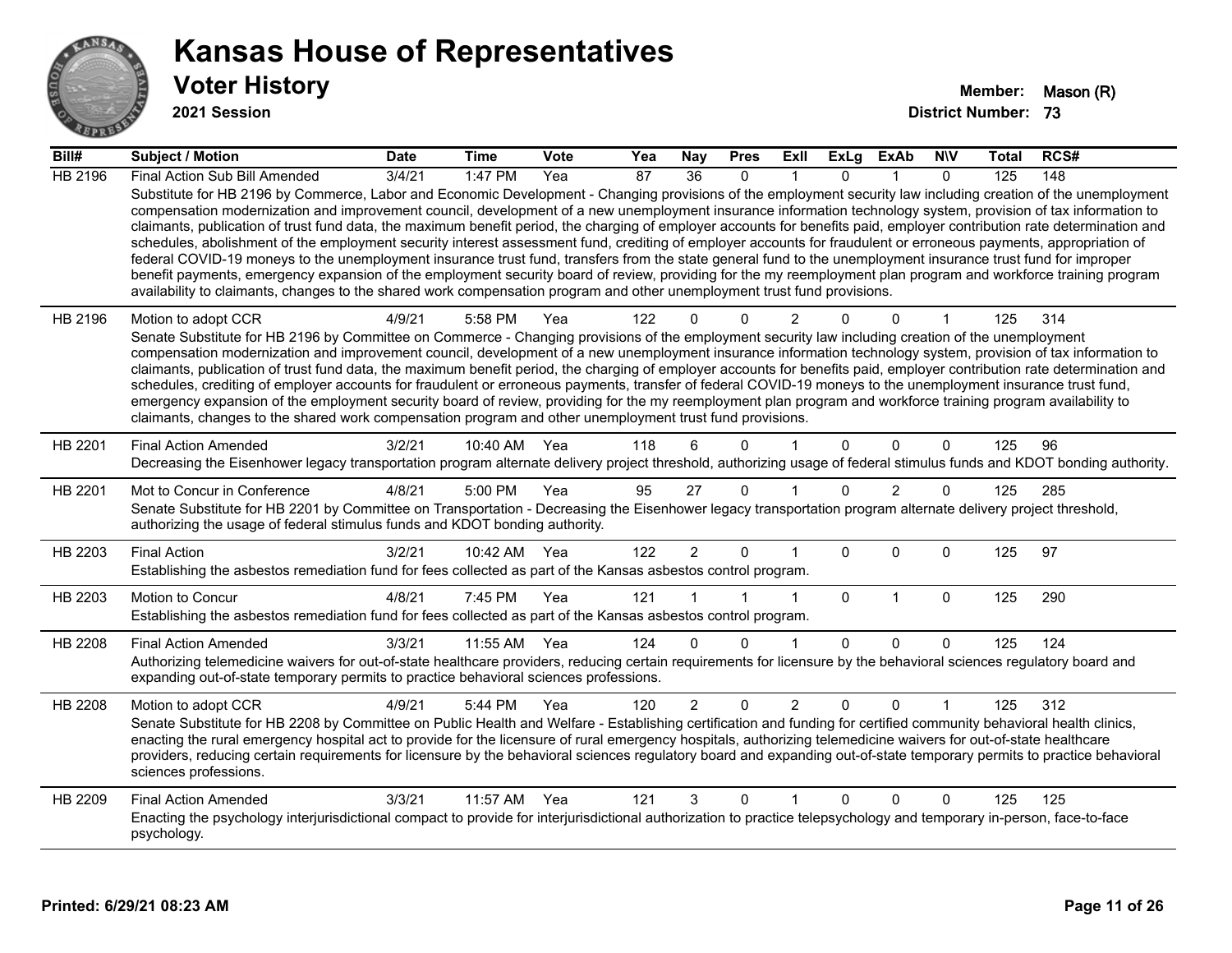

**2021 Session**

| Bill#          | <b>Subject / Motion</b>                                                                                                                                                                                                                                                    | <b>Date</b> | <b>Time</b>  | <b>Vote</b> | Yea | Nay            | <b>Pres</b>  | Exll           | <b>ExLg</b>  | <b>ExAb</b>    | <b>NIV</b>   | Total | RCS# |
|----------------|----------------------------------------------------------------------------------------------------------------------------------------------------------------------------------------------------------------------------------------------------------------------------|-------------|--------------|-------------|-----|----------------|--------------|----------------|--------------|----------------|--------------|-------|------|
| HB 2212        | <b>Final Action</b>                                                                                                                                                                                                                                                        | 3/2/21      | 10:43 AM     | Yea         | 122 | $\overline{2}$ | $\Omega$     | 1              | $\Omega$     | $\mathbf{0}$   | $\Omega$     | 125   | 98   |
|                | Eliminating Kansas residency requirements for various liquor licenses.                                                                                                                                                                                                     |             |              |             |     |                |              |                |              |                |              |       |      |
| HB 2214        | <b>Final Action</b>                                                                                                                                                                                                                                                        | 3/2/21      | 10:45 AM     | Yea         | 124 | $\Omega$       | $\Omega$     | 1              | $\Omega$     | $\Omega$       | $\Omega$     | 125   | 99   |
|                | Authorizing the secretary of administration on behalf of the department of corrections to convey land in Mitchell county to the city of Beloit.                                                                                                                            |             |              |             |     |                |              |                |              |                |              |       |      |
| HB 2218        | <b>Final Action</b>                                                                                                                                                                                                                                                        | 3/4/21      | 1:49 PM      | Yea         | 123 | $\Omega$       | $\Omega$     |                | $\Omega$     |                | $\Omega$     | 125   | 149  |
|                | Updating membership and requirements of the Kansas state employees health care commission to include a current and retired state employee enrolled in the state<br>healthcare benefits program group health insurance medical plan.                                        |             |              |             |     |                |              |                |              |                |              |       |      |
| HB 2218        | Motion to adopt CCR                                                                                                                                                                                                                                                        | 4/9/21      | 2:33 PM      | Yea         | 123 | $\mathbf{0}$   | $\mathbf{0}$ | $\overline{2}$ | $\Omega$     | $\Omega$       | $\mathbf{0}$ | 125   | 306  |
|                | Updating the membership and responsibilities of the Kansas state employees health care commission and requiring the commission to make certain reports and<br>recommendations to the legislature.                                                                          |             |              |             |     |                |              |                |              |                |              |       |      |
| HB 2219        | <b>Final Action</b>                                                                                                                                                                                                                                                        | 3/16/21     | 11:13 AM Yea |             | 123 |                | $\Omega$     |                | $\Omega$     | $\Omega$       | $\Omega$     | 125   | 168  |
|                | Enacting the Kansas targeted employment act to provide tax credits for the employment of persons with developmental disabilities.                                                                                                                                          |             |              |             |     |                |              |                |              |                |              |       |      |
| HB 2224        | <b>Final Action Amended</b>                                                                                                                                                                                                                                                | 3/4/21      | 1:50 PM      | Yea         | 117 | 6              | $\Omega$     |                | $\Omega$     |                | $\Omega$     | 125   | 150  |
|                | Expanding the definition of "infectious disease" in certain statutes related to crimes in which bodily fluids may have been transmitted from one person to another.                                                                                                        |             |              |             |     |                |              |                |              |                |              |       |      |
| HB 2224        | Mot to Concur in Conference                                                                                                                                                                                                                                                | 5/7/21      | 4:21 PM      | Yea         | 112 | 7              | $\Omega$     |                | $\Omega$     | 5              | $\Omega$     | 125   | 350  |
|                | Expanding the definition of "infectious disease" in certain statutes related to crimes in which bodily fluids may have been transmitted from one person to another.                                                                                                        |             |              |             |     |                |              |                |              |                |              |       |      |
| HB 2227        | <b>Final Action Amended</b>                                                                                                                                                                                                                                                | 3/4/21      | 1:53 PM      | Yea         | 113 | 10             | $\Omega$     |                | $\Omega$     |                | 0            | 125   | 151  |
|                | Providing immunity from civil liability for COVID-19 claims for certain covered facilities, including adult care homes, community mental health centers, crisis intervention<br>centers, community service providers and community developmental disability organizations. |             |              |             |     |                |              |                |              |                |              |       |      |
| HB 2228        | <b>Final Action Amended</b>                                                                                                                                                                                                                                                | 3/3/21      | 11:58 AM     | Yea         | 124 | 0              | $\mathbf{0}$ | 1              | $\Omega$     | $\mathbf 0$    | $\Omega$     | 125   | 126  |
|                | Requiring law enforcement agencies to adopt a policy regarding submission of sexual assault evidence kits and allowing evidence collection at child advocacy centers or<br>other facilities.                                                                               |             |              |             |     |                |              |                |              |                |              |       |      |
| HB 2231        | <b>Emergency Final Action</b>                                                                                                                                                                                                                                              | 3/4/21      | 4:35 PM      | Nay         | 78  | 45             | $\mathbf 0$  | 1              | $\mathbf{0}$ |                | $\mathbf 0$  | 125   | 159  |
|                | Amending the definition of the crime of conducting a pyramid promotional scheme, providing for an exemption and defining key terms.                                                                                                                                        |             |              |             |     |                |              |                |              |                |              |       |      |
| HB 2234        | <b>Final Action</b>                                                                                                                                                                                                                                                        | 3/3/21      | 12:00 PM     | Yea         | 123 |                | $\Omega$     |                | U            | $\Omega$       | $\mathbf{0}$ | 125   | 127  |
|                | Requiring medical directors of emergency medical services to provide medical oversight of such services and emergency medical service providers.                                                                                                                           |             |              |             |     |                |              |                |              |                |              |       |      |
| HB 2236        | <b>Final Action Amended</b>                                                                                                                                                                                                                                                | 3/18/21     | 11:27 AM     | Yea         | 122 | $\Omega$       | $\mathbf 0$  |                | $\Omega$     | $\overline{2}$ | 0            | 125   | 181  |
|                | Authorizing exclusion of the sales comparison approach in mortgage financing appraisals of certain unique residential real property in rural counties.                                                                                                                     |             |              |             |     |                |              |                |              |                |              |       |      |
| <b>HB 2237</b> | <b>Final Action</b>                                                                                                                                                                                                                                                        | 2/24/21     | 11:22 AM     | Yea         | 107 | 16             | $\Omega$     |                | $\Omega$     | 1              | $\Omega$     | 125   | 68   |
|                | Extending the eligible time period for the rural opportunity zone loan repayment program and income tax credit.                                                                                                                                                            |             |              |             |     |                |              |                |              |                |              |       |      |
| HB 2238        | <b>Final Action</b>                                                                                                                                                                                                                                                        | 3/2/21      | 10:47 AM     | Yea         | 124 | 0              | 0            |                | $\Omega$     | $\mathbf 0$    | $\Omega$     | 125   | 100  |
|                | Eliminating the dollar limitation for acceptance of gifts by donors to school districts or cities, or both, for library purposes.                                                                                                                                          |             |              |             |     |                |              |                |              |                |              |       |      |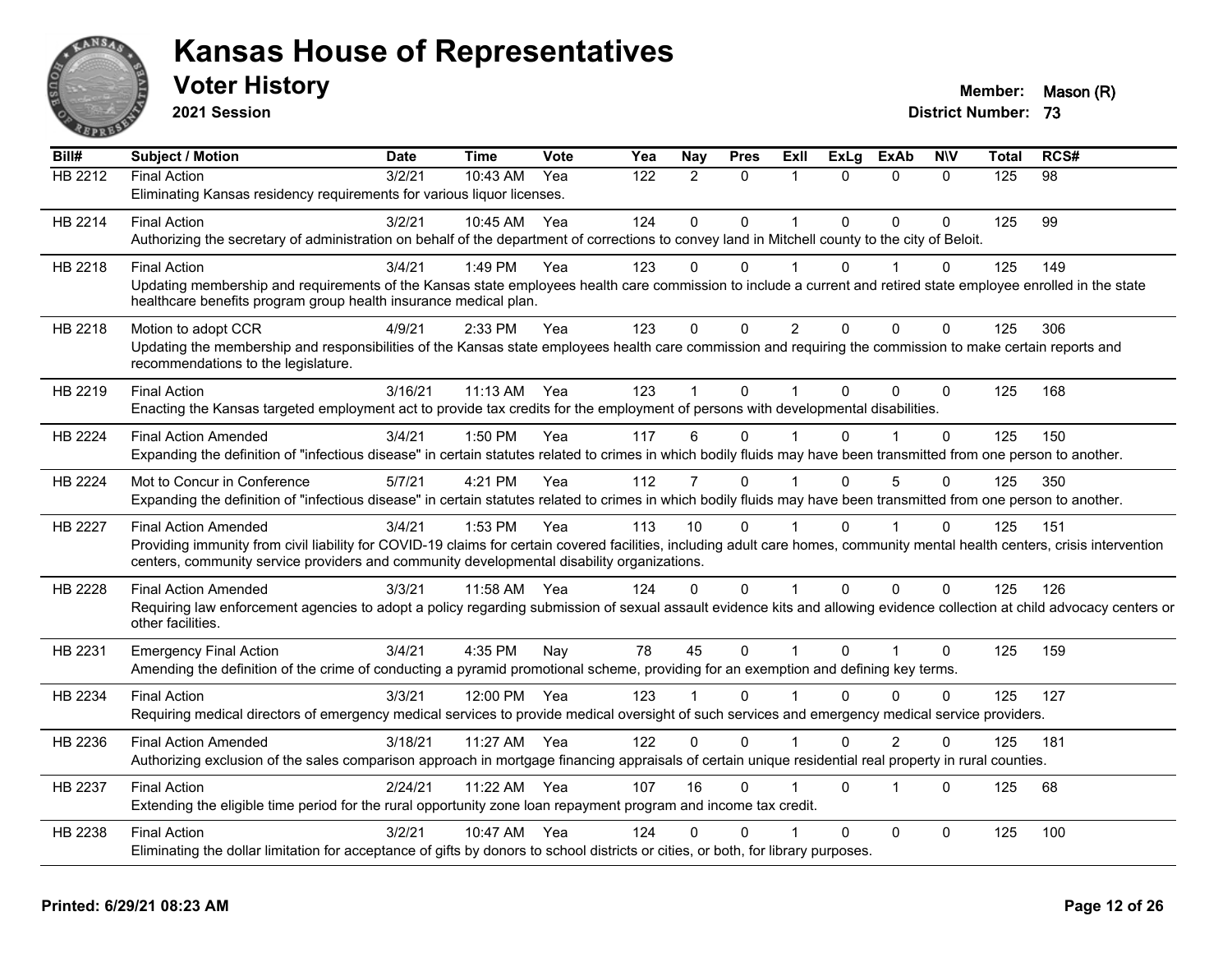

**2021 Session**

| Bill#   | <b>Subject / Motion</b>                                                                                                                                                                                                                                                                                                          | <b>Date</b> | <b>Time</b>  | <b>Vote</b> | Yea | Nay            | <b>Pres</b> | <b>Exll</b>  | <b>ExLg</b>  | <b>ExAb</b>    | <b>NIV</b>  | <b>Total</b> | RCS# |
|---------|----------------------------------------------------------------------------------------------------------------------------------------------------------------------------------------------------------------------------------------------------------------------------------------------------------------------------------|-------------|--------------|-------------|-----|----------------|-------------|--------------|--------------|----------------|-------------|--------------|------|
| HB 2239 | <b>Emergency Final Action Amended</b>                                                                                                                                                                                                                                                                                            | 3/4/21      | 4:33 PM      | Yea         | 123 | $\Omega$       | $\Omega$    | 1            | $\Omega$     |                | $\Omega$    | 125          | 158  |
|         | Extending the Kansas corporate income tax net operating loss carryforward.                                                                                                                                                                                                                                                       |             |              |             |     |                |             |              |              |                |             |              |      |
| HB 2243 | <b>Final Action</b>                                                                                                                                                                                                                                                                                                              | 2/25/21     | 11:43 AM     | Yea         | 123 | $\mathbf{1}$   | $\mathbf 0$ | $\mathbf{1}$ | $\mathbf{0}$ | $\mathbf 0$    | $\Omega$    | 125          | 78   |
|         | Adjusting the frequency of the KPERS actuarial experience study.                                                                                                                                                                                                                                                                 |             |              |             |     |                |             |              |              |                |             |              |      |
| HB 2243 | Motion to adopt CCR                                                                                                                                                                                                                                                                                                              | 4/8/21      | 5:11 PM      | Yea         | 122 | $\Omega$       | $\mathbf 0$ | 1            | $\mathbf{0}$ | $\overline{2}$ | $\Omega$    | 125          | 288  |
|         | Adjusting the frequency of the KPERS actuarial experience study, providing a moratorium on KPERS death and long-term disability employer contributions, allowing the                                                                                                                                                             |             |              |             |     |                |             |              |              |                |             |              |      |
|         | extension of certain DROP periods and conforming certain KPERS provisions with the federal CARES act.                                                                                                                                                                                                                            |             |              |             |     |                |             |              |              |                |             |              |      |
| HB 2244 | <b>Emergency Final Action Amended</b>                                                                                                                                                                                                                                                                                            | 2/25/21     | 12:49 PM     | Nay         | 97  | 27             | $\Omega$    | $\mathbf{1}$ | $\Omega$     | $\Omega$       | $\mathbf 0$ | 125          | 79   |
|         | Establishing requirements for the effective disposal of industrial hemp and requiring industrial hemp processors to register with the state fire marshal.                                                                                                                                                                        |             |              |             |     |                |             |              |              |                |             |              |      |
| HB 2244 | Motion to adopt CCR                                                                                                                                                                                                                                                                                                              | 4/8/21      | 9:32 PM      | Yea         | 101 | 22             | $\Omega$    | 1            | $\Omega$     |                | $\Omega$    | 125          | 295  |
|         | Establishing requirements for the effective disposal of industrial hemp and requiring industrial hemp processors to register with the state fire marshal.                                                                                                                                                                        |             |              |             |     |                |             |              |              |                |             |              |      |
| HB 2245 | <b>Final Action</b>                                                                                                                                                                                                                                                                                                              | 3/4/21      | 1:54 PM      | Yea         | 123 | $\Omega$       | $\Omega$    |              | U            |                | $\Omega$    | 125          | 152  |
|         | Permitting the division of vehicles to collect emergency contact information for registration purposes and permitting law enforcement agencies to use such information in                                                                                                                                                        |             |              |             |     |                |             |              |              |                |             |              |      |
|         | the case of an emergency.                                                                                                                                                                                                                                                                                                        |             |              |             |     |                |             |              |              |                |             |              |      |
| HB 2245 | Motion to Concur                                                                                                                                                                                                                                                                                                                 | 4/7/21      | 10:30 AM     | Yea         | 122 | $\Omega$       | $\Omega$    | $\mathbf 1$  | $\Omega$     | 2              | $\Omega$    | 125          | 267  |
|         | Permitting the division of vehicles to collect emergency contact information for registration purposes and permitting law enforcement agencies to use such information in                                                                                                                                                        |             |              |             |     |                |             |              |              |                |             |              |      |
|         | the case of an emergency.                                                                                                                                                                                                                                                                                                        |             |              |             |     |                |             |              |              |                |             |              |      |
| HB 2247 | <b>Final Action Amended</b>                                                                                                                                                                                                                                                                                                      | 3/2/21      | 10:48 AM Yea |             | 124 | $\Omega$       | $\Omega$    | 1            | $\Omega$     | $\Omega$       | $\Omega$    | 125          | 101  |
|         | Designating a portion of K-67 highway as the COII Trenton J Brinkman memorial highway, designating bridges on U.S. highway 54 as the Max Zimmerman memorial                                                                                                                                                                      |             |              |             |     |                |             |              |              |                |             |              |      |
|         | bridge and the Jack Taylor memorial bridge, designating a bridge on U.S. highway 77 as the PFC Loren H Larson bridge and designating a bridge on U.S. highway 166<br>as the Tyler A Juden memorial bridge.                                                                                                                       |             |              |             |     |                |             |              |              |                |             |              |      |
|         |                                                                                                                                                                                                                                                                                                                                  |             |              |             |     |                |             |              |              |                |             |              |      |
| HB 2247 | Motion to Concur                                                                                                                                                                                                                                                                                                                 | 4/7/21      | 10:23 AM Yea |             | 122 | $\Omega$       | $\Omega$    |              | $\Omega$     | 2              | $\Omega$    | 125          | 264  |
|         | Designating a portion of K-67 highway as the COII Trenton J Brinkman memorial highway, designating bridges on U.S. highway 54 as the Max Zimmerman memorial<br>bridge and the Jack Taylor memorial bridge, designating a bridge on U.S. highway 77 as the PFC Loren H Larson bridge and designating a bridge on U.S. highway 166 |             |              |             |     |                |             |              |              |                |             |              |      |
|         | as the Tyler A Juden memorial bridge.                                                                                                                                                                                                                                                                                            |             |              |             |     |                |             |              |              |                |             |              |      |
| HB 2248 | <b>Final Action</b>                                                                                                                                                                                                                                                                                                              | 3/17/21     | $11:19$ AM   | Yea         | 111 | 12             | $\Omega$    | 1            | $\Omega$     | $\mathbf{1}$   | $\Omega$    | 125          | 175  |
|         | Increasing state financial assistance to local health departments under specified circumstances.                                                                                                                                                                                                                                 |             |              |             |     |                |             |              |              |                |             |              |      |
| HB 2252 | <b>Final Action Amended</b>                                                                                                                                                                                                                                                                                                      | 3/2/21      | 10:50 AM     | Yea         | 122 | $\overline{2}$ | $\mathbf 0$ | $\mathbf{1}$ | $\Omega$     | $\mathbf 0$    | $\pmb{0}$   | 125          | 102  |
|         | Creating fulfillment house licenses to authorize storage and shipping services provided to winery special order shipping licensees.                                                                                                                                                                                              |             |              |             |     |                |             |              |              |                |             |              |      |
|         |                                                                                                                                                                                                                                                                                                                                  |             |              |             |     |                |             |              |              |                |             |              |      |
| HB 2254 | <b>Final Action Amended</b><br>Increasing the monetary cap on irrevocable prearranged funeral agreements to \$10,000.                                                                                                                                                                                                            | 2/24/21     | 11:23 AM     | Yea         | 123 | $\Omega$       | $\Omega$    | $\mathbf 1$  | $\Omega$     | 1              | $\Omega$    | 125          | 69   |
|         |                                                                                                                                                                                                                                                                                                                                  |             |              |             |     |                |             |              |              |                |             |              |      |
| HB 2254 | Mot to Concur in Conference                                                                                                                                                                                                                                                                                                      | 4/8/21      | 7:48 PM      | Yea         | 122 | 1              | 0           | 1            | 0            | 1              | $\mathbf 0$ | 125          | 291  |
|         | Increasing the monetary cap on irrevocable prearranged funeral agreements to \$10,000.                                                                                                                                                                                                                                           |             |              |             |     |                |             |              |              |                |             |              |      |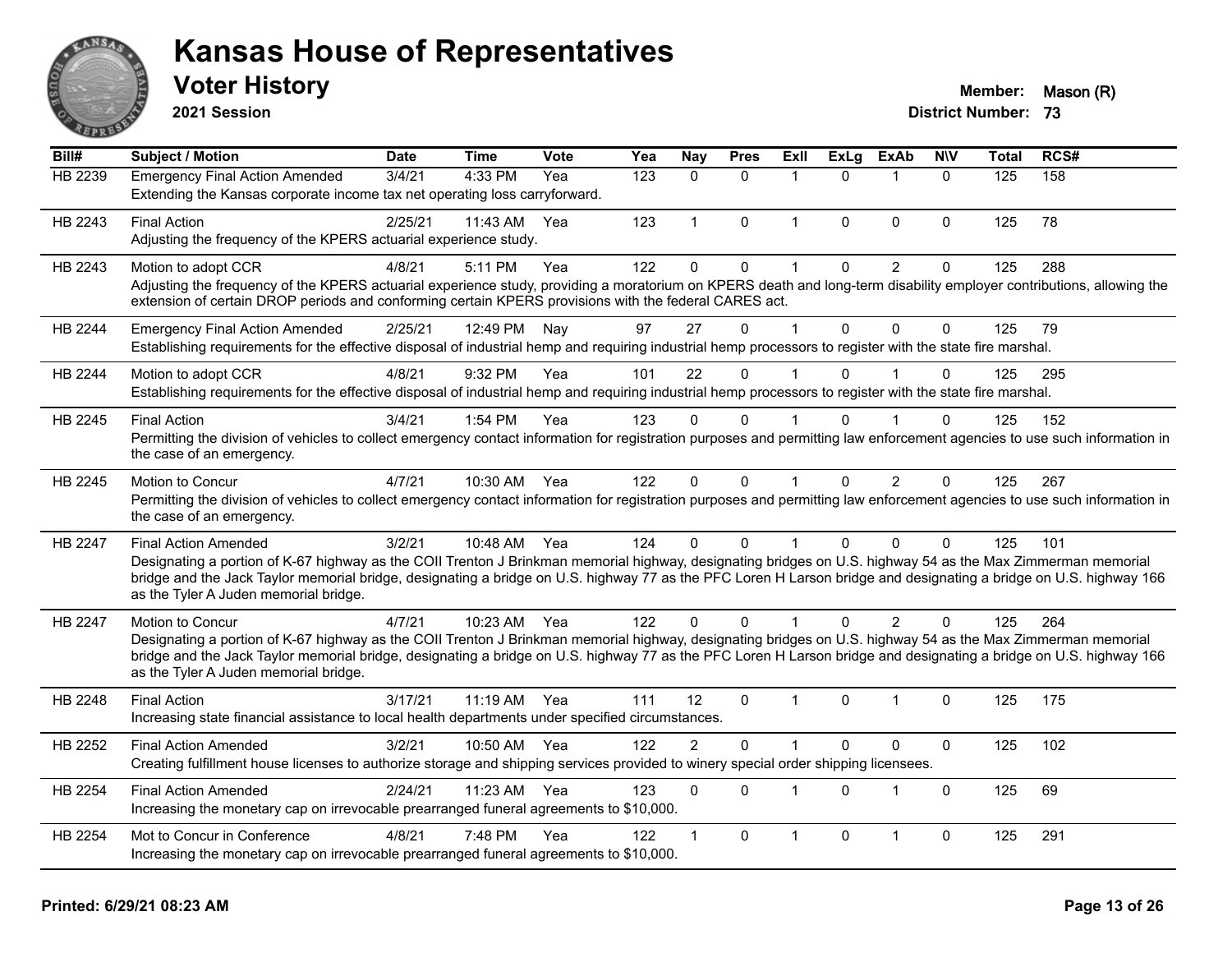

**2021 Session**

| Bill#          | <b>Subject / Motion</b>                                                                                                                                                                                                                                                          | <b>Date</b> | <b>Time</b>  | Vote | Yea | Nay            | <b>Pres</b>  | ExII           | <b>ExLg</b> | <b>ExAb</b>    | <b>NIV</b>   | <b>Total</b> | RCS# |
|----------------|----------------------------------------------------------------------------------------------------------------------------------------------------------------------------------------------------------------------------------------------------------------------------------|-------------|--------------|------|-----|----------------|--------------|----------------|-------------|----------------|--------------|--------------|------|
| <b>HB 2259</b> | <b>Final Action Amended</b>                                                                                                                                                                                                                                                      | 3/2/21      | 10:53 AM     | Nay  | 75  | 49             | 0            | 1              | $\Omega$    | $\mathbf{0}$   | $\mathbf{0}$ | 125          | 103  |
|                | Permitting the use of expedited partner therapy to treat a sexually transmitted disease.                                                                                                                                                                                         |             |              |      |     |                |              |                |             |                |              |              |      |
| HB 2262        | <b>Final Action Amended</b><br>Eliminating the requirement to provide a permit to cremate in certain circumstances and authorizing electronic permits to cremate.                                                                                                                | 2/24/21     | 11:25 AM     | Yea  | 122 |                | 0            |                | $\Omega$    | 1              | $\mathbf 0$  | 125          | 70   |
| HB 2264        | <b>Final Action</b>                                                                                                                                                                                                                                                              | 3/2/21      | 10:56 AM     | Nay  | 95  | 29             | $\Omega$     |                | $\Omega$    | $\Omega$       | $\Omega$     | 125          | 104  |
|                | Permitting student athletes at postsecondary educational institutions to receive compensation for the use of their name, image, likeness rights or athletic reputation.                                                                                                          |             |              |      |     |                |              |                |             |                |              |              |      |
| HB 2270        | <b>Final Action</b>                                                                                                                                                                                                                                                              | 3/2/21      | 10:58 AM     | Yea  | 123 |                | $\Omega$     |                | $\Omega$    | $\Omega$       | $\Omega$     | 125          | 105  |
|                | Modifying the distribution of the levy on fire insurance business premiums to the state fire marshal fee fund, the emergency medical services operating fund and the fire<br>service training program fund.                                                                      |             |              |      |     |                |              |                |             |                |              |              |      |
| HB 2275        | <b>Final Action</b>                                                                                                                                                                                                                                                              | 3/2/21      | 10:27 AM     | Yea  | 124 | $\Omega$       | $\Omega$     | $\overline{1}$ | $\Omega$    | $\Omega$       | $\mathbf{0}$ | 125          | 89   |
|                | Requiring the department of corrections to develop guidance to be used by parole officers when responding to violations of parole and postrelease supervision and that<br>incentivize compliant behavior.                                                                        |             |              |      |     |                |              |                |             |                |              |              |      |
| HB 2277        | <b>Emergency Final Action Amended</b><br>Clarifying the definition of possession in the Kansas criminal code.                                                                                                                                                                    | 2/25/21     | 12:51 PM     | Yea  | 116 | 8              | 0            | $\mathbf{1}$   | $\mathbf 0$ | $\mathbf{0}$   | $\mathbf 0$  | 125          | 80   |
| HB 2279        | <b>Final Action Amended</b>                                                                                                                                                                                                                                                      | 3/3/21      | 12:02 PM     | Yea  | 122 | $\overline{2}$ | $\Omega$     | $\mathbf 1$    | $\Omega$    | $\mathbf{0}$   | $\Omega$     | 125          | 128  |
|                | Enacting the physical therapy licensure compact and authorizing criminal history record checks.                                                                                                                                                                                  |             |              |      |     |                |              |                |             |                |              |              |      |
| HB 2280        | <b>Final Action Amended</b>                                                                                                                                                                                                                                                      | 3/3/21      | 12:03 PM Yea |      | 116 | 8              | $\mathbf 0$  | $\mathbf{1}$   | 0           | $\mathbf 0$    | $\mathbf 0$  | 125          | 129  |
|                | Updating statutes relating to the powers, duties and functions of the state board of pharmacy.                                                                                                                                                                                   |             |              |      |     |                |              |                |             |                |              |              |      |
| HB 2287        | <b>Final Action</b>                                                                                                                                                                                                                                                              | 3/16/21     | 11:15 AM     | Yea  | 115 | 9              | 0            | $\mathbf{1}$   | $\Omega$    | $\Omega$       | $\mathbf 0$  | 125          | 169  |
|                | Establishing the Kansas promise scholarship act to provide scholarships to students who attend postsecondary educational programs that correspond to high-need<br>career fields.                                                                                                 |             |              |      |     |                |              |                |             |                |              |              |      |
| HB 2292        | <b>Final Action</b>                                                                                                                                                                                                                                                              | 3/2/21      | 10:28 AM     | Yea  | 124 | $\Omega$       | $\mathbf{0}$ | -1             | $\Omega$    | $\Omega$       | $\mathbf{0}$ | 125          | 90   |
|                | Creating exemptions in the open records act for cyber security assessments, plans and vulnerabilities.                                                                                                                                                                           |             |              |      |     |                |              |                |             |                |              |              |      |
| HB 2295        | <b>Final Action</b>                                                                                                                                                                                                                                                              | 3/4/21      | 1:56 PM      | Yea  | 122 |                | 0            | $\overline{1}$ | $\mathbf 0$ | $\overline{1}$ | $\mathbf 0$  | 125          | 153  |
|                | Exempting municipal motor grader vehicle operators from Kansas uniform commercial drivers' license act requirements.                                                                                                                                                             |             |              |      |     |                |              |                |             |                |              |              |      |
| HB 2297        | <b>Final Action</b>                                                                                                                                                                                                                                                              | 3/2/21      | 10:59 AM     | Yea  | 124 | $\Omega$       | $\Omega$     | $\mathbf{1}$   | $\Omega$    | $\Omega$       | $\mathbf 0$  | 125          | 106  |
|                | Concerning requirements of publication of certain documents by the secretary of state; relating to session laws, the Kansas register, proposed amendments to the<br>constitution of the state of Kansas, and Kansas administrative rules and regulations and guidance documents. |             |              |      |     |                |              |                |             |                |              |              |      |
| HB 2298        | <b>Final Action</b>                                                                                                                                                                                                                                                              | 3/2/21      | 11:01 AM     | Yea  | 120 |                | $\Omega$     |                | $\Omega$    | $\Omega$       | $\mathbf{0}$ | 125          | 107  |
|                | Changing requirements for service of process on nonresident drivers and clarifying service of process on certain business entities.                                                                                                                                              |             |              |      |     |                |              |                |             |                |              |              |      |
| HB 2313        | <b>Final Action</b>                                                                                                                                                                                                                                                              | 3/4/21      | 1:32 PM      | Yea  | 123 | 0              | $\mathbf{0}$ |                | ი           |                | $\mathbf{0}$ | 125          | 142  |
|                | Allowing Kansas national guard and reservist members who are in good standing to receive a property tax exemption for up to two motor vehicles.                                                                                                                                  |             |              |      |     |                |              |                |             |                |              |              |      |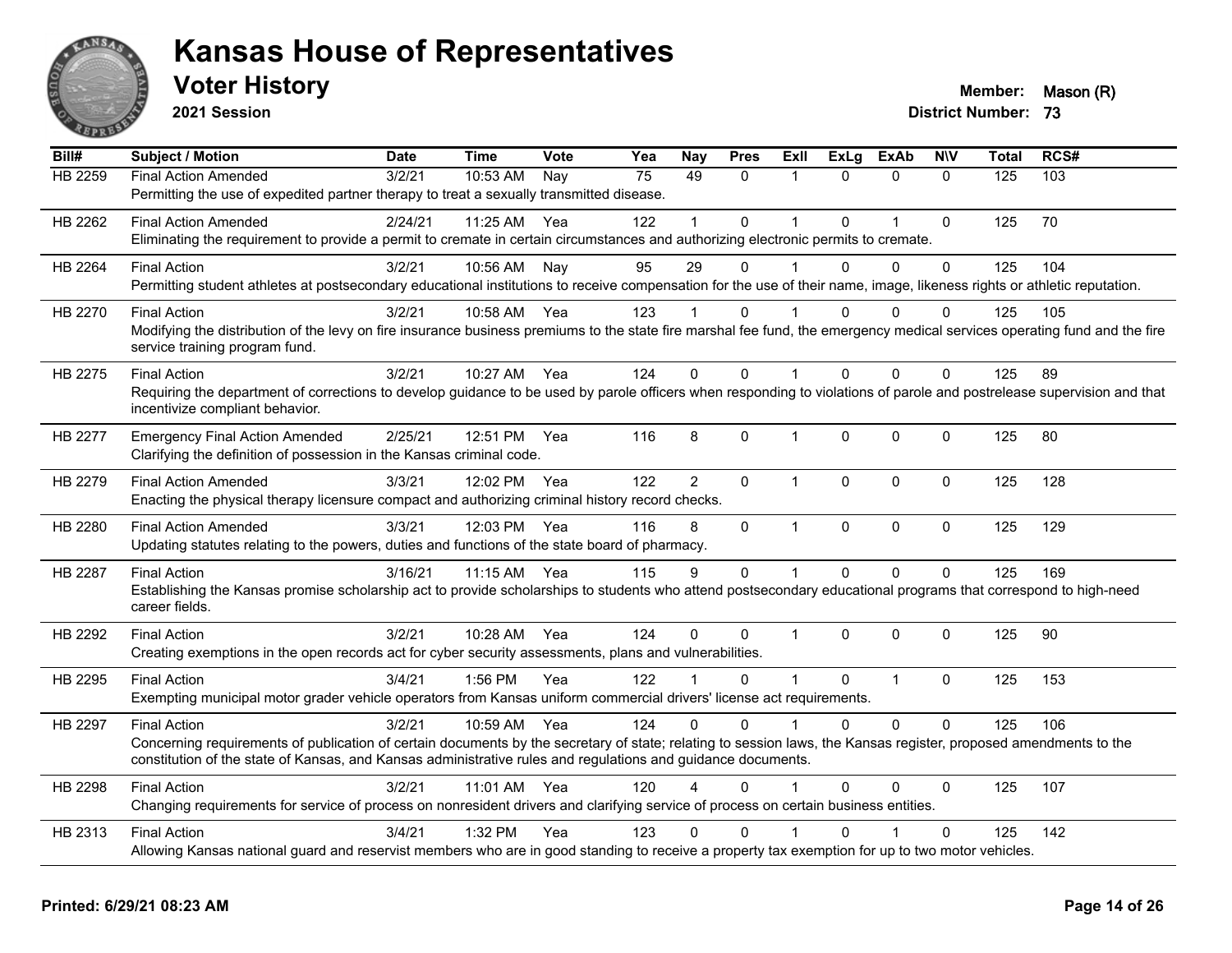

**2021 Session**

| Bill#   | Subject / Motion                                                                                                                                                                                                                                                                                                                                                                                                                                                                                                                                                                                                                                                                                                          | <b>Date</b> | <b>Time</b>  | Vote | Yea | <b>Nay</b>     | <b>Pres</b>  | ExII         | ExLg        | <b>ExAb</b>    | <b>NIV</b>  | Total | RCS# |
|---------|---------------------------------------------------------------------------------------------------------------------------------------------------------------------------------------------------------------------------------------------------------------------------------------------------------------------------------------------------------------------------------------------------------------------------------------------------------------------------------------------------------------------------------------------------------------------------------------------------------------------------------------------------------------------------------------------------------------------------|-------------|--------------|------|-----|----------------|--------------|--------------|-------------|----------------|-------------|-------|------|
| HB 2313 | Motion to adopt CCR                                                                                                                                                                                                                                                                                                                                                                                                                                                                                                                                                                                                                                                                                                       | 5/7/21      | 11:59 PM     | Yea  | 108 | 3              | $\Omega$     |              | U           | 13             | $\Omega$    | 125   | 355  |
|         | Senate Substitute for HB 2313 by Committee on Assessment and Taxation - Providing for reimbursement of property taxes for certain business shutdowns or<br>restrictions, allowing Kansas national guard and reservist members who are in good standing to receive a property tax exemption for up to two motor vehicles,<br>authorizing continuation of the statewide levy for schools and the exemption of a portion of residential property from such levy, authorizing appointment by the governor<br>of a member pro tempore when a vacancy on the state board of tax appeals exists and directing post audit study of the impact of non-profit and governmental entities<br>competing against for-profit businesses. |             |              |      |     |                |              |              |             |                |             |       |      |
| HB 2315 | <b>Emergency Final Action</b><br>Providing a tax credit for contributions to technical colleges.                                                                                                                                                                                                                                                                                                                                                                                                                                                                                                                                                                                                                          | 3/4/21      | 4:41 PM      | Yea  | 119 | 4              | $\mathbf{0}$ | $\mathbf{1}$ | $\mathbf 0$ | $\overline{1}$ | $\mathbf 0$ | 125   | 164  |
| HB 2316 | <b>Final Action</b><br>Eliminating the prohibition of a surcharge when purchases are made with a credit or debit card.                                                                                                                                                                                                                                                                                                                                                                                                                                                                                                                                                                                                    | 3/30/21     | 10:34 AM     | Yea  | 90  | 34             | $\Omega$     | 1            | 0           | $\Omega$       | $\mathbf 0$ | 125   | 234  |
| HB 2321 | <b>Final Action Amended</b><br>Requiring electric public utilities to notify cities prior to construction of urban electric transmission lines.                                                                                                                                                                                                                                                                                                                                                                                                                                                                                                                                                                           | 3/2/21      | 11:03 AM     | Yea  | 122 | $\overline{2}$ | $\mathbf 0$  | $\mathbf 1$  | $\mathbf 0$ | $\mathbf 0$    | $\mathbf 0$ | 125   | 108  |
| HB 2329 | <b>Final Action Amended</b><br>Updating the entities who are subject to the pipeline safety program of the state corporation commission.                                                                                                                                                                                                                                                                                                                                                                                                                                                                                                                                                                                  | 3/24/21     | $11:14$ AM   | Yea  | 121 |                | 0            | $\mathbf{1}$ | $\Omega$    | $\overline{2}$ | $\mathbf 0$ | 125   | 200  |
| HB 2332 | <b>Final Action Amended</b><br>Requiring identification of the sender on third party solicitations to registered voters to file an application for an advance voting ballot.                                                                                                                                                                                                                                                                                                                                                                                                                                                                                                                                              | 3/3/21      | 12:05 PM Yea |      | 86  | 38             | $\Omega$     | 1            | $\Omega$    | $\mathbf{0}$   | $\Omega$    | 125   | 130  |
| HB 2332 | Motion to adopt CCR<br>Prohibiting the modification of election laws other than by legislative process, requiring county election officials to maintain residential and mailing addresses for<br>registered voters, requiring identification of the sender on third party solicitations to registered voters to file an application for an advance voting ballot and prohibiting<br>such solicitations by nonresidents of this state, expanding the crime of election tampering and providing for the appointment of elected officials when vacancy is due to<br>military service.                                                                                                                                        | 4/8/21      | 10:21 PM     | Yea  | 83  | 38             | 0            | 1            | $\Omega$    | 3              | $\Omega$    | 125   | 297  |
| HB 2332 | Consideration of Veto<br>Prohibiting the modification of election laws other than by legislative process, requiring county election officials to maintain residential and mailing addresses for<br>registered voters, requiring identification of the sender on third party solicitations to registered voters to file an application for an advance voting ballot and prohibiting<br>such solicitations by nonresidents of this state, expanding the crime of election tampering and providing for the appointment of elected officials when vacancy is due to<br>military service.                                                                                                                                      | 5/3/21      | 11:45 AM     | Yea  | 86  | 37             | 0            | 0            | $\Omega$    | 1              | 1           | 125   | 318  |
| HB 2339 | <b>Final Action Amended</b><br>Expanding the crime of election tampering to include changing or altering votes cast, manipulating computer hardware or software or vote tabulation methods or<br>producing false vote totals.                                                                                                                                                                                                                                                                                                                                                                                                                                                                                             | 3/17/21     | 11:21 AM     | Yea  | 122 |                | $\Omega$     |              | 0           |                | 0           | 125   | 176  |
| HB 2361 | <b>Final Action</b><br>Authorizing the supreme court to adopt rules establishing specialty courts, creating the specialty court funding advisory committee and the specialty court resources<br>fund.                                                                                                                                                                                                                                                                                                                                                                                                                                                                                                                     | 3/3/21      | 12:07 PM     | Yea  | 122 |                | $\mathbf{1}$ | 1            | $\Omega$    | $\Omega$       | $\Omega$    | 125   | 131  |
| HB 2362 | <b>Final Action</b><br>Modifying the elements of and making changes to the criminal penalties of abuse of a child.                                                                                                                                                                                                                                                                                                                                                                                                                                                                                                                                                                                                        | 3/3/21      | 12:08 PM     | Yea  | 124 | 0              | 0            | 1            | 0           | 0              | 0           | 125   | 132  |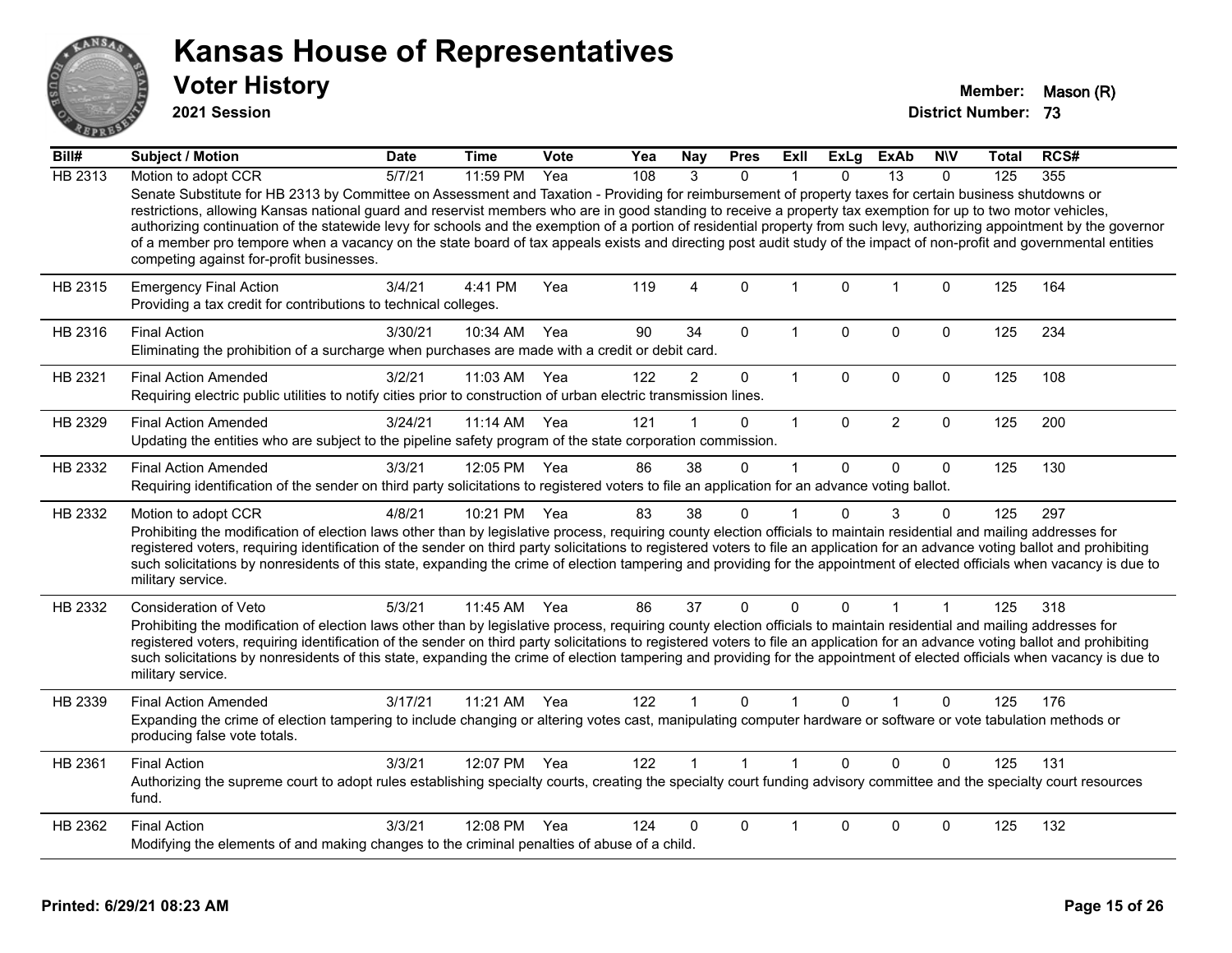

**2021 Session**

| Bill#          | <b>Subject / Motion</b>                                                                                                                                                                                                                                                                                                                                                                                                                                                                                                                                                                                             | <b>Date</b> | <b>Time</b> | Vote | Yea | Nay            | <b>Pres</b>  | Exll           | <b>ExLg</b>  | <b>ExAb</b>  | <b>NIV</b>  | <b>Total</b> | RCS# |
|----------------|---------------------------------------------------------------------------------------------------------------------------------------------------------------------------------------------------------------------------------------------------------------------------------------------------------------------------------------------------------------------------------------------------------------------------------------------------------------------------------------------------------------------------------------------------------------------------------------------------------------------|-------------|-------------|------|-----|----------------|--------------|----------------|--------------|--------------|-------------|--------------|------|
| <b>HB 2363</b> | <b>Final Action Amended</b><br>Increasing the maximum rate paid to appointed counsel.                                                                                                                                                                                                                                                                                                                                                                                                                                                                                                                               | 3/30/21     | 10:36 AM    | Nay  | 116 | 8              | $\mathbf{0}$ | $\mathbf{1}$   | $\Omega$     | $\mathbf{0}$ | $\Omega$    | 125          | 235  |
| HB 2366        | <b>Emergency Final Action</b><br>Requiring prosecutors to disclose their intent to introduce testimony from a jailhouse witness and to forward information to the Kansas bureau of investigation.                                                                                                                                                                                                                                                                                                                                                                                                                   | 4/8/21      | 11:33 AM    | Yea  | 123 | 0              | $\mathbf 0$  | $\mathbf{1}$   | $\mathbf{0}$ | 1            | $\Omega$    | 125          | 279  |
| HB 2367        | <b>Final Action</b><br>Authorizing the state corporation commission to regulate certain transmission line wire stringing activities.                                                                                                                                                                                                                                                                                                                                                                                                                                                                                | 3/2/21      | 11:04 AM    | Yea  | 124 | $\Omega$       | $\Omega$     | 1              | $\Omega$     | $\Omega$     | $\Omega$    | 125          | 109  |
| HB 2374        | <b>Final Action</b><br>Authorizing the Kansas sentencing commission to change risk assessment cut-off levels for participation in the certified drug abuse treatment program.                                                                                                                                                                                                                                                                                                                                                                                                                                       | 3/2/21      | 11:06 AM    | Yea  | 124 | $\Omega$       | $\Omega$     | 1              | $\Omega$     | $\mathbf 0$  | $\mathbf 0$ | 125          | 110  |
| HB 2377        | <b>Final Action Amended</b><br>Revising the laws concerning driving under the influence, including authorizing reinstatement of a driver's license for certain persons with an ignition interlock device<br>restriction, requiring persons with an ignition interlock device restriction to complete the ignition interlock device program before driving privileges are fully reinstated,<br>providing for reduced ignition interlock device program costs for certain persons and modifying the criminal penalties for driving a commercial motor vehicle under the<br>influence and driving under the influence. | 3/3/21      | 12:10 PM    | Nay  | 101 | 23             | $\Omega$     |                | <sup>n</sup> | $\Omega$     | $\Omega$    | 125          | 133  |
| HB 2379        | <b>Final Action Amended</b><br>Enacting the peer-to-peer vehicle sharing act to provide insurance, liability, recordkeeping and consumer protection requirements for peer-to-peer vehicle sharing.                                                                                                                                                                                                                                                                                                                                                                                                                  | 3/4/21      | $1:58$ PM   | Yea  | 123 | $\Omega$       | $\Omega$     | $\mathbf 1$    | $\mathbf{0}$ |              | $\Omega$    | 125          | 154  |
| HB 2380        | <b>Final Action Amended</b><br>Amending healthcare stabilization fund minimum professional liability insurance coverage requirements and the membership of the board of governors of such fund.                                                                                                                                                                                                                                                                                                                                                                                                                     | 3/30/21     | 10:37 AM    | Yea  | 104 | 20             | $\Omega$     | 1              | 0            | $\Omega$     | $\Omega$    | 125          | 236  |
| HB 2387        | <b>Final Action Amended</b><br>Revising laws relating to operating an aircraft under the influence, including prescribing criminal and administrative penalties and providing for testing of blood, breath,<br>urine or other bodily substances, and preliminary screening tests of breath or oral fluid.                                                                                                                                                                                                                                                                                                           | 3/2/21      | 11:08 AM    | Nay  | 101 | 23             | $\Omega$     | 1              | 0            | $\Omega$     | $\Omega$    | 125          | 111  |
| HB 2390        | <b>Final Action</b><br>Making permanent certain exceptions to the disclosure of public records under the open records act.                                                                                                                                                                                                                                                                                                                                                                                                                                                                                          | 3/2/21      | 10:30 AM    | Yea  | 124 | $\Omega$       | $\Omega$     | $\mathbf{1}$   | $\Omega$     | $\mathbf 0$  | $\Omega$    | 125          | 91   |
| HB 2390        | Motion to adopt CCR<br>Making permanent certain exceptions to the disclosure of public records under the open records act, creating exemptions in the open records act for cyber security<br>assessments, plans and vulnerabilities, prohibiting the filing of certain liens or claims against real or personal property and providing for criminal penalties and<br>authorizing local correctional or detention officers and administrative hearing officers to have identifying information restricted from public access on public websites that<br>identify home addresses or home ownership.                   | 4/9/21      | 10:20 AM    | Yea  | 121 | $\overline{2}$ | $\Omega$     | $\overline{2}$ | $\Omega$     | $\Omega$     | $\Omega$    | 125          | 300  |
| HB 2391        | <b>Final Action Amended</b><br>Changing the secretary of state's business filings provisions including instituting biennial business report filings and making other changes to business filing provisions,<br>information requirements and fees, removing exemptions from the open records act for tax records no longer kept by the secretary of state, permitting the public<br>recording of UCC filings with improperly included social security numbers and repealing certain obsolete statutes including blanket music license filing provisions.                                                             | 3/2/21      | $11:10$ AM  | Yea  | 121 | 3              | $\Omega$     |                | 0            | $\Omega$     | 0           | 125          | 112  |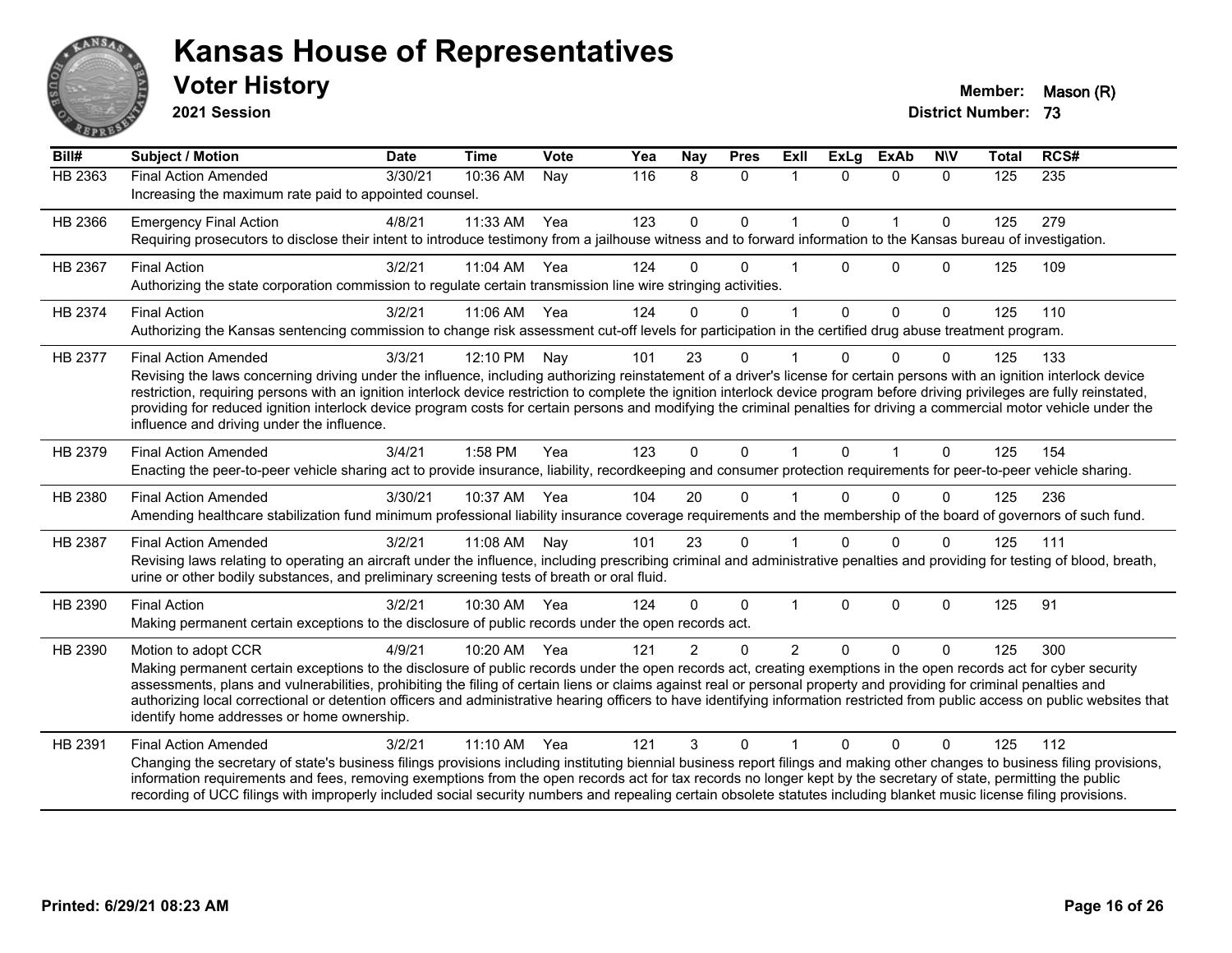| ANSAR          | <b>Kansas House of Representatives</b><br><b>Voter History</b><br>2021 Session                                                                                                                                                                                                                                                                                                                                                                                                              |             |              |             |     |              |                |                |              |                |              | Member:<br><b>District Number: 73</b> | Mason (R) |
|----------------|---------------------------------------------------------------------------------------------------------------------------------------------------------------------------------------------------------------------------------------------------------------------------------------------------------------------------------------------------------------------------------------------------------------------------------------------------------------------------------------------|-------------|--------------|-------------|-----|--------------|----------------|----------------|--------------|----------------|--------------|---------------------------------------|-----------|
| Bill#          | <b>Subject / Motion</b>                                                                                                                                                                                                                                                                                                                                                                                                                                                                     | <b>Date</b> | <b>Time</b>  | <b>Vote</b> | Yea | Nay          | <b>Pres</b>    | Exll           | <b>ExLg</b>  | <b>ExAb</b>    | <b>NIV</b>   | Total                                 | RCS#      |
| <b>HB 2391</b> | Mot to Concur in Conference<br>Changing the secretary of state's business filings provisions, including instituting biennial business report filings, authorizing the secretary of state to contract with private<br>entities for printing and binding services, changing publication and price requirements for publications of the secretary of state and repealing certain obsolete statutes<br>including blanket music license filing provisions.                                       | 4/8/21      | 7:51 PM      | Yea         | 123 | $\mathbf{0}$ | $\mathbf{0}$   | $\overline{1}$ | $\mathbf{0}$ | 1              | $\mathbf{0}$ | 125                                   | 292       |
| HB 2397        | <b>EFA Sub Bill Amended</b><br>Appropriations for FY 2021, FY 2022, FY 2023 and FY 2024 for various state agencies.                                                                                                                                                                                                                                                                                                                                                                         | 3/30/21     | 8:00 PM      | Yea         | 71  | 52           | $\mathbf{0}$   | $\mathbf{1}$   | 0            | $\mathbf 1$    | 0            | 125                                   | 257       |
| HB 2397        | Motion to Concur<br>Senate Substitute for Substitute for HB 2397 by Committee on Ways and Means - Reconciling conflicting amendments to certain statutes.                                                                                                                                                                                                                                                                                                                                   | 5/7/21      | 11:57 AM     | Yea         | 116 | 3            | $\mathbf{1}$   | $\mathbf{1}$   | $\mathbf 0$  | 3              | 1            | 125                                   | 348       |
| HB 2401        | <b>Final Action Amended</b><br>Authorizing the secretary of corrections to enter agreements for public-private partnerships for projects for new or renovated buildings at correctional institutions for<br>education, skills-building and spiritual needs programs; establishing a nonprofit corporation to receive gifts, donations, grants and other moneys and engage in<br>fundraising projects for funding such projects for education, skills-building and spiritual needs programs. | 3/23/21     | $11:13$ AM   | Yea         | 123 | $\Omega$     | 0              | $\overline{2}$ | $\mathbf 0$  | $\Omega$       | $\Omega$     | 125                                   | 189       |
| HB 2401        | Motion to Concur<br>Authorizing the secretary of corrections to enter agreements for public-private partnerships for projects for new or renovated buildings at correctional institutions for<br>education, skills-building and spiritual needs programs; establishing a nonprofit corporation to receive gifts, donations, grants and other moneys and engage in<br>fundraising projects for funding such projects for education, skills-building and spiritual needs programs.            | 4/8/21      | 5:04 PM      | Yea         | 120 |              | 0              | 1              | $\Omega$     | $\overline{2}$ | $\Omega$     | 125                                   | 286       |
| HB 2405        | <b>Emergency Final Action Amended</b><br>Authorizing the issuance of \$1,000,000,000 of pension obligation bonds to finance a portion of the unfunded actuarial liability of KPERS.                                                                                                                                                                                                                                                                                                         | 3/4/21      | 4:38 PM      | Yea         | 117 | 6            | $\Omega$       | $\mathbf{1}$   | $\Omega$     |                | $\Omega$     | 125                                   | 161       |
| HB 2405        | Motion to adopt CCR<br>Authorizing the issuance of \$500,000,000 of pension obligation bonds to finance a portion of the unfunded actuarial liability of KPERS.                                                                                                                                                                                                                                                                                                                             | 4/9/21      | 5:48 PM      | Yea         | 112 | 10           | $\Omega$       | $\overline{2}$ | $\Omega$     | $\Omega$       | $\mathbf{1}$ | 125                                   | 313       |
| HB 2406        | <b>Final Action Amended</b><br>Sunday start time for the sale of alcoholic liquor and cereal malt beverage in retail stores changed from 12 noon to 10 a.m.                                                                                                                                                                                                                                                                                                                                 | 3/24/21     | 11:17 AM     | Nav         | 80  | 42           | $\Omega$       | 1              | $\mathbf 0$  | $\overline{2}$ | $\Omega$     | 125                                   | 201       |
| HB 2408        | <b>Final Action Amended</b><br>Authorizing the state historical society to convey certain real property to the Iowa Tribe of Kansas and Nebraska.                                                                                                                                                                                                                                                                                                                                           | 3/30/21     | 10:38 AM     | Yea         | 124 | $\Omega$     | 0              | 1              | $\Omega$     | $\Omega$       | $\Omega$     | 125                                   | 237       |
| HB 2412        | <b>Final Action Amended</b><br>Enacting the Kansas fights addiction act to establish a grant program for the purpose of preventing, reducing, treating and mitigating the effects of substance abuse and<br>addiction.                                                                                                                                                                                                                                                                      | 3/30/21     | 10:40 AM Yea |             | 81  | 43           | $\Omega$       | 1              | 0            | $\Omega$       | $\mathbf 0$  | 125                                   | 238       |
| HB 2416        | <b>Final Action Amended</b><br>Modifying the procedure for declaring and extending a state of disaster emergency, limiting powers granted to the governor during a state of disaster emergency,<br>authorizing the legislative coordinating council and the legislature to take certain action related to a state of disaster emergency and prohibiting the governor or the state<br>board of education from closing private schools during a state of disaster emergency.                  | 3/4/21      | 2:05 PM      | Yea         | 81  | 40           | $\overline{2}$ | 1              | $\Omega$     |                | $\Omega$     | 125                                   | 155       |
| HB 2417        | <b>Final Action</b><br>Allowing clubs and drinking establishments to sell beer and cereal malt beverage for consumption off the licensed premises.                                                                                                                                                                                                                                                                                                                                          | 3/30/21     | 10:41 AM     | Nay         | 106 | 18           | 0              |                | $\mathbf{0}$ | $\Omega$       | $\Omega$     | 125                                   | 239       |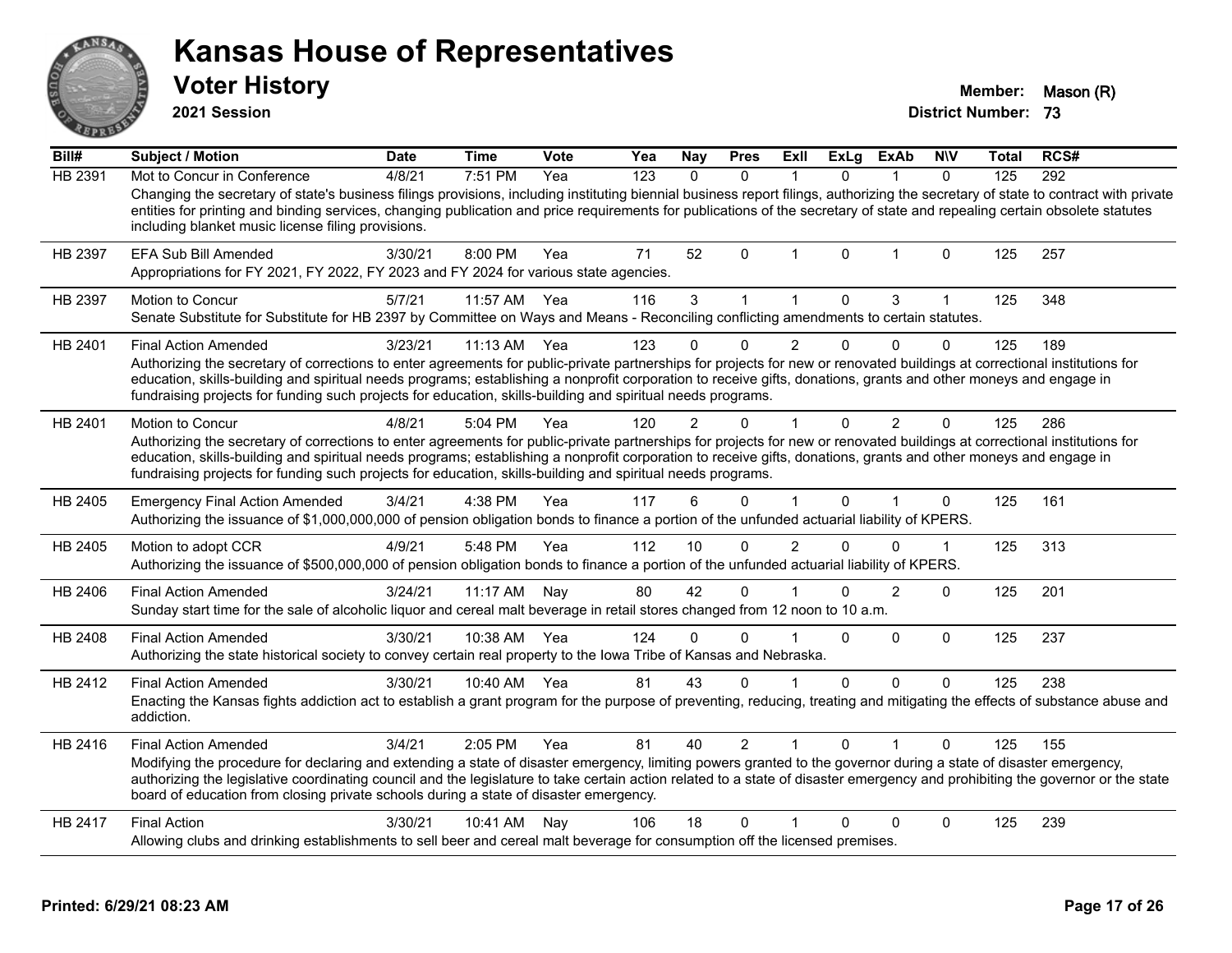

**2021 Session**

| $\overline{Bill#}$ | <b>Subject / Motion</b>                                                                                                                                                                                                                                                                                                                                                                                                                                                                               | <b>Date</b> | <b>Time</b> | Vote | Yea | Nay            | <b>Pres</b>  | ExIl           | <b>ExLg</b> | <b>ExAb</b>    | <b>NIV</b> | Total | RCS#           |
|--------------------|-------------------------------------------------------------------------------------------------------------------------------------------------------------------------------------------------------------------------------------------------------------------------------------------------------------------------------------------------------------------------------------------------------------------------------------------------------------------------------------------------------|-------------|-------------|------|-----|----------------|--------------|----------------|-------------|----------------|------------|-------|----------------|
| HB 2448            | <b>Emergency Final Action</b>                                                                                                                                                                                                                                                                                                                                                                                                                                                                         | 3/30/21     | 7:57 PM     | Yea  | 119 | $\overline{4}$ | $\Omega$     | $\mathbf 1$    | $\Omega$    | $\mathbf{1}$   | $\Omega$   | 125   | 256            |
|                    | Permitting the secretary for children and families to license certain family foster homes where a former foster care youth with juvenile adjudications resides.                                                                                                                                                                                                                                                                                                                                       |             |             |      |     |                |              |                |             |                |            |       |                |
| <b>HCR 5001</b>    | <b>Emergency Final Action Amended</b><br>Adopting joint rules for the House of Representatives and Senate for the 2021-2022 biennium.                                                                                                                                                                                                                                                                                                                                                                 | 1/21/21     | 12:56 PM    | Yea  | 117 | 5              | $\Omega$     | $\Omega$       | 0           | 3              | 0          | 125   | 5              |
| <b>HCR 5003</b>    | <b>EFA Amend and Debate</b>                                                                                                                                                                                                                                                                                                                                                                                                                                                                           | 1/22/21     | 11:30 AM    | Yea  | 86  | 38             | $\mathbf 0$  | $\mathbf 0$    | 0           | $\mathbf{1}$   | $\Omega$   | 125   | 10             |
|                    | Amending the bill of rights of the constitution of the state of Kansas to reserve to the people the right to regulate abortion through their elected state representatives and<br>senators.                                                                                                                                                                                                                                                                                                           |             |             |      |     |                |              |                |             |                |            |       |                |
| <b>HCR 5013</b>    | <b>Final Action</b>                                                                                                                                                                                                                                                                                                                                                                                                                                                                                   | 3/18/21     | 11:29 AM    | Yea  | 84  | 38             | 0            | $\mathbf 1$    | 0           | $\overline{2}$ | $\Omega$   | 125   | 182            |
|                    | Urging congress to propose the "keep nine" amendment to the United States constitution to prohibit expanding the number of justices on the United States supreme<br>court.                                                                                                                                                                                                                                                                                                                            |             |             |      |     |                |              |                |             |                |            |       |                |
| <b>HCR 5015</b>    | <b>Final Action Amended</b><br>Urging the United States Congress to reject the For the People Act of 2021.                                                                                                                                                                                                                                                                                                                                                                                            | 3/24/21     | $11:25$ AM  | Yea  | 84  | 38             | $\Omega$     | $\mathbf{1}$   | $\Omega$    | $\overline{2}$ | $\Omega$   | 125   | 202            |
| HR 6004            | <b>Emergency Final Action Amended</b><br>Adopting permanent rules of the House of Representatives for the 2021-2022 biennium.                                                                                                                                                                                                                                                                                                                                                                         | 1/21/21     | 12:54 PM    | Yea  | 110 | 12             | $\mathbf 0$  | $\mathbf 0$    | 0           | 3              | 0          | 125   | $\overline{4}$ |
| HR 6009            | <b>Final Action</b><br>Disapproving executive reorganization order no. 47 that relates to the newly named Kansas department of human services.                                                                                                                                                                                                                                                                                                                                                        | 3/25/21     | 11:16 AM    | Yea  | 84  | 38             | $\mathbf 0$  | $\mathbf{1}$   | 0           | $\overline{2}$ | $\Omega$   | 125   | 208            |
| HR 6015            | <b>Emergency Final Action</b>                                                                                                                                                                                                                                                                                                                                                                                                                                                                         | 3/30/21     | 7:48 PM     | Yea  | 84  | 39             | $\mathbf 0$  | $\mathbf{1}$   | 0           | $\mathbf{1}$   | $\Omega$   | 125   | 254            |
|                    | Urging the legislative coordinating council to revoke an executive order issued by the governor related to mandating face coverings if such an executive order is issued<br>while the legislature is adjourned.                                                                                                                                                                                                                                                                                       |             |             |      |     |                |              |                |             |                |            |       |                |
| HR 6018            | Motion to Adopt<br>Condemning the recent attacks on the State of Israel.                                                                                                                                                                                                                                                                                                                                                                                                                              | 5/26/21     | 12:42 PM    | Yea  | 83  | 27             | $\mathbf{1}$ | $\mathbf{1}$   | $\Omega$    | $\overline{7}$ | 6          | 125   | 359            |
| <b>SB 13</b>       | <b>Emergency Final Action Amended</b>                                                                                                                                                                                                                                                                                                                                                                                                                                                                 | 3/4/21      | 4:32 PM     | Yea  | 120 | 3              | $\Omega$     | $\mathbf{1}$   | $\Omega$    | $\mathbf{1}$   | $\Omega$   | 125   | 157            |
|                    | Establishing notice and public hearing requirements prior to approval by a governing body to exceed its revenue neutral rate for property tax purposes and discontinuing<br>the city and county tax lid, prohibiting valuation increase of real property solely as the result of normal repair, replacement or maintenance of existing structure,<br>establishing a payment plan for the payment of delinquent or nondelinquent property taxes and establishing the taxpayer notification costs fund. |             |             |      |     |                |              |                |             |                |            |       |                |
| <b>SB 14</b>       | <b>Final Action</b>                                                                                                                                                                                                                                                                                                                                                                                                                                                                                   | 1/21/21     | $1:00$ PM   | Yea  | 119 | 3              | $\Omega$     | $\Omega$       | 0           | 3              | $\Omega$   | 125   | 6              |
|                    | Extending certain provisions of the governmental response to the COVID-19 pandemic in Kansas and providing certain relief related to health, welfare, property and<br>economic security during this public health emergency.                                                                                                                                                                                                                                                                          |             |             |      |     |                |              |                |             |                |            |       |                |
| <b>SB 15</b>       | <b>Emergency Final Action</b>                                                                                                                                                                                                                                                                                                                                                                                                                                                                         | 2/11/21     | 12:36 PM    | Yea  | 122 |                | $\Omega$     | $\overline{2}$ | 0           | $\Omega$       | $\Omega$   | 125   | 38             |
|                    | Enacting the Kansas economic recovery loan deposit program, updating field of membership requirements of credit unions and allowing privilege tax deductions on<br>agricultural real estate loans and single family residence loans.                                                                                                                                                                                                                                                                  |             |             |      |     |                |              |                |             |                |            |       |                |
| <b>SB 16</b>       | <b>Final Action</b>                                                                                                                                                                                                                                                                                                                                                                                                                                                                                   | 4/6/21      | $9:19$ AM   | Yea  | 117 | $\Omega$       | $\mathbf 0$  | $\mathbf 1$    | 0           | $\overline{7}$ | 0          | 125   | 260            |
|                    | Removing the requirement that certain entities submit certain reports to the division of post audit.                                                                                                                                                                                                                                                                                                                                                                                                  |             |             |      |     |                |              |                |             |                |            |       |                |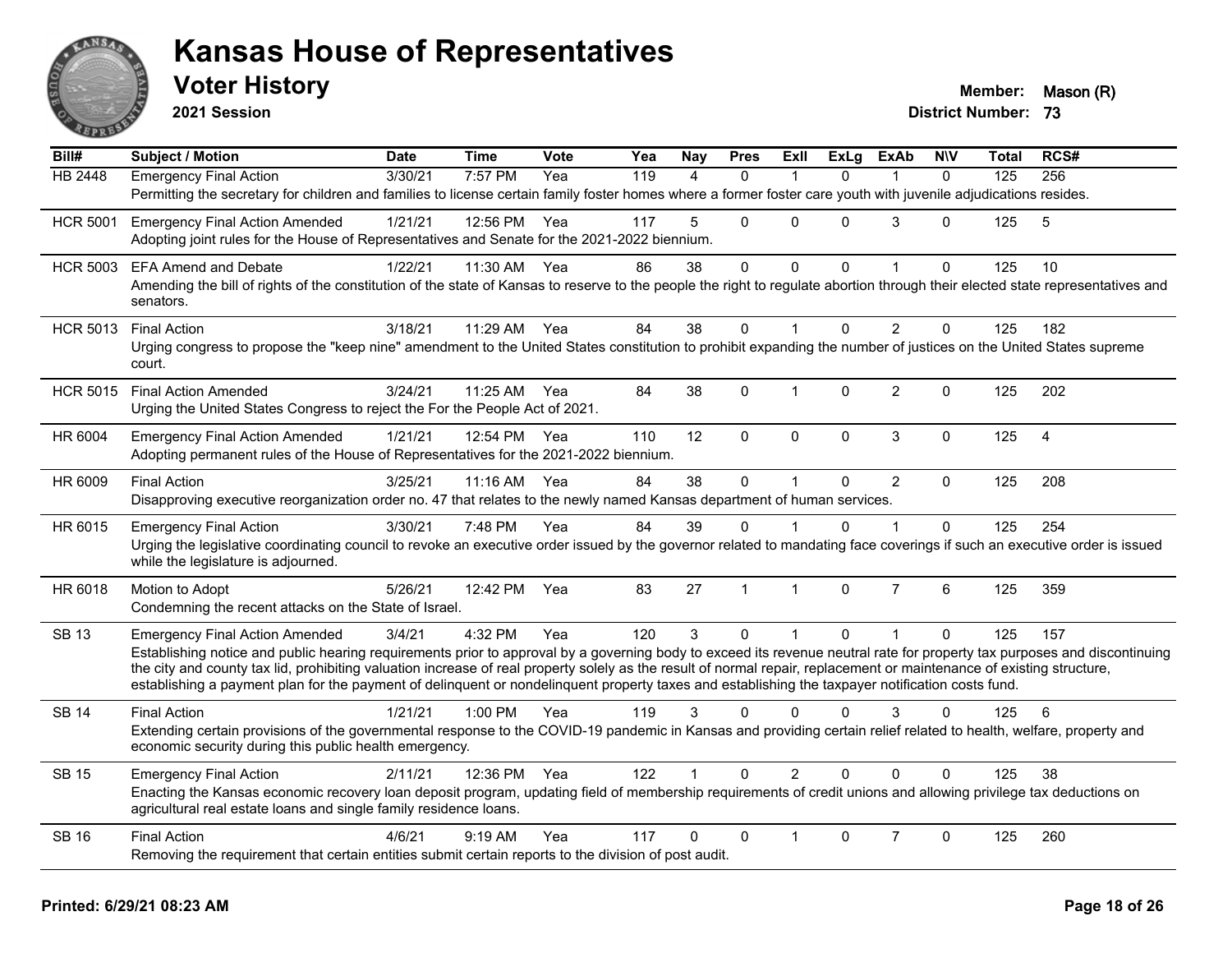

**2021 Session**

| Bill#        | <b>Subject / Motion</b>                                                                                                                                                                                                                                                                                                                                                                                                                                                                                                                                                                                                  | <b>Date</b> | <b>Time</b>  | Vote | Yea | Nay            | <b>Pres</b> | ExII           | <b>ExLg</b>  | <b>ExAb</b>    | <b>NIV</b>     | <b>Total</b> | RCS# |
|--------------|--------------------------------------------------------------------------------------------------------------------------------------------------------------------------------------------------------------------------------------------------------------------------------------------------------------------------------------------------------------------------------------------------------------------------------------------------------------------------------------------------------------------------------------------------------------------------------------------------------------------------|-------------|--------------|------|-----|----------------|-------------|----------------|--------------|----------------|----------------|--------------|------|
| <b>SB 21</b> | <b>Emergency Final Action Amended</b><br>Approving election for sales tax authority for Cherokee county.                                                                                                                                                                                                                                                                                                                                                                                                                                                                                                                 | 3/4/21      | 4:40 PM      | Yea  | 119 | 4              | $\Omega$    | 1              | $\Omega$     | $\mathbf 1$    | $\mathbf{0}$   | 125          | 163  |
| <b>SB 24</b> | <b>Final Action Amended</b><br>Prohibiting municipalities from imposing restrictions on customer's use of energy based upon source of energy.                                                                                                                                                                                                                                                                                                                                                                                                                                                                            | 3/24/21     | 11:27 AM     | Yea  | 93  | 29             | 0           | $\mathbf{1}$   | $\Omega$     | $\overline{2}$ | $\mathbf{0}$   | 125          | 203  |
| <b>SB 26</b> | Final Action Sub Bill<br>House Substitute for SB 26 by Committee on Transportation - Designating a portion of K-7 as the Senator Bud Burke memorial highway and designating a portion of<br>United States highway 77 as the CPL Allen E Oatney and SP4 Gene A Myers memorial highway.                                                                                                                                                                                                                                                                                                                                    | 3/23/21     | 11:14 AM     | Yea  | 123 | 0              | 0           | $\overline{c}$ | $\mathbf 0$  | $\mathbf 0$    | $\pmb{0}$      | 125          | 190  |
| <b>SB 26</b> | Motion to adopt CCR<br>House Substitute for SB 26 by Committee on Transportation - Updating motor carrier laws and the regulation of motor carriers by the state corporation commission.                                                                                                                                                                                                                                                                                                                                                                                                                                 | 4/8/21      | 2:17 PM      | Yea  | 123 | $\Omega$       | $\mathbf 0$ | $\mathbf{1}$   | $\Omega$     | $\overline{1}$ | $\mathbf{0}$   | 125          | 280  |
| <b>SB 27</b> | <b>Final Action</b><br>Amending the Kansas storage tank act to extend the sunsets of certain funds and to increase certain liability and reimbursement amounts.                                                                                                                                                                                                                                                                                                                                                                                                                                                          | 2/24/21     | 11:27 AM     | Yea  | 123 | $\Omega$       | 0           |                | $\Omega$     | 1              | 0              | 125          | 71   |
| <b>SB 29</b> | <b>Emergency Final Action Amended</b><br>Updating the version of risk-based capital instructions in effect.                                                                                                                                                                                                                                                                                                                                                                                                                                                                                                              | 2/25/21     | 12:57 PM     | Yea  | 124 | $\Omega$       | $\Omega$    | $\overline{1}$ | $\Omega$     | $\Omega$       | $\Omega$       | 125          | 84   |
| <b>SB 29</b> | Motion to Adopt CCR<br>Providing for short-term, limited-duration health plans.                                                                                                                                                                                                                                                                                                                                                                                                                                                                                                                                          | 5/7/21      | 11:53 AM     | Yea  | 68  | 51             | $\mathbf 0$ | $\mathbf{1}$   | $\mathbf{0}$ | $\mathbf{3}$   | $\overline{2}$ | 125          | 347  |
| SB 29        | Consideration of Veto<br>Providing for short-term, limited-duration health plans.                                                                                                                                                                                                                                                                                                                                                                                                                                                                                                                                        | 5/26/21     | 11:53 AM     | Yea  | 67  | 48             | 0           | $\mathbf{1}$   | $\pmb{0}$    | $\overline{7}$ | $\overline{2}$ | 125          | 357  |
| SB 33        | <b>Final Action</b><br>Providing for display show licenses under the vehicle dealers and manufacturers licensing act.                                                                                                                                                                                                                                                                                                                                                                                                                                                                                                    | 3/2/21      | 11:12 AM     | Yea  | 124 | $\mathbf 0$    | $\mathbf 0$ | $\mathbf{1}$   | $\mathbf 0$  | $\pmb{0}$      | $\pmb{0}$      | 125          | 113  |
| SB 36        | <b>Final Action Amended</b><br>Requiring the Kansas highway patrol to make multiple vehicle checks within a set time period for certain salvage vehicle pools and allowing salvage vehicle pools and<br>dealers to apply for ownership documents for vehicles that are disclaimed by insurance companies.                                                                                                                                                                                                                                                                                                                | 3/24/21     | 11:28 AM     | Yea  | 116 | 6              | 0           |                | $\Omega$     | 2              | $\Omega$       | 125          | 204  |
| SB 36        | Motion to adopt CCR<br>Requiring the Kansas highway patrol to make multiple vehicle checks within a set time period for certain salvage vehicle pools and allowing salvage vehicle pools and<br>dealers to apply for ownership documents for vehicles that are disclaimed by insurance companies, prohibiting the towing vehicles outside the state of Kansas without<br>prior consent, requiring an interstate search of registered owners and lienholders prior to sale of vehicles less than 15 years old and requiring publication in the<br>newspaper seven days prior to sale of vehicles and property at auction. | 4/8/21      | 10:35 AM     | Yea  | 118 | 4              | $\Omega$    | $\overline{1}$ | $\Omega$     | $\overline{1}$ | 1              | 125          | 273  |
| <b>SB 37</b> | <b>Final Action</b><br>Updating producer licensing statutes pertaining to appointment, examinations, fees, licensing, renewal dates, continuing education, suspension, revocation and denial of<br>licensure and reinstatement.                                                                                                                                                                                                                                                                                                                                                                                          | 3/25/21     | 11:19 AM Yea |      | 109 | 13             | $\Omega$    | 1              | $\Omega$     | $\overline{2}$ | $\Omega$       | 125          | 210  |
| <b>SB 38</b> | <b>Emergency Final Action Amended</b><br>Establishing the Kansas pesticide waste disposal program and permitting up to \$50,000 to be transferred annually from the Kansas agricultural remediation fund to a<br>new Kansas pesticide waste disposal fund.                                                                                                                                                                                                                                                                                                                                                               | 3/25/21     | 12:13 PM     | Yea  | 121 | $\overline{1}$ | 0           | 1              | 0            | 2              | $\mathbf 0$    | 125          | 216  |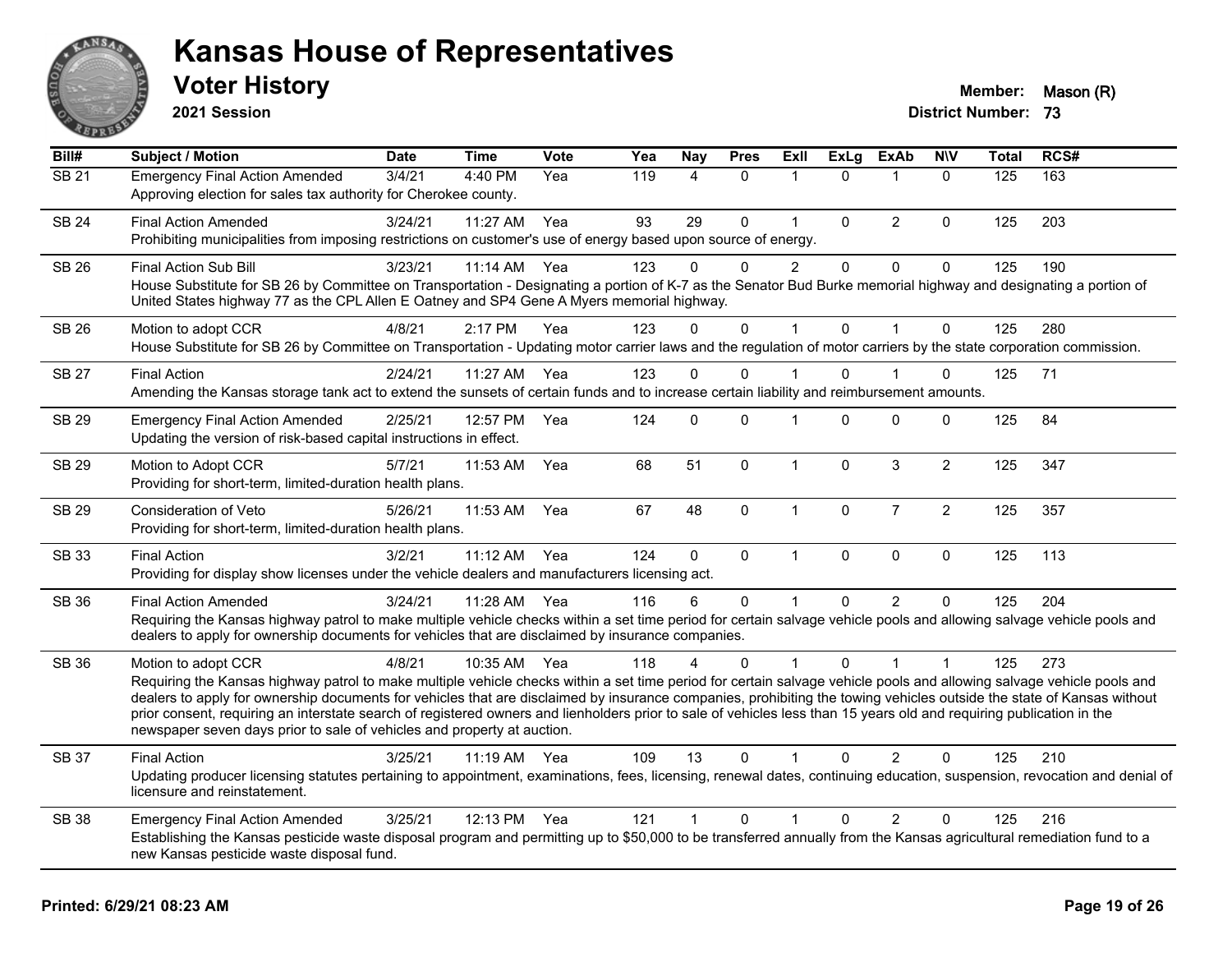# ANS **PARTIE**

#### **Kansas House of Representatives**

**2021 Session**

| $\overline{Bill#}$ | <b>Subject / Motion</b>                                                                                                                                                                                                                                                                                                                                                                                                                                                                                                                                                                                                                                                                                                                                                                                                                                                                                                                                                                                                                                                                                          | <b>Date</b> | <b>Time</b> | Vote | Yea | Nay | <b>Pres</b> | ExII         | <b>ExLg</b> | <b>ExAb</b>    | <b>NIV</b> | <b>Total</b> | RCS# |
|--------------------|------------------------------------------------------------------------------------------------------------------------------------------------------------------------------------------------------------------------------------------------------------------------------------------------------------------------------------------------------------------------------------------------------------------------------------------------------------------------------------------------------------------------------------------------------------------------------------------------------------------------------------------------------------------------------------------------------------------------------------------------------------------------------------------------------------------------------------------------------------------------------------------------------------------------------------------------------------------------------------------------------------------------------------------------------------------------------------------------------------------|-------------|-------------|------|-----|-----|-------------|--------------|-------------|----------------|------------|--------------|------|
| <b>SB 38</b>       | Motion to adopt CCR<br>Establishing the Kansas pesticide waste disposal program and implementing the provisions of 2011 executive reorganization order No. 40 relating to the Kansas<br>department of agriculture's division of conservation.                                                                                                                                                                                                                                                                                                                                                                                                                                                                                                                                                                                                                                                                                                                                                                                                                                                                    | 4/8/21      | 2:19 PM     | Yea  | 120 | 3   | $\Omega$    | $\mathbf{1}$ | $\Omega$    | $\overline{1}$ | $\Omega$   | 125          | 281  |
| SB 39              | <b>Emergency Final Action Amended</b><br>Changing Kansas department of agriculture division of animal health license, permit and registration renewal deadlines and allowing the animal health commissioner to<br>recover the actual cost of official calfhood vaccination tags.                                                                                                                                                                                                                                                                                                                                                                                                                                                                                                                                                                                                                                                                                                                                                                                                                                 | 2/25/21     | 12:54 PM    | Yea  | 117 | 7   | $\mathbf 0$ |              | $\Omega$    | $\mathbf{0}$   | 0          | 125          | 82   |
| <b>SB 40</b>       | <b>Emergency Final Action Amended</b><br>Updating provisions related to the Kansas department of agriculture division of conservation.                                                                                                                                                                                                                                                                                                                                                                                                                                                                                                                                                                                                                                                                                                                                                                                                                                                                                                                                                                           | 2/25/21     | 12:59 PM    | Yea  | 123 |     | $\Omega$    |              | $\Omega$    | $\mathbf{0}$   | 0          | 125          | 85   |
| <b>SB 40</b>       | Motion to adopt CCR<br>Prescribing powers, duties and functions of the board of education of each school district, the governing body of each community college and the governing body of<br>each technical college related to the COVID-19 health emergency, adding the vice president of the senate to the legislative coordinating council, modifying the<br>procedure for the declaration and extension of a state of disaster emergency under the Kansas emergency management act, prohibiting certain actions by the governor<br>related to the COVID-19 health emergency and revoking all executive orders related to such emergency on March 31, 2021, establishing judicial review for certain<br>executive orders issued during a state of disaster emergency and certain actions taken by a local unit of government during a state of local disaster emergency,<br>authorizing the legislature or the legislative coordinating council to revoke certain orders issued by the secretary of health and environment and limiting powers granted<br>to local health officers related to certain orders. | 3/16/21     | 12:40 PM    | Yea  | 118 | 5   | $\Omega$    |              | $\Omega$    | $\Omega$       |            | 125          | 171  |
| <b>SB 47</b>       | <b>Emergency Final Action Amended</b><br>Enacting the Kansas taxpayer protection act, requiring the signature and tax identification number of paid tax return preparers on income tax returns and authorizing<br>actions to enjoin paid tax return preparers from engaging in certain conduct.                                                                                                                                                                                                                                                                                                                                                                                                                                                                                                                                                                                                                                                                                                                                                                                                                  | 3/4/21      | 4:29 PM     | Yea  | 115 | 8   | 0           |              | $\Omega$    |                | 0          | 125          | 156  |
| <b>SB 47</b>       | Motion to adopt CCR<br>Enacting the Kansas taxpayer protection act requiring the signature and tax identification number of paid tax return preparers on income tax returns and authorizing<br>actions to enjoin paid tax return preparers from engaging in certain conduct, exempting compensation attributable as a result of identity fraud, extending the dates when<br>corporate returns are required to be filed, providing conformity with the federal return due date for returns other than corporate returns, providing a temporary withholding<br>option for certain teleworking employees, establishing the Eisenhower foundation contribution credit and the friends of cedar crest association contribution credit,<br>extending the time period and expanding eligibility for the single city port authority credit, extending the time period for eligibility in the loan repayment program and<br>income tax credit related to rural opportunity zones and defining rural opportunity zone on the basis of population.                                                                          | 5/4/21      | 11:26 AM    | Yea  | 107 | 14  | $\Omega$    |              | $\Omega$    | 3              | 0          | 125          | 328  |
| <b>SB 50</b>       | <b>Final Action Amended</b><br>Requiring marketplace facilitators to collect and remit sales, compensating use and transient guest taxes and prepaid wireless 911 fees, removing clickthrough nexus<br>provisions, providing for addition and subtraction modifications for the treatment of global intangible low-taxed income, business interest, capital contributions, FDIC<br>premiums and business meals, expanding the expense deduction for income taxpayers and calculating the deduction amount, providing the ability to elect to itemize for<br>individuals, providing an exemption of unemployment compensation income attributable as a result of identity fraud, removing the line for reporting compensating use<br>tax from individual tax returns, extending the dates when corporate tax returns are required to be filed, increasing the Kansas standard deduction and providing for an<br>extension of the corporate net operating loss carryforward period.                                                                                                                                | 3/30/21     | 10:46 AM    | Yea  | 81  | 43  | 0           |              | 0           | $\Omega$       | 0          | 125          | 240  |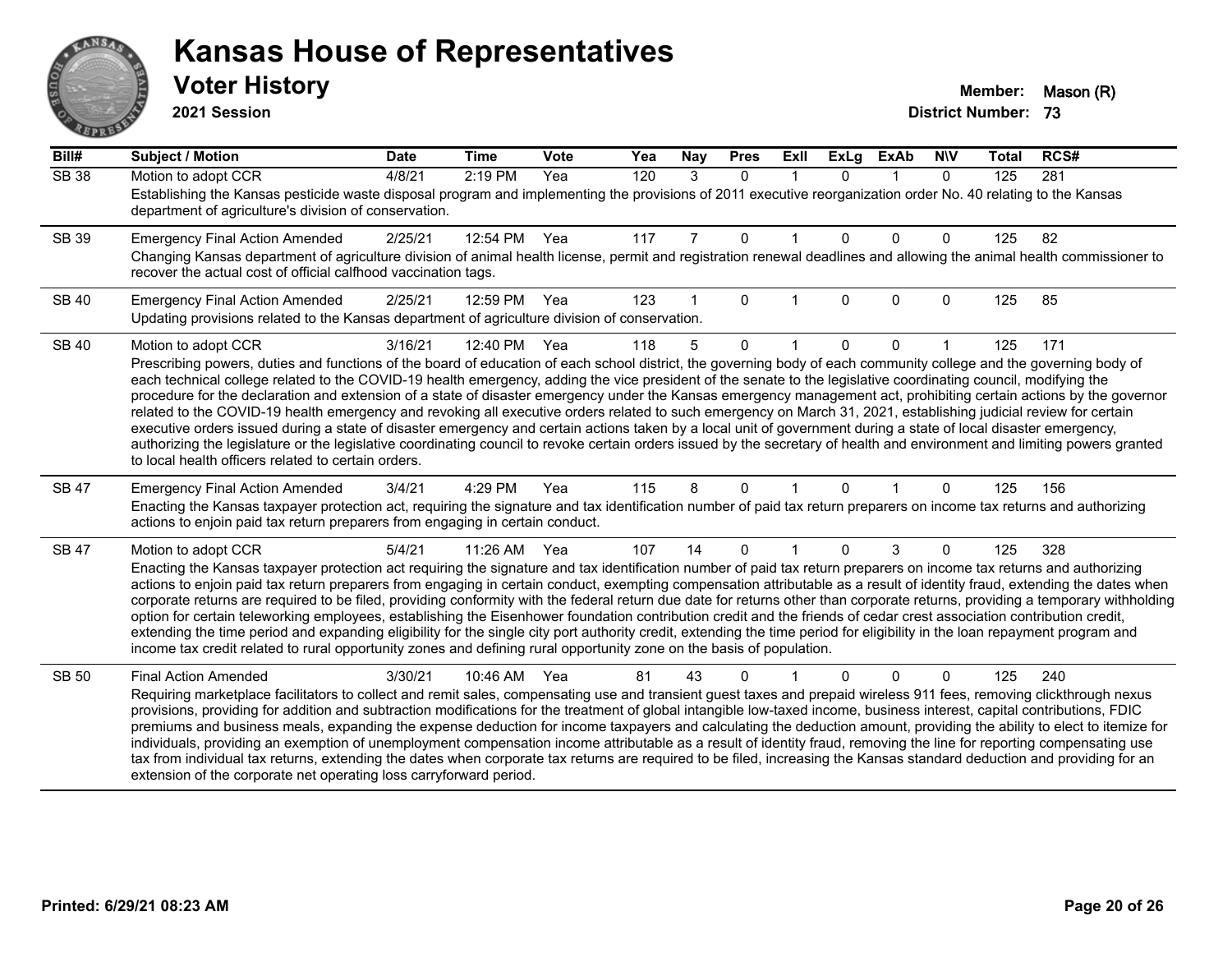

**2021 Session**

| Bill#        | <b>Subject / Motion</b>                                                                                                                                                                                                                                                                                                                                                                                                                                                                                                                                                                                                                                                                                                                                                                                                                                                                                                                            | <b>Date</b> | <b>Time</b>  | <b>Vote</b> | Yea | Nay            | <b>Pres</b>  | ExII           | <b>ExLg</b>  | <b>ExAb</b>    | <b>NIV</b>     | <b>Total</b> | RCS# |
|--------------|----------------------------------------------------------------------------------------------------------------------------------------------------------------------------------------------------------------------------------------------------------------------------------------------------------------------------------------------------------------------------------------------------------------------------------------------------------------------------------------------------------------------------------------------------------------------------------------------------------------------------------------------------------------------------------------------------------------------------------------------------------------------------------------------------------------------------------------------------------------------------------------------------------------------------------------------------|-------------|--------------|-------------|-----|----------------|--------------|----------------|--------------|----------------|----------------|--------------|------|
| <b>SB 50</b> | Consideration of Veto                                                                                                                                                                                                                                                                                                                                                                                                                                                                                                                                                                                                                                                                                                                                                                                                                                                                                                                              | 5/3/21      | 12:47 PM     | Yea         | 84  | 39             | 0            | $\Omega$       | $\Omega$     |                |                | 125          | 321  |
|              | Requiring marketplace facilitators to collect and remit sales, compensating use and transient guest taxes and prepaid wireless 911 fees, removing clickthrough nexus<br>provisions, providing for addition and subtraction modifications for the treatment of global intangible low-taxed income, business interest, capital contributions, FDIC<br>premiums and business meals, expanding the expense deduction for income taxpayers and calculating the deduction amount, providing the ability to elect to itemize for<br>individuals, providing an exemption of unemployment compensation income attributable as a result of identity fraud, removing the line for reporting compensating use<br>tax from individual tax returns, extending the dates when corporate tax returns are required to be filed, increasing the Kansas standard deduction and providing for an<br>extension of the corporate net operating loss carryforward period. |             |              |             |     |                |              |                |              |                |                |              |      |
| <b>SB 52</b> | <b>Emergency Final Action</b><br>Creating the Sedgwick county urban area nuisance abatement act.                                                                                                                                                                                                                                                                                                                                                                                                                                                                                                                                                                                                                                                                                                                                                                                                                                                   | 3/25/21     | 12:18 PM     | Nay         | 80  | 42             | $\Omega$     |                | $\Omega$     | $\overline{2}$ | $\Omega$       | 125          | 220  |
| <b>SB 55</b> | <b>Final Action Amended</b><br>Clarifying the authority of healing arts school clinics to provide healing arts services.                                                                                                                                                                                                                                                                                                                                                                                                                                                                                                                                                                                                                                                                                                                                                                                                                           | 3/24/21     | 11:29 AM     | Yea         | 122 | $\mathbf{0}$   | $\mathbf{0}$ | $\mathbf{1}$   | $\Omega$     | $\overline{2}$ | $\Omega$       | 125          | 205  |
| <b>SB 55</b> | Motion to Adopt CCR                                                                                                                                                                                                                                                                                                                                                                                                                                                                                                                                                                                                                                                                                                                                                                                                                                                                                                                                | 4/8/21      | 11:43 PM     | Yea         | 76  | 43             | $\Omega$     |                | $\Omega$     | 3              | $\overline{2}$ | 125          | 298  |
|              | Creating the fairness in women's sports act to require that female student athletic teams only include members who are biologically female.                                                                                                                                                                                                                                                                                                                                                                                                                                                                                                                                                                                                                                                                                                                                                                                                        |             |              |             |     |                |              |                |              |                |                |              |      |
| <b>SB 58</b> | <b>Final Action Amended</b>                                                                                                                                                                                                                                                                                                                                                                                                                                                                                                                                                                                                                                                                                                                                                                                                                                                                                                                        | 3/25/21     | 11:20 AM Yea |             | 122 | $\Omega$       | $\Omega$     |                | $\Omega$     | 2              | $\Omega$       | 125          | 211  |
|              | Prohibiting the filing of certain liens or claims against real or personal property and providing for criminal penalties.                                                                                                                                                                                                                                                                                                                                                                                                                                                                                                                                                                                                                                                                                                                                                                                                                          |             |              |             |     |                |              |                |              |                |                |              |      |
| SB 60        | <b>Final Action Amended</b>                                                                                                                                                                                                                                                                                                                                                                                                                                                                                                                                                                                                                                                                                                                                                                                                                                                                                                                        | 3/30/21     | 10:48 AM Yea |             | 113 | 11             | $\Omega$     |                | $\Omega$     | $\Omega$       | $\Omega$       | 125          | 241  |
|              | Defining proximate result for purposes of determining when a crime is committed partly within this state and amending the crimes of criminal sodomy and sexual battery<br>to make certain conduct unlawful when the victim's consent was obtained through a knowing misrepresentation.                                                                                                                                                                                                                                                                                                                                                                                                                                                                                                                                                                                                                                                             |             |              |             |     |                |              |                |              |                |                |              |      |
| SB 60        | Motion to adopt CCR                                                                                                                                                                                                                                                                                                                                                                                                                                                                                                                                                                                                                                                                                                                                                                                                                                                                                                                                | 5/4/21      | 11:05 AM Yea |             | 118 | 3              | $\Omega$     |                | $\Omega$     | 3              | $\Omega$       | 125          | 327  |
|              | Creating the crime of sexual extortion and requiring an offender to register under the Kansas offender registration act, prohibiting a court from requiring psychiatric or<br>psychological examinations of an alleged victim of any crime, increasing criminal penalties for fleeing or attempting to elude a police officer when operating a stolen<br>vehicle, committing certain driving violations or causing a collision involving another driver, defining proximate result for purposes of determining when a crime is<br>committed partly within this state, removing the spousal exception from the crime of sexual battery and making fleeing or attempting to elude a police officer evidence of<br>intent to commit theft of a vehicle.                                                                                                                                                                                               |             |              |             |     |                |              |                |              |                |                |              |      |
| SB 63        | Final Action Sub Bill                                                                                                                                                                                                                                                                                                                                                                                                                                                                                                                                                                                                                                                                                                                                                                                                                                                                                                                              | 3/23/21     | 11:19 AM Yea |             | 77  | 46             | $\Omega$     | $\overline{2}$ | $\Omega$     | $\Omega$       | $\Omega$       | 125          | 191  |
|              | House Substitute for SB 63 by Committee on K-12 Education Budget - Enacting the back to school act to require school districts to provide a full-time, in person<br>attendance option for all students beginning March 31, 2021, for school year 2020-2021.                                                                                                                                                                                                                                                                                                                                                                                                                                                                                                                                                                                                                                                                                        |             |              |             |     |                |              |                |              |                |                |              |      |
| <b>SB 64</b> | <b>Final Action</b>                                                                                                                                                                                                                                                                                                                                                                                                                                                                                                                                                                                                                                                                                                                                                                                                                                                                                                                                | 3/24/21     | 11:12 AM     | Yea         | 120 | $\overline{2}$ | $\Omega$     |                | $\Omega$     | 2              | $\Omega$       | 125          | 199  |
|              | Amending the private and out-of-state postsecondary educational institution act to clarify the state board of regents' authority and provide additional student<br>protections and institutional accountability.                                                                                                                                                                                                                                                                                                                                                                                                                                                                                                                                                                                                                                                                                                                                   |             |              |             |     |                |              |                |              |                |                |              |      |
| SB 65        | <b>Emergency Final Action Amended</b>                                                                                                                                                                                                                                                                                                                                                                                                                                                                                                                                                                                                                                                                                                                                                                                                                                                                                                              | 3/25/21     | 12:16 PM     | Yea         | 121 |                | $\Omega$     | 1              | <sup>0</sup> | $\mathcal{P}$  | $\Omega$       | 125          | 219  |
|              | Enhancing the high performance incentive program by decoupling the KIT and KIR workforce training programs and by providing for the transferability of the tax credit.                                                                                                                                                                                                                                                                                                                                                                                                                                                                                                                                                                                                                                                                                                                                                                             |             |              |             |     |                |              |                |              |                |                |              |      |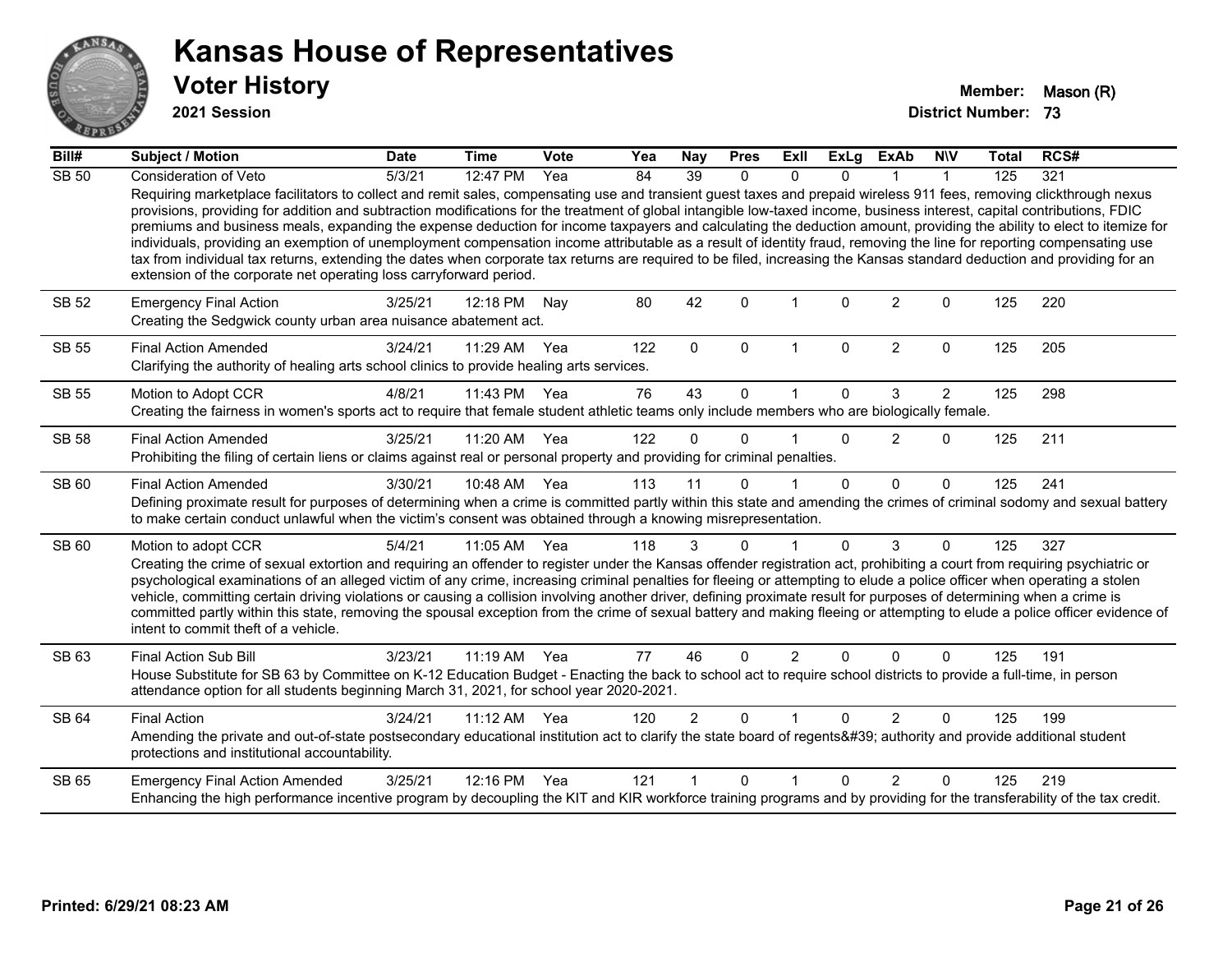**2021 Session**

**Voter History Member:** Mason (R)

| $\overline{Bill#}$ | <b>Subject / Motion</b>                                                                                                                                                                                                                                                                                                                                                                                                                                                                                                                                                                                                                                                                                                                        | <b>Date</b> | <b>Time</b> | <b>Vote</b> | Yea | <b>Nay</b>     | <b>Pres</b>  | <b>ExII</b>    | <b>ExLg</b> | <b>ExAb</b>    | <b>NIV</b>   | Total | RCS# |
|--------------------|------------------------------------------------------------------------------------------------------------------------------------------------------------------------------------------------------------------------------------------------------------------------------------------------------------------------------------------------------------------------------------------------------------------------------------------------------------------------------------------------------------------------------------------------------------------------------------------------------------------------------------------------------------------------------------------------------------------------------------------------|-------------|-------------|-------------|-----|----------------|--------------|----------------|-------------|----------------|--------------|-------|------|
| <b>SB 66</b>       | <b>Emergency Final Action Amended</b><br>Amending the angel investor tax credit with respect to the definition of qualified securities, tax credit limitations and amounts, investor requirements and extending the<br>date that credits may be allowed, and also amending the tax credit for expenses incurred to make a residence accessible to persons with a disability by increasing the<br>credit.                                                                                                                                                                                                                                                                                                                                       | 3/25/21     | 12:14 PM    | Yea         | 109 | 12             | 1            |                | $\Omega$    | $\overline{2}$ | $\Omega$     | 125   | 217  |
| SB 67              | <b>Final Action Amended</b><br>Expanding the definitions of all-terrain vehicles and recreational off-highway vehicles.                                                                                                                                                                                                                                                                                                                                                                                                                                                                                                                                                                                                                        | 3/23/21     | 11:21 AM    | Yea         | 99  | 24             | 0            | $\overline{2}$ | $\Omega$    | $\Omega$       | 0            | 125   | 192  |
| SB 67              | Motion to adopt CCR<br>Permitting funeral escorts to direct traffic for funeral processions and requiring drivers to yield the right-of-way and move over for authorized utility or telecommunication<br>vehicles.                                                                                                                                                                                                                                                                                                                                                                                                                                                                                                                             | 4/8/21      | 10:37 AM    | Yea         | 119 | $\mathbf{3}$   | $\mathsf{O}$ | $\mathbf{1}$   | $\Omega$    | $\mathbf{1}$   | $\mathbf{1}$ | 125   | 274  |
| <b>SB 77</b>       | <b>Final Action Amended</b><br>Enacting the audiology and speech-language pathology interstate compact.                                                                                                                                                                                                                                                                                                                                                                                                                                                                                                                                                                                                                                        | 3/18/21     | 11:30 AM    | Yea         | 119 | 3              | $\Omega$     | $\overline{1}$ | $\Omega$    | $\overline{2}$ | 0            | 125   | 183  |
| <b>SB78</b>        | Final Action Sub Bill<br>House Substitute for SB 78 by Committee on Insurance and Pensions - Updating the national insurance commissioners credit for insurance reinsurance model law,<br>codifying the national insurance commissioners credit for reinsurance model regulation and updating certain terms and definitions relating to the insurance holding<br>company act, service contracts and surplus lines insurance. Eliminating certain requirements relating to the annual submittal of certain documents by out-of-state risk<br>retention groups, extending the time frame to submit certain documents by professional employer organizations, abolishing the utilization review advisory committee and<br>replacing it with URAC. | 3/30/21     | 10:49 AM    | Yea         | 124 | $\Omega$       | $\mathbf 0$  | $\mathbf 1$    | 0           | $\mathbf 0$    | $\mathbf 0$  | 125   | 242  |
| <b>SB78</b>        | Motion to adopt CCR<br>House Substitute for SB 78 by Committee on Insurance and Pensions - Updating the national insurance commissioners credit for insurance reinsurance model law,<br>codifying the national insurance commissioners credit for reinsurance model regulation and updating certain terms and definitions relating to the insurance holding<br>company act, service contracts and surplus lines insurance. Eliminating certain requirements relating to the annual submittal of certain documents by out-of-state risk<br>retention groups, extending the time frame to submit certain documents by professional employer organizations, abolishing the utilization review advisory committee and<br>replacing it with URAC.   | 5/7/21      | 11:24 AM    | Yea         | 113 | $\overline{7}$ | $\mathbf 0$  | 1              | $\Omega$    | 4              | 0            | 125   | 346  |
| SB 86              | <b>Final Action Amended</b><br>Conforming certain KPERS provisions with the federal CARES act.                                                                                                                                                                                                                                                                                                                                                                                                                                                                                                                                                                                                                                                 | 3/24/21     | 11:30 AM    | Yea         | 122 | $\mathbf 0$    | $\mathbf 0$  | $\mathbf{1}$   | 0           | 2              | 0            | 125   | 206  |
| SB 86              | Motion to adopt CCR<br>Establishing the Kansas extraordinary utility costs loan deposit program and the Kansas economic recovery loan deposit program and amending the city utility low-<br>interest loan program by providing for electronic repayment of loans, cash basis exception, payment frequency, loan security and an ending date for making loans.                                                                                                                                                                                                                                                                                                                                                                                  | 4/9/21      | 11:43 AM    | Yea         | 117 | 6              | 0            | $\overline{2}$ | $\Omega$    | $\mathbf{0}$   | 0            | 125   | 302  |
| <b>SB 88</b>       | <b>EFA Amend and Debate</b><br>House Substitute for SB 88 by Committee on Financial Institutions and Rural Development - Establishing the city utility low-interest loan program, allowing cities to apply<br>to the state treasurer for loans from state unencumbered funds for extraordinary electric or natural gas costs incurred during the extreme winter weather event of<br>February 2021.                                                                                                                                                                                                                                                                                                                                             | 3/3/21      | 11:34 AM    | Yea         | 124 | 0              | $\Omega$     |                | 0           | $\Omega$       | 0            | 125   | 116  |
| <b>SB 89</b>       | <b>Emergency Final Action Amended</b><br>Exempting the transport of agricultural forage commodities from secured load requirements.                                                                                                                                                                                                                                                                                                                                                                                                                                                                                                                                                                                                            | 3/25/21     | 12:15 PM    | Yea         | 122 | 0              | $\Omega$     | $\overline{1}$ | $\Omega$    | 2              | 0            | 125   | 218  |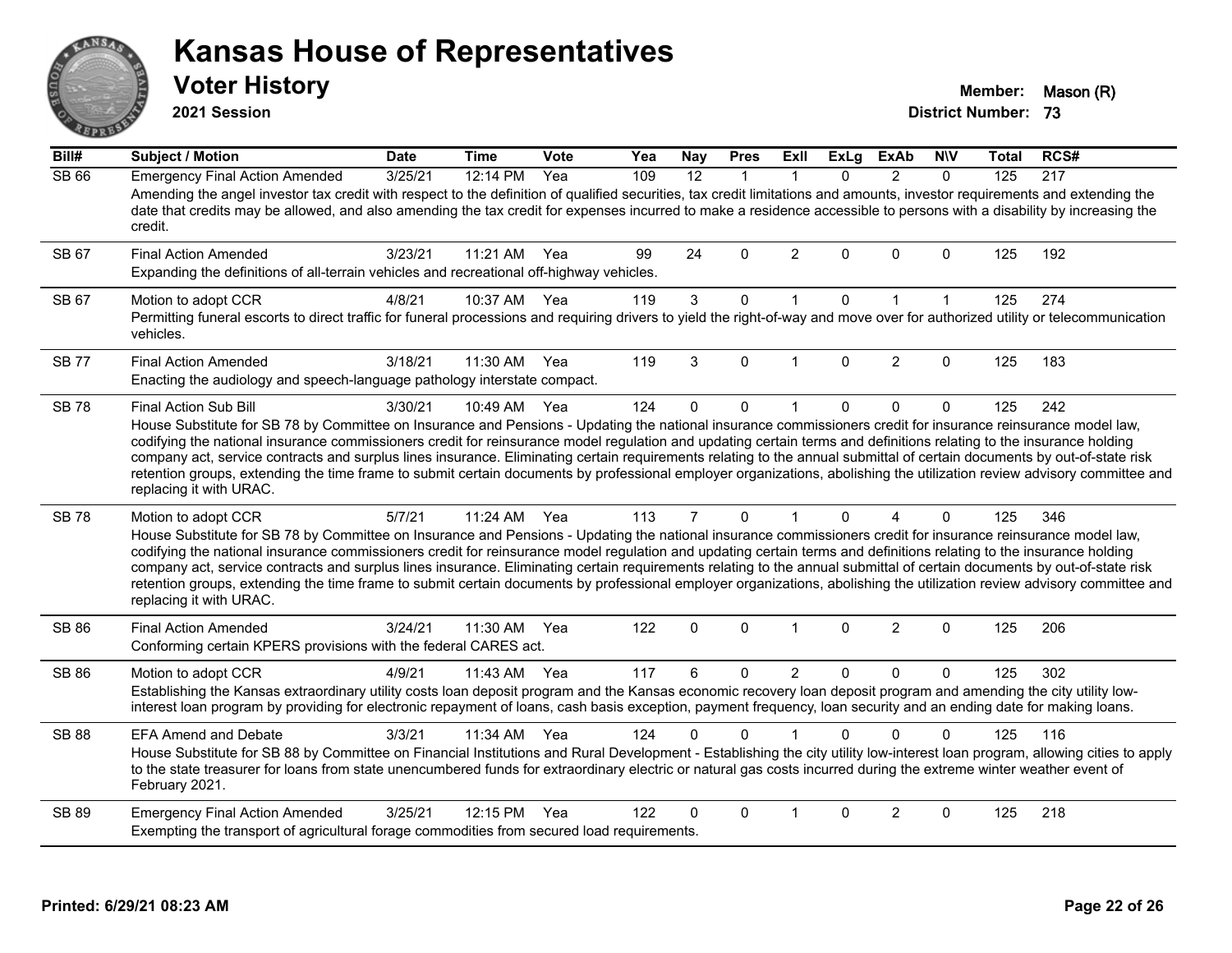

**2021 Session**

| Bill#         | <b>Subject / Motion</b>                                                                                                                                                                                                                                                                                                                                                        | <b>Date</b> | <b>Time</b> | Vote | Yea | <b>Nay</b>     | <b>Pres</b>  | <b>ExII</b>    | <b>ExLg</b>  | <b>ExAb</b>    | <b>NIV</b>   | <b>Total</b> | RCS# |
|---------------|--------------------------------------------------------------------------------------------------------------------------------------------------------------------------------------------------------------------------------------------------------------------------------------------------------------------------------------------------------------------------------|-------------|-------------|------|-----|----------------|--------------|----------------|--------------|----------------|--------------|--------------|------|
| SB 90         | <b>Emergency Final Action Amended</b><br>Amending the Kansas rural housing incentive district act to permit bond funding for vertical residential renovation of older buildings in central business districts and by<br>changing the definitions of an eligible city or county.                                                                                                | 3/25/21     | 12:20 PM    | Yea  | 105 | 17             | 0            | 1              | $\mathbf{0}$ | $\overline{2}$ | $\Omega$     | 125          | 222  |
| SB 91         | <b>EFA Sub Bill</b><br>House Substitute for SB 91 by Committee on Commerce, Labor and Economic Development - Providing liability protection for businesses, municipalities and<br>educational institutions that participate in high school work-based learning programs and providing that schools are responsible for injuries to students participating in<br>such programs. | 4/8/21      | 11:31 AM    | Yea  | 123 | $\Omega$       | $\Omega$     | 1              | $\Omega$     |                | $\Omega$     | 125          | 278  |
| <b>SB 95</b>  | <b>Final Action Amended</b><br>Exempting motor vehicle odometer reading recording requirements when such recording requirements are exempted by federal law.                                                                                                                                                                                                                   | 3/23/21     | 11:22 AM    | Yea  | 123 | $\Omega$       | $\mathbf{0}$ | $\overline{2}$ | $\Omega$     | $\Omega$       | $\mathbf{0}$ | 125          | 193  |
| SB 95         | Motion to adopt CCR<br>Exempting motor vehicle odometer reading recording requirements when such recording requirements are exempted by federal law and expanding the definitions of all-<br>terrain vehicles and recreational off-highway vehicles.                                                                                                                           | 4/8/21      | 10:40 AM    | Yea  | 116 | 6              | 0            |                | 0            |                | $\mathbf 1$  | 125          | 275  |
| SB 99         | <b>Final Action Sub Bill</b><br>House Substitute for SB 99 by Committee on Transportation - Increasing the bond amount required for a vehicle dealer license and providing for display show licenses<br>under the vehicle dealers and manufacturers licensing act.                                                                                                             | 3/23/21     | 11:23 AM    | Yea  | 121 | $\overline{2}$ | 0            | $\overline{2}$ | $\Omega$     | $\mathbf{0}$   | 0            | 125          | 194  |
| <b>SB 103</b> | <b>Final Action Amended</b><br>Amending the Kansas power of attorney act regarding the form of a power of attorney and the duties of third parties relying and acting on a power of attorney.                                                                                                                                                                                  | 3/25/21     | 11:21 AM    | Yea  | 122 | $\mathbf 0$    | $\mathbf 0$  | $\mathbf{1}$   | $\mathbf 0$  | $\overline{2}$ | $\mathbf 0$  | 125          | 212  |
| SB 103        | Motion to adopt CCR<br>Amending the Kansas power of attorney act regarding the form of a power of attorney and the duties of third parties relying and acting on a power of attorney.                                                                                                                                                                                          | 4/7/21      | 3:44 PM     | Yea  | 123 | 0              | $\Omega$     |                | 0            |                | 0            | 125          | 268  |
| <b>SB 106</b> | <b>Final Action Amended</b><br>Enacting the revised uniform law on notarial acts and repealing the uniform law on notarial acts.                                                                                                                                                                                                                                               | 3/30/21     | 10:51 AM    | Yea  | 122 | $\overline{2}$ | $\mathbf 0$  | 1              | $\Omega$     | $\mathbf 0$    | 0            | 125          | 243  |
| <b>SB 106</b> | Motion to adopt CCR<br>Enacting the revised uniform law on notarial acts and repealing the uniform law on notarial acts.                                                                                                                                                                                                                                                       | 4/7/21      | 3:46 PM     | Yea  | 123 | 0              | 0            | $\mathbf{1}$   | $\Omega$     | $\mathbf{1}$   | 0            | 125          | 269  |
| <b>SB 107</b> | <b>Final Action Amended</b><br>Enacting the uniform fiduciary income and principal act (UFIPA).                                                                                                                                                                                                                                                                                | 3/25/21     | 11:23 AM    | Yea  | 122 | $\Omega$       | $\mathbf 0$  | $\mathbf{1}$   | $\Omega$     | $\overline{2}$ | $\Omega$     | 125          | 213  |
| <b>SB 107</b> | Motion to adopt CCR<br>Enacting the uniform fiduciary income and principal act (UFIPA).                                                                                                                                                                                                                                                                                        | 4/7/21      | 3:48 PM     | Yea  | 123 | $\mathbf 0$    | 0            | $\mathbf{1}$   | 0            | $\mathbf{1}$   | $\mathbf 0$  | 125          | 270  |
| <b>SB 118</b> | <b>Final Action</b><br>Providing for the dissolution of special districts and the assumption of responsibilities by a city or county.                                                                                                                                                                                                                                          | 3/23/21     | 11:26 AM    | Yea  | 121 | $\overline{2}$ | $\Omega$     | $\overline{2}$ | $\Omega$     | $\mathbf{0}$   | $\mathbf 0$  | 125          | 195  |
| <b>SB 122</b> | <b>Final Action Amended</b><br>Modifying certain rules of evidence in the code of civil procedure related to authentication of records and documents.                                                                                                                                                                                                                          | 3/30/21     | 10:52 AM    | Yea  | 117 |                | $\Omega$     | $\mathbf 1$    | $\Omega$     | $\mathbf{0}$   | $\mathbf 0$  | 125          | 244  |
| <b>SB 122</b> | Motion to adopt CCR<br>Modifying certain rules of evidence in the code of civil procedure related to authentication of records and documents.                                                                                                                                                                                                                                  | 4/7/21      | 3:49 PM     | Yea  | 115 | 8              | $\Omega$     |                | $\Omega$     | $\mathbf{1}$   | $\Omega$     | 125          | 271  |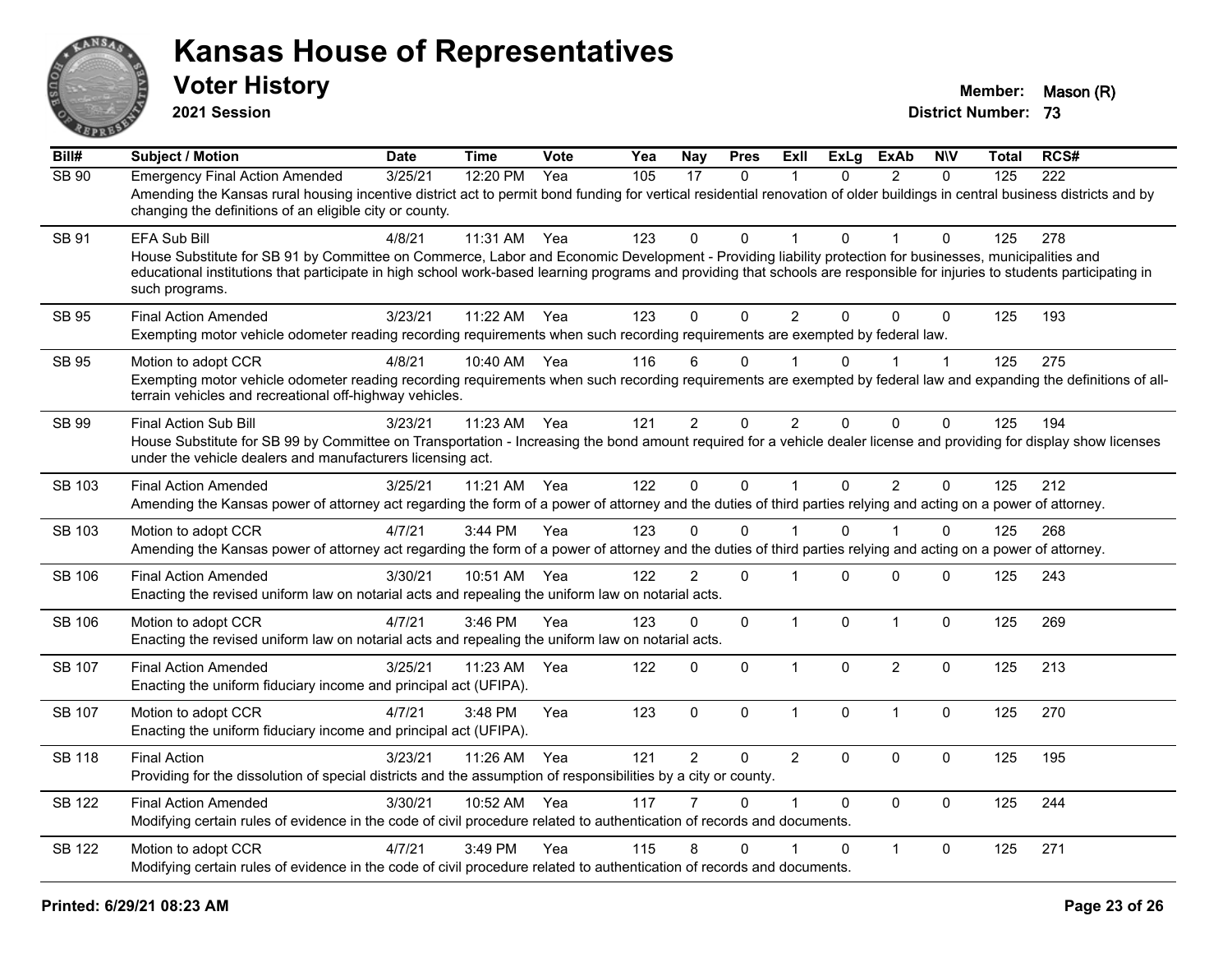

**2021 Session**

| Bill#         | <b>Subject / Motion</b>                                                                                                                                                                                                                                                                                                                                                                                                                                                                                                                                                                                                                                                                                                                                                                                                                                              | <b>Date</b> | <b>Time</b> | <b>Vote</b> | Yea | <b>Nay</b>     | <b>Pres</b>  | Exll     | <b>ExLg</b>  | <b>ExAb</b> | <b>NIV</b> | Total | RCS# |
|---------------|----------------------------------------------------------------------------------------------------------------------------------------------------------------------------------------------------------------------------------------------------------------------------------------------------------------------------------------------------------------------------------------------------------------------------------------------------------------------------------------------------------------------------------------------------------------------------------------------------------------------------------------------------------------------------------------------------------------------------------------------------------------------------------------------------------------------------------------------------------------------|-------------|-------------|-------------|-----|----------------|--------------|----------|--------------|-------------|------------|-------|------|
| <b>SB 124</b> | Final Action Sub Bill Amended<br>House Substitute for SB 124 by Committee on Commerce, Labor and Economic Development - Expanding STAR bonds by adding rural redevelopment projects and<br>major business facilities, prohibiting public officials from employment with a developer, providing for public notice of hearings on city or county websites, posting of<br>certain documents and links on websites, disclosure of names of developer, disclosure of state, federal and local tax incentives within a STAR bond district, changing<br>certain project financing, investment and sales provisions, adding visitor tracking plan requirements and additional feasibility study requirements with oversight by the<br>secretary, requiring approval by the secretary for real estate transfers, requiring district contiguity and extending the sunset date. | 3/30/21     | 10:53 AM    | Yea         | 101 | 23             | $\mathbf{0}$ |          | $\Omega$     | $\Omega$    | $\Omega$   | 125   | 245  |
| SB 127        | <b>Final Action Amended</b><br>Modifying the eligibility requirements for restricted driving privileges, increasing the age for eligibility to renew drivers' licenses online to 65 and allowing drivers' license<br>renewal notices to be sent electronically.                                                                                                                                                                                                                                                                                                                                                                                                                                                                                                                                                                                                      | 3/30/21     | 10:55 AM    | Yea         | 123 |                | 0            |          |              | 0           | 0          | 125   | 246  |
| SB 127        | Motion to adopt CCR<br>Modifying the eligibility requirements for restricted driving privileges, increasing the age for eligibility to renew drivers' licenses online to 65, allowing drivers' license<br>renewal notices to be sent electronically, authorizing a waiver of traffic fines for manifest hardship situations and excluding the additional 90-day wait period for driver's<br>license suspension for certain offenses.                                                                                                                                                                                                                                                                                                                                                                                                                                 | 4/8/21      | 10:42 AM    | Yea         | 122 | 0              | 0            |          |              |             |            | 125   | 276  |
| <b>SB 142</b> | <b>Emergency Final Action Amended</b><br>Requiring coast guard-approved personal flotation devices as prescribed by the secretary of wildlife, parks and tourism in rules and regulations.                                                                                                                                                                                                                                                                                                                                                                                                                                                                                                                                                                                                                                                                           | 3/25/21     | 12:24 PM    | Nay         | 102 | 20             | $\Omega$     |          | $\Omega$     | 2           | $\Omega$   | 125   | 225  |
| <b>SB 142</b> | Motion to adopt CCR<br>Amending certain department of wildlife, parks and tourism statutes by requiring coast guard-approved personal flotation devices as prescribed by the secretary of<br>wildlife, parks and tourism in rules and regulations and updating the reference to the guidelines of the American fisheries society in the commercialization of wildlife<br>statute.                                                                                                                                                                                                                                                                                                                                                                                                                                                                                    | 4/8/21      | 2:23 PM     | Yea         | 109 | 14             | $\Omega$     |          | U            |             | $\Omega$   | 125   | 282  |
| SB 143        | <b>Emergency Final Action Amended</b><br>Updating definitions and increasing maximum functional unit license and storage fees relating to grain and public warehouse laws.                                                                                                                                                                                                                                                                                                                                                                                                                                                                                                                                                                                                                                                                                           | 3/25/21     | 12:21 PM    | Yea         | 117 | 5              | $\Omega$     |          | $\Omega$     | 2           | $\Omega$   | 125   | 223  |
| SB 143        | Motion to adopt CCR<br>Updating definitions and increasing maximum functional unit license and storage fees relating to grain and public warehouse laws.                                                                                                                                                                                                                                                                                                                                                                                                                                                                                                                                                                                                                                                                                                             | 4/8/21      | 2:25 PM     | Yea         | 115 | 8              | 0            |          | U.           |             | $\Omega$   | 125   | 283  |
| SB 158        | <b>EFA Sub Bill Amended</b><br>House Substitute for SB 158 by Committee on Federal and State Affairs - Creating the Kansas medical marijuana regulation act.                                                                                                                                                                                                                                                                                                                                                                                                                                                                                                                                                                                                                                                                                                         | 5/6/21      | 3:36 PM     | Nay         | 79  | 42             | $\Omega$     | $\Omega$ |              | 2           | 1          | 125   | 342  |
| SB 159        | <b>Emergency Final Action Amended</b><br>Paying certain claims against the state submitted by the joint committee on special claims against the state.                                                                                                                                                                                                                                                                                                                                                                                                                                                                                                                                                                                                                                                                                                               | 3/30/21     | 8:01 PM     | Yea         | 106 | 17             | $\Omega$     |          | $\Omega$     |             | $\Omega$   | 125   | 258  |
| SB 159        | Motion to adopt CCR<br>Appropriations for FY 2021, FY 2022, and FY 2023, for various state agencies; authorizing the payment of certain claims against the state; authorizing certain transfers<br>and capital improvement projects.                                                                                                                                                                                                                                                                                                                                                                                                                                                                                                                                                                                                                                 | 5/7/21      | 3:50 PM     | Yea         | 98  | 21             | 0            |          | <sup>n</sup> | $\lambda$   |            | 125   | 349  |
| SB 160        | <b>Emergency Final Action Amended</b><br>Updating the reference to the guidelines of the American fisheries society in the commercialization of wildlife statute.                                                                                                                                                                                                                                                                                                                                                                                                                                                                                                                                                                                                                                                                                                    | 3/25/21     | 12:19 PM    | Yea         | 120 | $\overline{2}$ | $\Omega$     |          | ŋ            | 2           | 0          | 125   | 221  |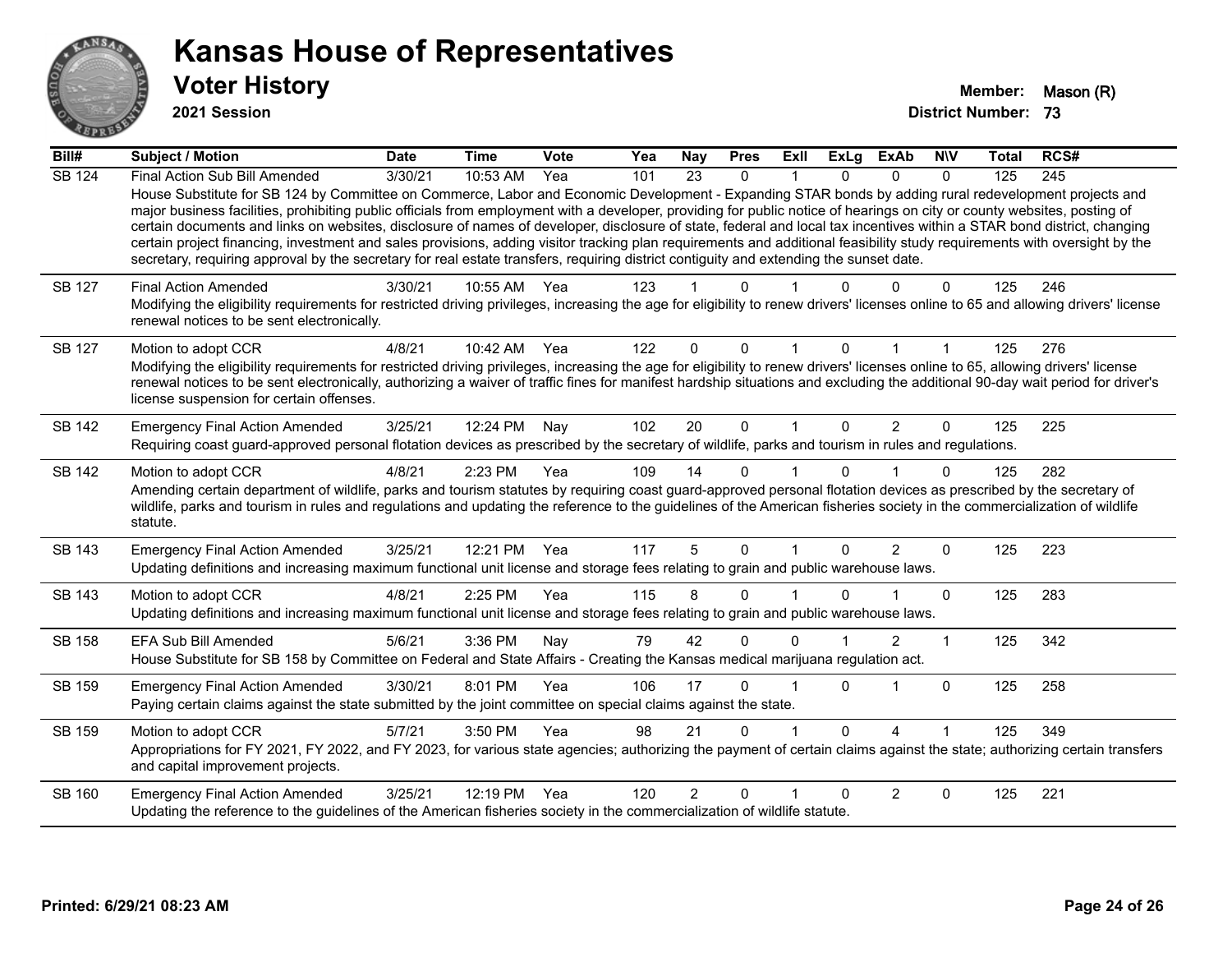

**2021 Session**

| Bill#         | <b>Subject / Motion</b>                                                                                                                                                                                                                                                                                                                                                                                                                                                                                                                                                                                                                                                       | <b>Date</b> | <b>Time</b>  | Vote | Yea | Nay            | <b>Pres</b>  | ExII           | <b>ExLg</b> | <b>ExAb</b>    | <b>NIV</b>   | <b>Total</b> | RCS# |
|---------------|-------------------------------------------------------------------------------------------------------------------------------------------------------------------------------------------------------------------------------------------------------------------------------------------------------------------------------------------------------------------------------------------------------------------------------------------------------------------------------------------------------------------------------------------------------------------------------------------------------------------------------------------------------------------------------|-------------|--------------|------|-----|----------------|--------------|----------------|-------------|----------------|--------------|--------------|------|
| <b>SB 170</b> | <b>Emergency Final Action Amended</b><br>Clarifying the authority of the Kansas commission for the deaf and hard of hearing with regard to registration of interpreters, establishing guidelines for communication<br>access services and authorizing the adoption of rules and regulations.                                                                                                                                                                                                                                                                                                                                                                                  | 3/18/21     | 11:54 AM     | Yea  | 98  | 23             | $\Omega$     |                | 0           | $\overline{2}$ | $\mathbf{1}$ | 125          | 185  |
| <b>SB 170</b> | Motion to adopt CCR<br>Enacting the psychology interjurisdictional compact to provide for interjurisdictional authorization to practice telepsychology and temporary in-person, face-to-face<br>psychology and enacting the physical therapy licensure compact and authorizing criminal history record checks in the physical therapy practice act.                                                                                                                                                                                                                                                                                                                           | 4/9/21      | 2:25 PM      | Yea  | 119 | 4              | 0            | $\overline{2}$ | 0           | 0              | $\Omega$     | 125          | 304  |
| SB 172        | <b>Final Action Amended</b><br>Creating the crimes of trespassing on a critical infrastructure facility and criminal damage to a critical infrastructure facility and eliminating the crime of tampering with a<br>pipeline.                                                                                                                                                                                                                                                                                                                                                                                                                                                  | 3/30/21     | 10:56 AM     | Yea  | 82  | 42             | $\Omega$     |                | 0           | 0              | $\Omega$     | 125          | 247  |
| SB 175        | <b>Final Action Amended</b><br>Enacting the rural emergency hospital act to provide for the licensure of rural emergency hospitals and establishing the rural hospital innovation grant program to assist<br>rural hospitals in serving rural communities.                                                                                                                                                                                                                                                                                                                                                                                                                    | 3/25/21     | 11:24 AM     | Yea  | 119 | 3              | 0            |                | 0           | 2              | $\mathbf 0$  | 125          | 214  |
| SB 175        | Motion to adopt CCR<br>Enacting the rural emergency hospital act to provide for the licensure of rural emergency hospitals and establishing the rural hospital innovation grant program to assist<br>rural hospitals in serving rural communities.                                                                                                                                                                                                                                                                                                                                                                                                                            | 4/8/21      | 3:30 PM      | Yea  | 64  | 59             | $\mathbf 0$  | $\mathbf{1}$   | $\Omega$    | $\mathbf{1}$   | $\mathbf{0}$ | 125          | 284  |
| SB 178        | <b>Final Action Amended</b><br>Providing for trust company charter conversions.                                                                                                                                                                                                                                                                                                                                                                                                                                                                                                                                                                                               | 3/18/21     | 11:31 AM     | Yea  | 121 | 1              | $\mathbf{0}$ | $\mathbf 1$    | $\Omega$    | $\overline{2}$ | $\Omega$     | 125          | 184  |
| SB 235        | <b>Final Action</b><br>Enacting the back to school act to require school districts to provide a full-time, in person attendance option for all students beginning on March 26, 2021.                                                                                                                                                                                                                                                                                                                                                                                                                                                                                          | 3/16/21     | $11:19$ AM   | Yea  | 55  | 69             | $\mathbf 0$  | $\overline{1}$ | $\Omega$    | $\Omega$       | $\Omega$     | 125          | 170  |
| <b>SB 238</b> | <b>Final Action Sub Amended</b><br>Establishing certification and funding for certified community behavioral health clinics, authorizing telemedicine waivers for out-of-state healthcare providers, reducing<br>certain requirements for licensure by the behavioral sciences regulatory board and expanding out-of-state temporary permits to practice behavioral sciences<br>professions.                                                                                                                                                                                                                                                                                  | 3/25/21     | 11:27 AM     | Yea  | 121 | 1              | $\Omega$     |                | 0           | $\overline{2}$ | $\Omega$     | 125          | 215  |
| SB 238        | Motion to adopt CCR<br>Requiring emergency medical services operators be overseen by medical directors or physicians; clarifying duties and functions of the state board of pharmacy;<br>providing for confidentiality of investigations, inspections and audits; establishing fees on out-of-state facilities; defining telepharmacy and requiring the adoption of rules<br>and regulations related thereto.                                                                                                                                                                                                                                                                 | 4/9/21      | 2:28 PM      | Yea  | 116 | $\overline{7}$ | $\Omega$     | $\overline{2}$ | $\Omega$    | $\Omega$       | $\mathbf{0}$ | 125          | 305  |
| SB 273        | Final Action Sub Bill<br>House Substitute for Substitute for SB 273 by Committee on Judiciary - Directing that tobacco product manufacturer remittances be credited to the Kansas endowment<br>for youth fund rather than deposited into escrow upon certification by the attorney general.                                                                                                                                                                                                                                                                                                                                                                                   | 3/30/21     | 10:57 AM     | Yea  | 123 | $\mathbf{1}$   | $\Omega$     | $\mathbf{1}$   | $\Omega$    | $\Omega$       | $\mathbf{0}$ | 125          | 248  |
| SB 273        | Motion to Adopt CCR<br>Enacting the COVID-19 small business relief act to provide funds for impacted small businesses, create the COVID-19 small business relief fund of the legislative<br>coordinating council and the COVID-19 small business relief claims board, require certain counties to establish and administer a county COVID-19 small business relief<br>fund and certain cities to establish and administer a city COVID-19 small business relief fund, require a study by the legislative division of post audit and prohibit<br>compensation for intangible losses related to the COVID-19 public health emergency under the Kansas emergency management act. | 5/7/21      | 11:59 PM Yea |      | 68  | 42             | $\mathbf{1}$ | $\overline{1}$ | $\Omega$    | 13             | $\Omega$     | 125          | 354  |